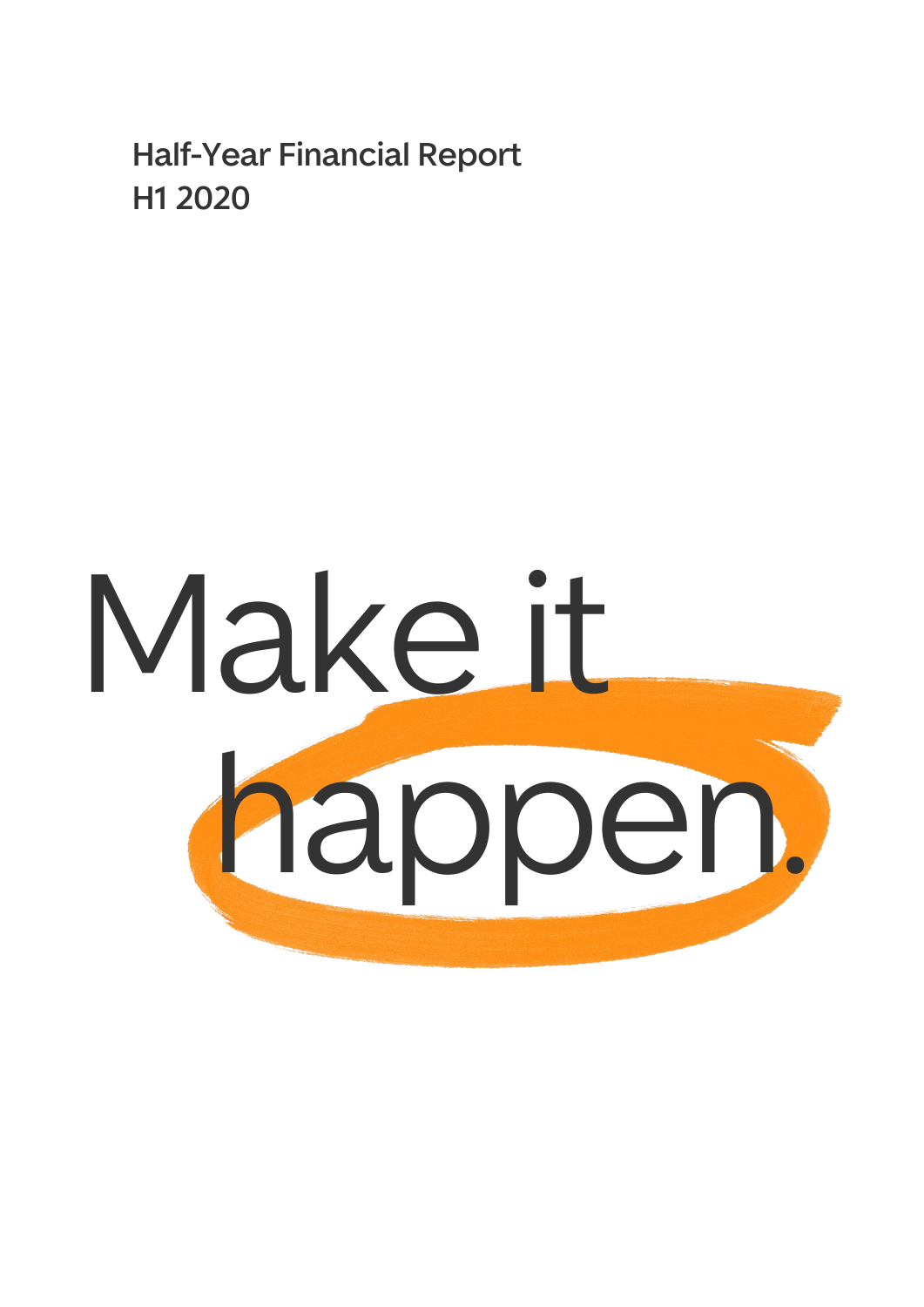# **Contents**

| Overview                                                          | 3  |
|-------------------------------------------------------------------|----|
| Investor relations                                                | 4  |
| Interim group management report                                   | 8  |
| Consolidated half-year financial statements (condensed) and notes | 29 |
| Selected notes to the consolidated half-year financial statements | 38 |
| Responsibility statement                                          | 61 |
| Review report                                                     | 62 |
| <b>Publication details</b>                                        | 63 |

# **Disclaimer**

Scout24 AG as the parent entity and its direct and indirect subsidiaries together form the Scout24 Group. Insofar as information in the following statement refers exclusively to Scout24 AG, express reference is made to the Company ("Scout24 AG") accordingly. The terms "Scout24 Group", "Scout24", "Scout24 Group" refer to the Group as a whole. The continuing operations of the ImmoScout24 segment are occasionally referred to as "IS24" in the following; the discontinued operations of the AutoScout24 segment are also referred to as "AS24".

This document may contain forward-looking statements regarding the business, results of operations, financial condition and earnings outlook of the Scout24 Group. These statements may be identified by words such as "may", "will", "expect", "anticipate", "contemplate", "intend", "plan", "believe", "continue" and "estimate" and variations of such words or similar expressions. Such forward-looking statements are based on the current assessments, expectations, assumptions and information of Scout24's Management Board. They are subject to a large number of known and unknown risks and uncertainties and there is no guarantee that the anticipated results and developments will actually materialise. In fact, actual results and developments may differ materially from those reflected in our forward-looking statements. Differences may be due to changes in the general macroeconomic and competitive environment, capital market risks, exchange rate fluctuations, changes in international and national laws and regulations, including but not limited to tax laws and regulations, relevant for Scout24, and many other factors. Scout24 undertakes no obligation to revise or update any forward-looking statements as a result of new information, future events or otherwise, unless expressly required to do so by law.

Scout24 also uses alternative performance measures, not defined by IFRS, to describe the Scout24 Group's results of operations. These should not be viewed in isolation, but treated as supplementary information. The special items used to calculate some alternative performance measures arise from the integration of acquired businesses, reorganisation measures, impairment losses, gains or losses on sale resulting from divestitures and the sale of shareholdings, and other expenses and income that generally do not arise in conjunction with Scout24's ordinary business activities. Alternative performance measures used by Scout24 are defined in the "Glossary" section of Scout24's annual report 2019 which is available a[t www.scout24.com/en/investors/financial-reports-presentations.](https://www.scout24.com/en/investors/financial-reports-presentations)

Due to rounding, numbers presented throughout this report may not add up precisely to the totals indicated, and percentages may not precisely reflect the absolute figures for the same reason.

This report is a non-binding English translation of the original German group interim report as of 30 June 2019. Both reports are available for download on our website. In case of any divergence between the two reports, the German version shall have precedence over the English translation.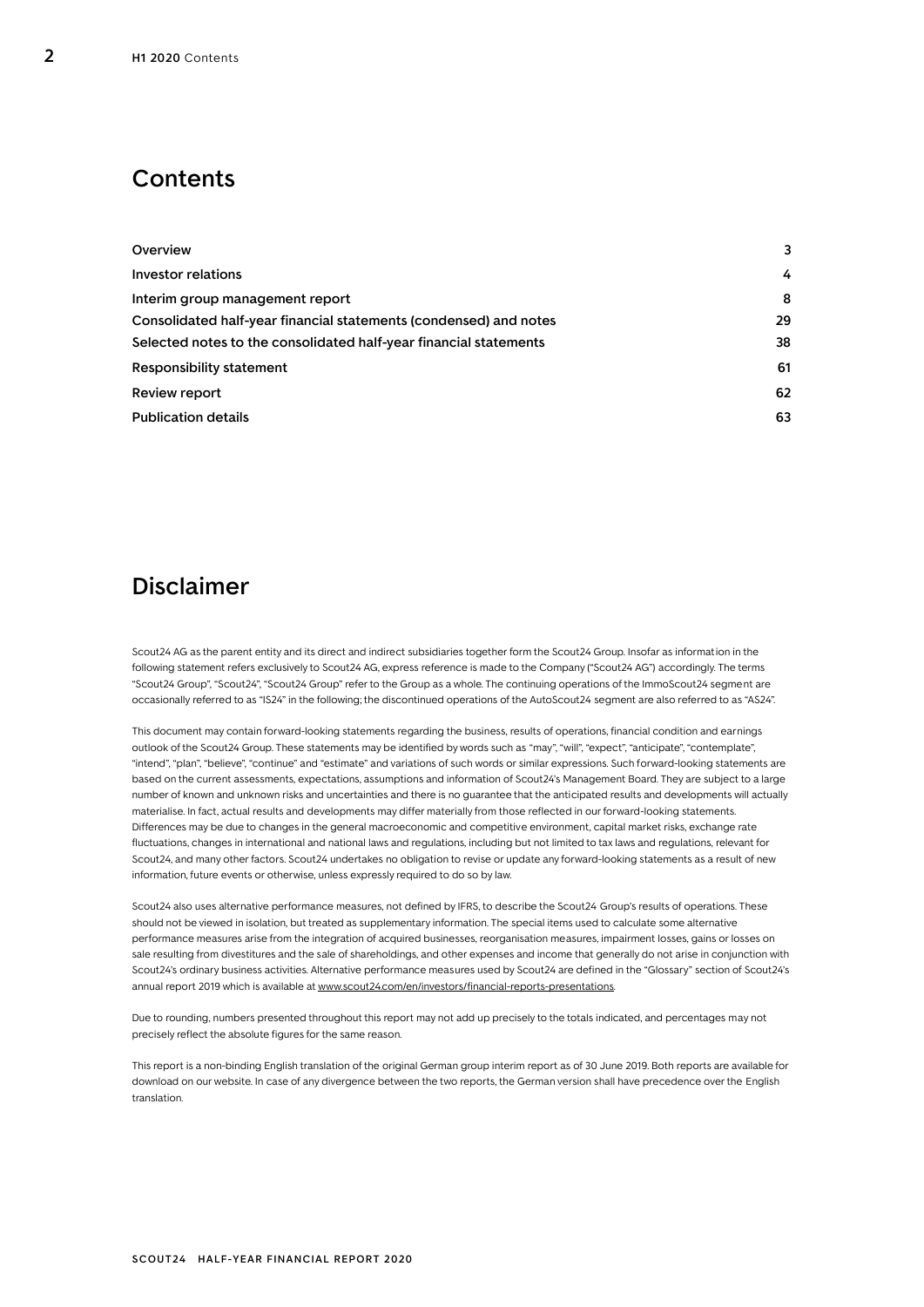# <span id="page-2-0"></span>**Overview**

# **Scout24 grows in the first half of 2020 despite Covid-19 effects**

The Scout24 Group got off to an excellent start in 2020. The membership migrations initiated at the beginning of the year showed a promising initial development, as has the "free-to-list" initiative for certain rental listings. On 12 March 2020, social distancing measures came into force Germany-wide in response to the Covid-19 pandemic. In the following week (calendar week 12), ImmoScout24 registered lows in user and visitor numbers (traffic) as well as in the number of listings. Real estate agents reported a sharp drop in customer enquiries. Scout24 responded with a Covid-19 support programme, which included billing deferrals for professional customers and free listings for private customers until mid-May. However, the German real estate market was surprisingly robust. After April and May 2020, which were weak for Scout24 in terms of revenue, June already saw a return to the level in March and was even slightly above the previous year's level.

| EUR million                      | Q2 2020 | Q2 2019 <sup>1</sup> | Change    | H <sub>1</sub> 2020 | H1 2019 <sup>1</sup> | Change    |
|----------------------------------|---------|----------------------|-----------|---------------------|----------------------|-----------|
| Group revenue                    | 83.9    | 86.9                 | $-3.5%$   | 173.0               | 171.3                | $+1.0%$   |
| Ordinary operating EBITDA        | 50.3    | 53.7                 | $-6.2%$   | 105.4               | 101.8                | $+3.6%$   |
| Ordinary operating EBITDA margin | 60.0%   | 61.7%                | $-1.7$ pp | 61.0%               | 59.4%                | $+1.6$ pp |

### **KEY FINANCIALS (GROUP, CONTINUING OPERATIONS)**

1 In accordance with IFRS 5, the previous year's figures were retrospectively adjusted for discontinued operations.

Following revenue growth of 5.6% in the first quarter and a decline of 3.5% in the second quarter, Scout24 was able to close the first half of the year with slight year-on-year growth of 1.0% despite the Covid-19 pandemic. Thanks to various short-term cost measures, the ordinary operating EBITDA margin still came out at 60.0% in the second quarter of 2020 (Q2 2019: 61.7%). The half-year margin was 61.0%, or 1.6 percentage points up on the previous year.

# **Important events in the first six months of the year**

- The first share buyback tranche with a volume of EUR 150 million was completed at the end of January; the second tranche with a target volume of EUR 490 million initiated on 6 April.
- A comprehensive immediate-action programme to help customers overcome the coronavirus crisis was announced on 20 March and implemented in the second quarter.
- AutoScout24, FinanceScout24 and FINANZCHECK were deconsolidated on 1 April following the transfer of control.
- A dividend of EUR 0.91 per share (EUR 93.7 million) was approved at the virtual Annual General Meeting on 18 June and the basis was established for further capital repayments.
- Negotiations for the acquisition of the Hamburg real estate portal immoverkauf24 were concluded the takeover as of 1 July 2020 strengthens the business generated from the intermediation of home seller mandates.
- New forecast for the year 2020 drawn up with revenue expected to be roughly at the previous year's level and a target margin (ordinary operating EBITDA margin) around the 60% mark.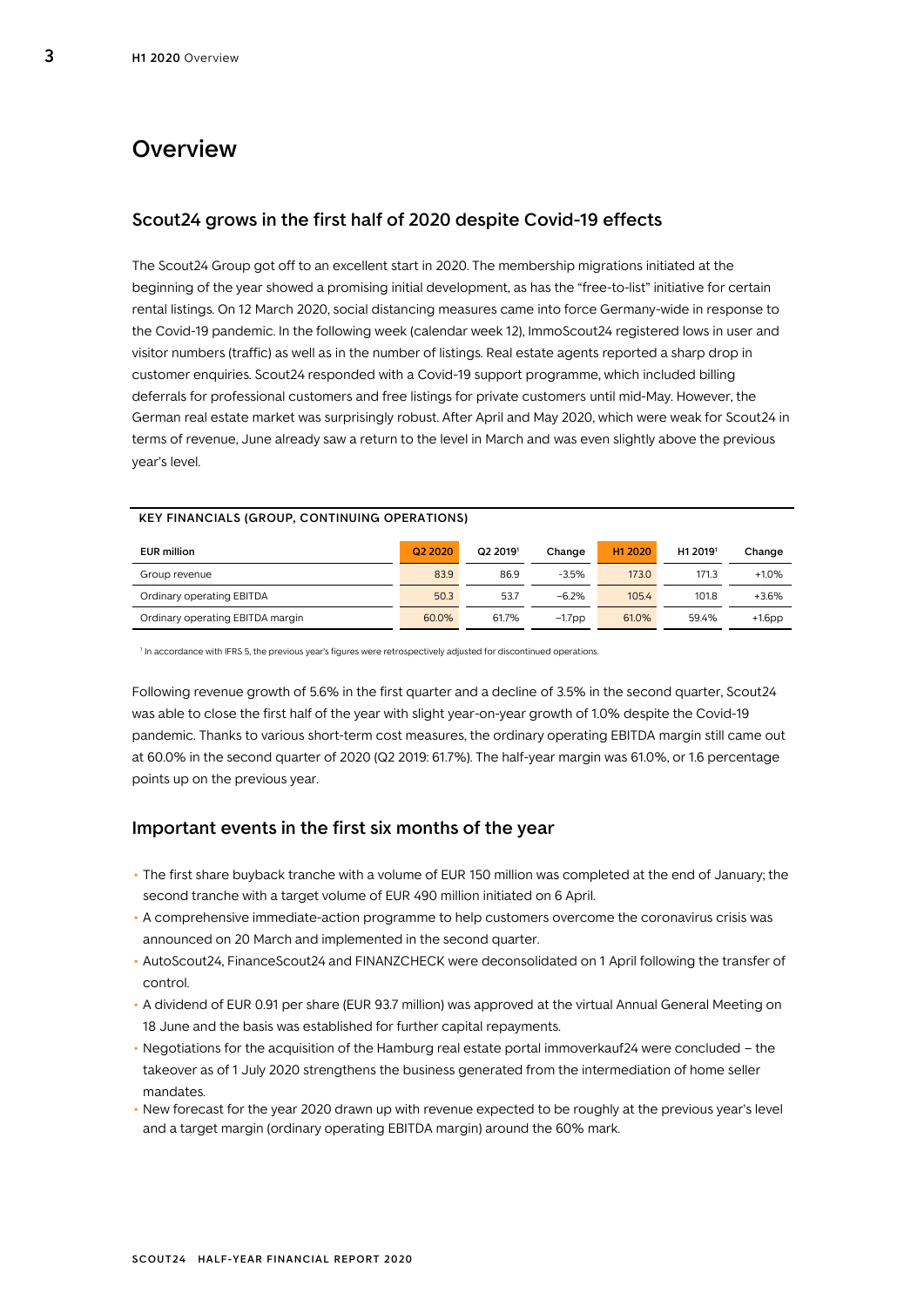# <span id="page-3-0"></span>**Investor relations**

# **Intensive dialogue with the capital market despite Covid-19 restrictions**

Scout24 AG maintains a constant, open and transparent dialogue with the capital market. Communication with investors and analysts seeks to extensively reflect the business development and future prospects of the Scout24 Group.

Since mid-March, all investor meetings have been held virtually by telephone or video conference as a result of the Covid-19 social distancing measures. A total of 21 days were dedicated to roadshows and conferences in the first six months of 2020, all of which were attended by members of the Management Board.

| <b>ROADSHOWS</b>  |                                                     |
|-------------------|-----------------------------------------------------|
| 15 January 2020   | Paris Roadshow, Kepler Chevreux                     |
| 3/4 February 2020 | Corporate Governance Roadshow, Frankfurt and London |
| 6 February 2020   | Reverse Roadshow Deutsche Bank, Munich              |
| 10 March 2020     | Reverse Roadshow UBS, Munich                        |
| 13 March 2020     | Reverse Roadshow J.P. Morgan, Berlin                |
| 31 March 2020     | Virtual Frankfurt Roadshow, Berenberg               |
| 1/2 April 2020    | Virtual London Roadshow, Credit Suisse              |
| 3 April 2020      | Group US Investor Call, Exane BNP                   |
| 7 April 2020      | Group UK/EU Investor Call, Exane BNP                |
| 27 April 2020     | Group Investor Call, Goldman Sachs                  |
| 18 May 2020       | Post Q1 Investor Call, Bankhaus Lampe               |
| 18 May 2020       | Post Q1 Investor Call, Commerzbank                  |
| 28 May 2020       | Virtual Morgan Stanley Internet Trip                |

|  | <b>CONFERENCES</b> |
|--|--------------------|

| 20/21 January 2020 | 19th German Corporate Conference, Frankfurt |
|--------------------|---------------------------------------------|
| 19 May 2020        | Virtual Berenberg Tarrytown Conference      |
| 27 May 2020        | Virtual SocGén Nice Conference              |
| 4 June 2020        | Virtual dbAccess Conference                 |
| 11 June 2020       | Virtual Barclays Internet Day               |

# **ANNUAL GENERAL MEETING**

Scout24 AG's Annual General Meeting took place on 18 June 2020. As a result of Covid-19, the Annual General Meeting was held as a purely virtual event without the physical presence of shareholders or their proxies. The shareholders approved all the resolutions proposed by management by large majority. A total of 78.43% of the Company's voting share capital participated in the resolutions.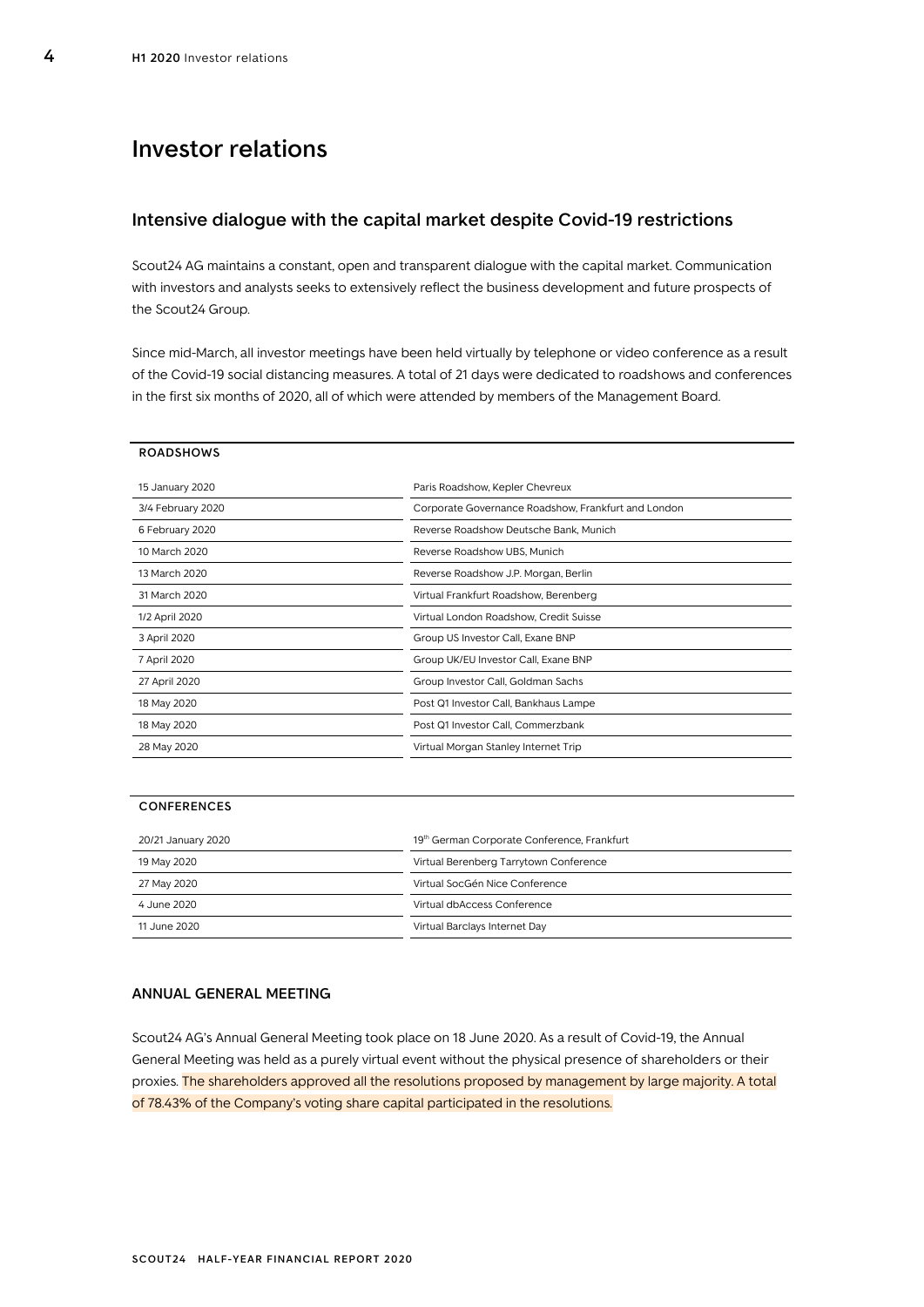The main voting priorities were the dividend of EUR 0.91 per share, the regular elections to the Supervisory Board and basic resolutions concerning the repayment of capital to shareholders following the successfully completed sale of AutoScout24. This concerns both the renewed authorisation to purchase treasury shares in an amount of up to 10% of the share capital and the resolution to reduce the share capital by cancelling shares that are to be repurchased by way of a public purchase bid between 1 February 2021 and 30 June 2021. The Company has earmarked a total volume of up to EUR 1,000 million for the latter.

With Dr. Elke Frank, Chief Human Resources Officer of Software AG, a new member was elected to Scout24 AG's Supervisory Board. She succeeds Ciara Smyth, who was not available for re-election. Dr. Elke Frank is a lawyer and has 20 years of management experience at listed companies and enriches the competence profile of the Supervisory Board in particular with her expertise in the areas of HR and compensation.

The reports and speeches of the Supervisory Board and Management Board were broadcast live on Scout24 AG's website. Registered shareholders were able to follow the entire Annual General Meeting live via a secured Internet service.

The detailed voting results, the recording of the speeches of the Supervisory Board and the Management Board and the associated presentation are available on the Scout24 AG website at **[WWW.SCOUT24.COM/EN/INVESTORS/FINANCIAL-EVENTS/ANNUAL-GENERAL-MEETING](https://www.scout24.com/en/investors/financial-events/annual-general-meeting)**.

### **SHARE BUYBACK**

The first tranche totalling EUR 150 million commenced on 2 September 2019 and ended on 31 January 2020. In this context, 2,793,873 shares were purchased on the market, corresponding to 2.6% of the share capital at the time of the buyback.

### **SHARE BUYBACK (SEPTEMBER TRANCHE)**

| Period           | Aggregated volume (number of shares) | Total volume (EUR) |
|------------------|--------------------------------------|--------------------|
| As of 31/12/2019 | 2,437,041                            | 128,174,984        |
| $2/1 - 3/1/2020$ | 50,400                               | 2,986,425          |
| 6/1-10/1/2020    | 83,000                               | 4,962,023          |
| 13/1-17/1/2020   | 80,454                               | 4,923,527          |
| 20/1-24/1/2020   | 80,250                               | 4,972,527          |
| 27/1-31/1/2020   | 79,728                               | 4,981,772          |
| Total            | 2,793,873                            | 149,999,973        |

On 25 March 2020, Scout24 AG announced the continuation of its share buyback programme. In a second tranche, shares of up to EUR 490 million will initially be bought back. The tranche began on 6 April 2020 and will end on 31 December 2020 at the latest. Under this tranche, 2,226,345 Scout24 shares with a value of EUR 140.4 million were bought back at an average price of EUR 63.05 by the 30 June reporting date.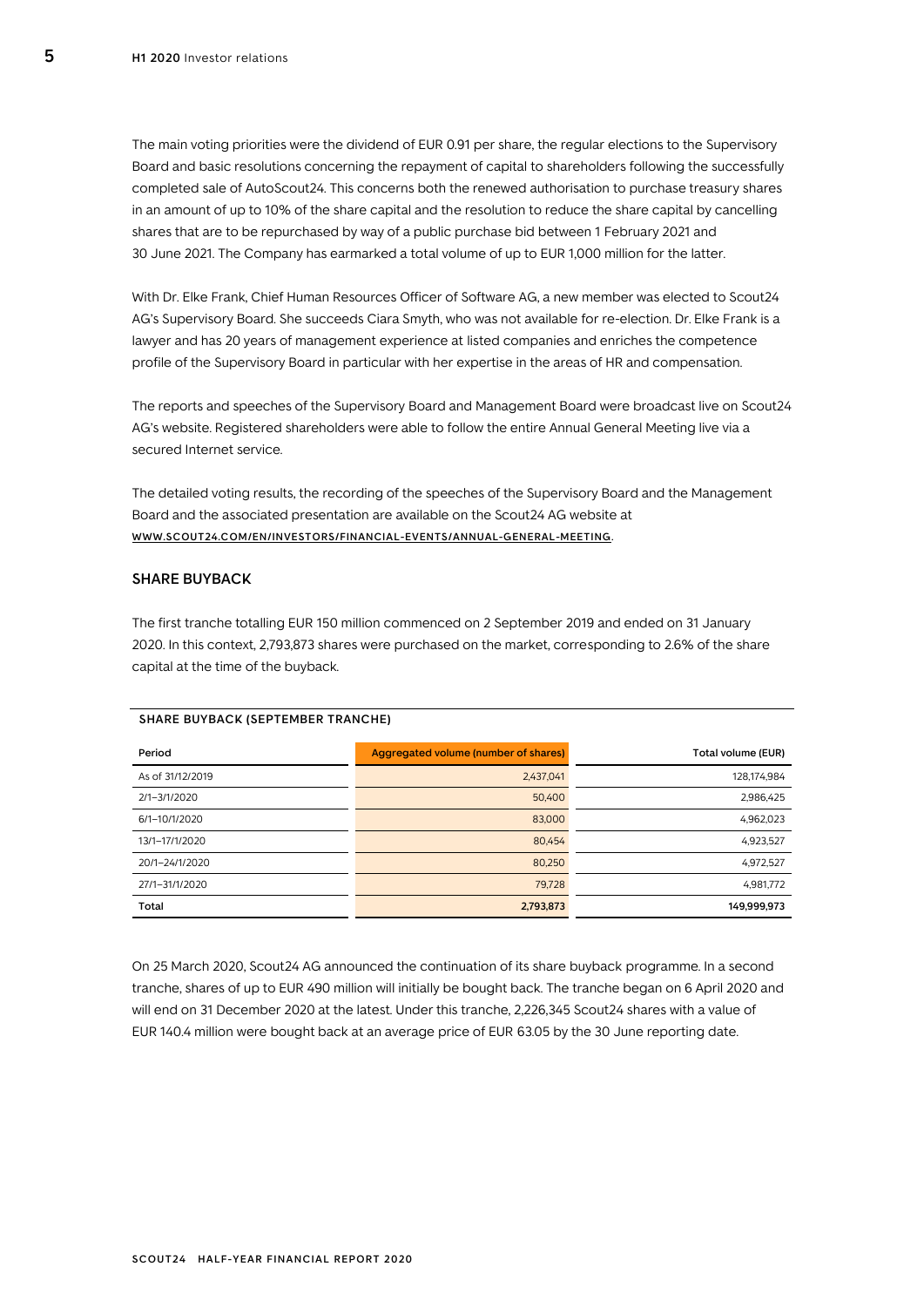| Period              | Aggregated volume (number of shares) | Total volume (EUR) |
|---------------------|--------------------------------------|--------------------|
| 6/4/2020-9/4/2020   | 229,529                              | 12,892,390         |
| 14/4/2020-17/4/2020 | 333,694                              | 19,117,321         |
| 20/4/2020-23/4/2020 | 440,401                              | 26,130,591         |
| 11/5/2020-15/5/2020 | 213,037                              | 13,040,901         |
| 18/5/2020-22/5/2020 | 47,773                               | 3,107,198          |
| 25/5/2020-29/5/2020 | 227,967                              | 15,307,837         |
| 1/6/2020-5/6/2020   | 155,160                              | 10,817,558         |
| 8/6/2020-12/6/2020  | 231,950                              | 16,049,770         |
| 15/6/2020-19/6/2020 | 57,038                               | 3,891,663          |
| 22/6/2020-26/6/2020 | 240,490                              | 16,619,171         |
| 29/6/2020-30/6/2020 | 49,306                               | 3,394,117          |
| Total               | 2,226,345                            | 140,368,518        |

# **SHARE BUYBACK (APRIL TRANCHE)**

For more information on the share buyback programme, visit **[WWW.SCOUT24.COM/EN/INVESTORS/SHARE/SHARE-BUYBACKS.](https://www.scout24.com/en/investors/share/share-buybacks)**

# **Scout24 share significantly outperforms overall market**

# **SHARE PRICE DEVELOPMENT**

Global stock market activity in the first half of 2020 was almost entirely dominated by the Covid-19 pandemic and its impact on the global economy's development. The initial economic optimism after the signing of the China-US trade agreement soon evaporated. As the virus, which was initially limited to China, spread to become a global pandemic, investors were instead dominated by fears of a sharp global recession. Within a few weeks, share prices plummeted by 30% or more across the board. The crash was halted in mid-March thanks to extensive stimulus packages and economic support measures. Investors hoped that the expected economic downturn would be followed by an equally fast and strong recovery. In June, however, far more pessimistic economic forecasts put markets temporarily under pressure with shares being sold.

In this environment, the performance of Germany's leading index, the DAX, was characterised by high volatility, which however led to a relatively moderate loss overall. Accordingly, the DAX initially reached a peak for the year to date of 13,789 points on 19 February, and on 18 March it reached a low for the year to date of 8,442 points, down around 39%. The DAX finally closed the first six months of the year at 12,311 points on 30 June 2020, down 7.1% on the previous year.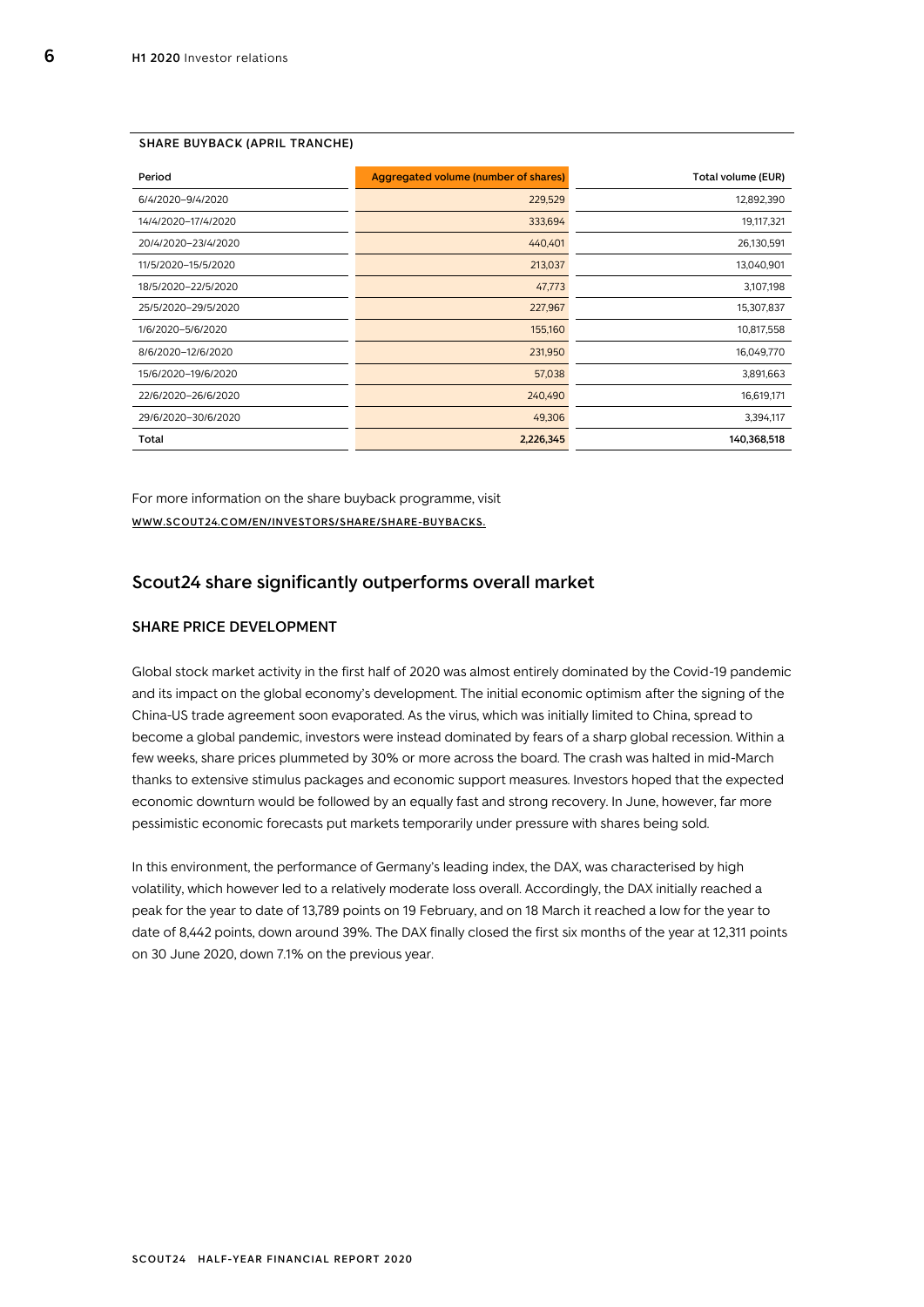

At the beginning of the year, the Scout24 share initially benefited from the largely positive market assessment of the sale of AutoScout24, the future prospects for ImmoScout24 and the prospect of a significant portion of the proceeds from the sale being distributed to shareholders. Share buyback transactions under the first tranche continued until the end of January. By 17 February, the share price had climbed to an interim high of EUR 65.25. The publication of the preliminary figures for 2019 on 19 February had no further impact on the share price. The market had already anticipated the renewed record financial results.

The subsequent market slump triggered by Covid-19 pulled the share price to the low for the year to date of EUR 45.50 as of 18 March. The Scout24 share was able to buck the overall market trend to a degree. It was also ahead of the field in the subsequent market price rally, which drove the share to a new all-time peak of EUR 71.10 on 2 June. The share price was held up by the plans to distribute capital to shareholders – details of which were announced on 25 March – including a significantly increased dividend payment for 2019 as well as the financial results for the first quarter of 2020, which were published on 14 May and once again demonstrated the business model's performance and resilience. Additional stability was provided by the share buyback programme, which was resumed in April with a second tranche.

In the run-up to the Annual General Meeting on 18 June, the gloomy economic forecasts temporarily also impacted the Scout24 share price. By 30 June, however, the share price had largely recovered, closing the first half of the year up 17.1% at EUR 69.05. As a result, the Scout24 share has also significantly outperformed its relevant benchmark indices, DAX and MDAX, which fell 7.1% and 8.7% respectively in the same period.

# **SHAREHOLDER STRUCTURE**

Between September 2019 and 30 June 2020, Scout24 AG bought back treasury shares totalling 4.67%. The remaining 95.33% of the shares are in free float.

| Shareholder     | Number of shares | %      |
|-----------------|------------------|--------|
| Treasury shares | 5,020,218        | 4.67   |
| Free float      | 102,579,782      | 95.33  |
| Total           | 107,600,000      | 100.00 |

# **SHAREHOLDER STRUCTURE AS OF 30 JUNE 2020**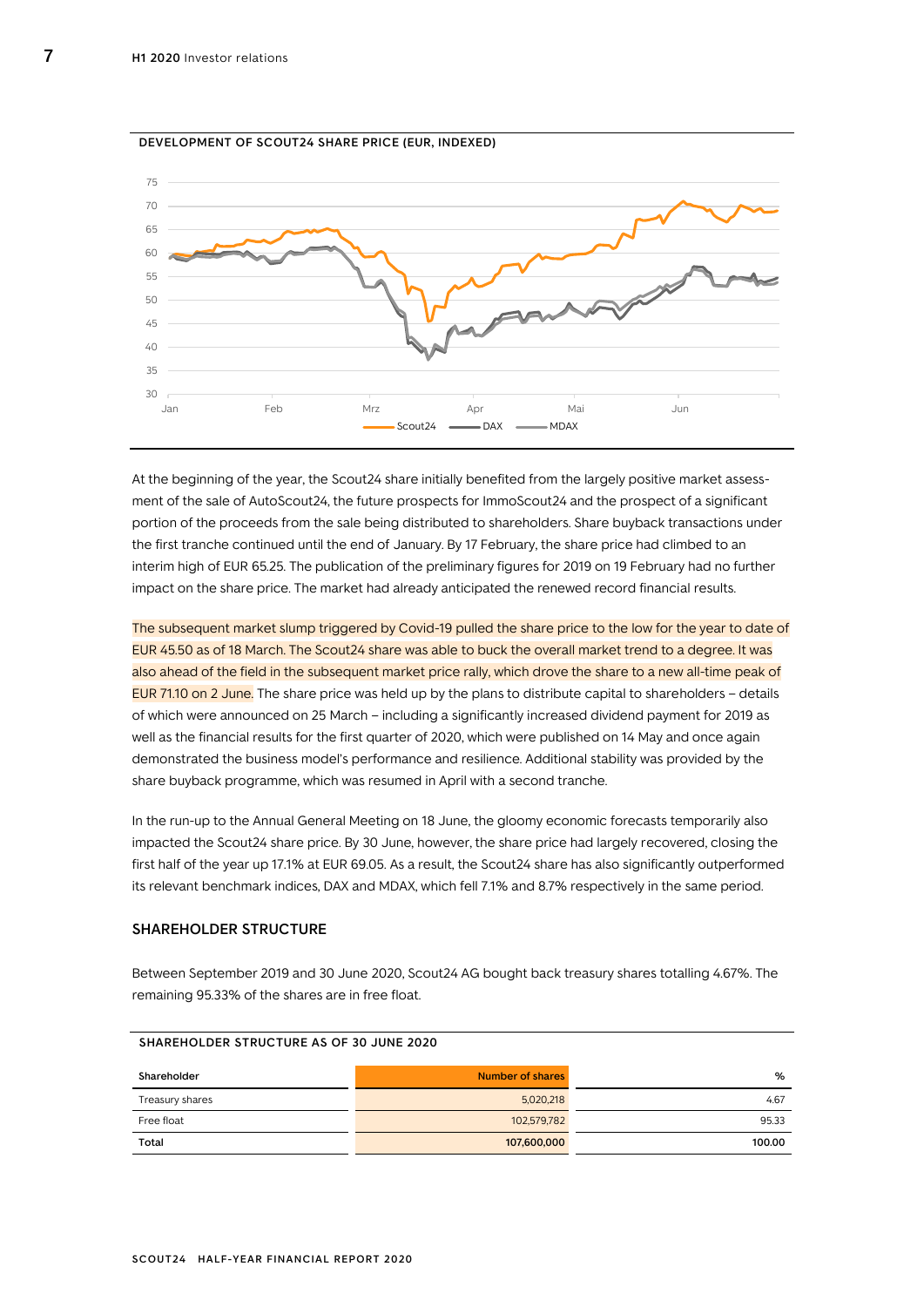<span id="page-7-0"></span>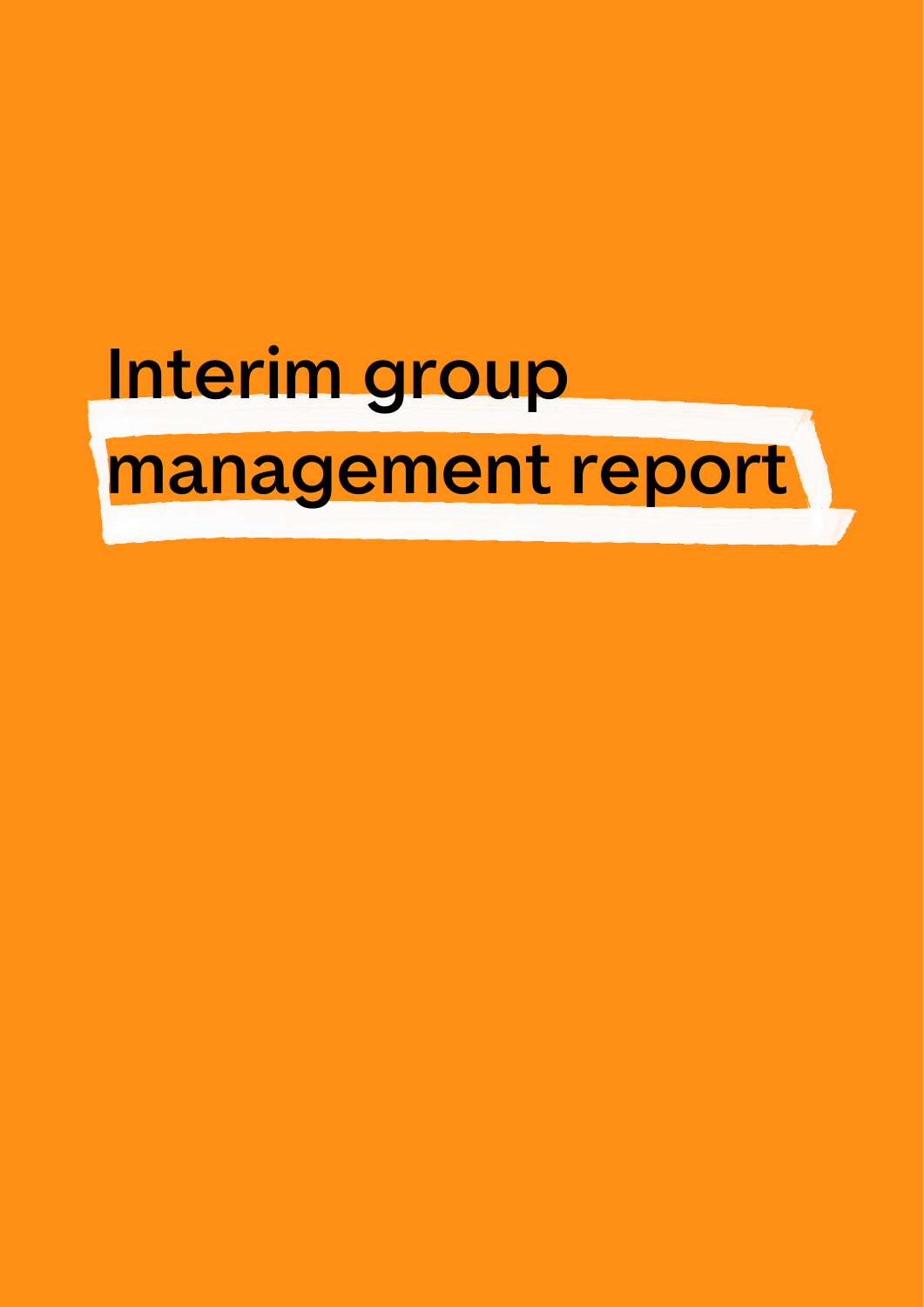# **Key financials at a glance**

The following table provides an overview of key financial and non-financial figures of the Scout24 Group's continuing operations for the second quarter and the first half of the 2020 financial year.

| <b>EUR million</b>                                                                        | Q2 2020 | Q2 2019 <sup>1</sup> | Change    | H1 2020 | H1 2019 <sup>1</sup> | Change    |
|-------------------------------------------------------------------------------------------|---------|----------------------|-----------|---------|----------------------|-----------|
|                                                                                           |         |                      |           |         |                      |           |
| Group revenue                                                                             | 83.9    | 86.9                 | $-3.5%$   | 173.0   | 171.3                | $+1.0%$   |
| Ordinary operating EBITDA <sup>2</sup><br>(including group functions/consolidation/other) | 50.3    | 53.7                 | $-6.2%$   | 105.4   | 101.8                | $+3.6%$   |
| Ordinary operating EBITDA margin <sup>3</sup> in %                                        | 60.0%   | 61.7%                | $-1.7$ pp | 61.0%   | 59.4%                | $+1.6$ pp |
| External revenue of ImmoScout24                                                           | 83.7    | 86.9                 | $-3.6%$   | 172.8   | 171.2                | $+1.0%$   |
| Ordinary operating EBITDA <sup>2</sup><br>(without group functions/consolidation/other)   | 52.9    | 55.4                 | $-4.4%$   | 110.4   | 105.4                | $+4.7%$   |
| Ordinary operating EBITDA margin <sup>3</sup> in %                                        | 63.2%   | 63.7%                | $-0.5$ pp | 63.9%   | 61.6%                | $+2.3$ pp |
| Own work capitalised                                                                      | 5.4     | 2.9                  | +87.7%    | 10.8    | 5.9                  | +83.6%    |
| Own work capitalised as % of revenue                                                      | 6.5%    | 3.3%                 | $+3.2pp$  | 6.3%    | 3.4%                 | $+2.9$ pp |
| IS24.de listings <sup>4</sup>                                                             | 430,677 | 443,566              | $-2.9%$   | 419,415 | 440,751              | $-4.8%$   |
| IS24.de monthly users (million) <sup>5</sup>                                              | 14.9    | 13.2                 | $+12.9%$  | 14.8    | 13.2                 | $+12.1%$  |
| IS24.de monthly sessions (million) <sup>6</sup>                                           | 115.5   | 92.9                 | $+24.2%$  | 110.6   | 95.8                 | $+15.4%$  |

1 In accordance with IFRS 5, the previous year's figures were retrospectively adjusted for discontinued operations.

<sup>2</sup> Ordinary operating EBITDA refers to EBITDA adjusted for non-operating effects, which mainly include expenses for share-based payments, M&A activities (realised and unrealised), reorganisation, strategic projects and other non-operating effects.

<sup>3</sup> The ordinary operating EBITDA margin of a segment is defined as ordinary operating EBITDA as a percentage of external segment revenue.

<sup>4</sup> Source: ImmoScout24.de; listings in Germany (average as of the end of the month)

<sup>5</sup> Unique monthly visitors to the German IS24 marketplace (average of the individual months), irrespective of how often they visit the marketplace during the month and irrespective of how many different platforms (desktop and mobile) they use; Source: AGOF e. V.

<sup>6</sup> Number of all monthly visits (average of the individual months) in which individual users interact with the website or app via a device; a visit is considered completed if the user is inactive for 30 minutes or more; source: internal measurement using Google Analytics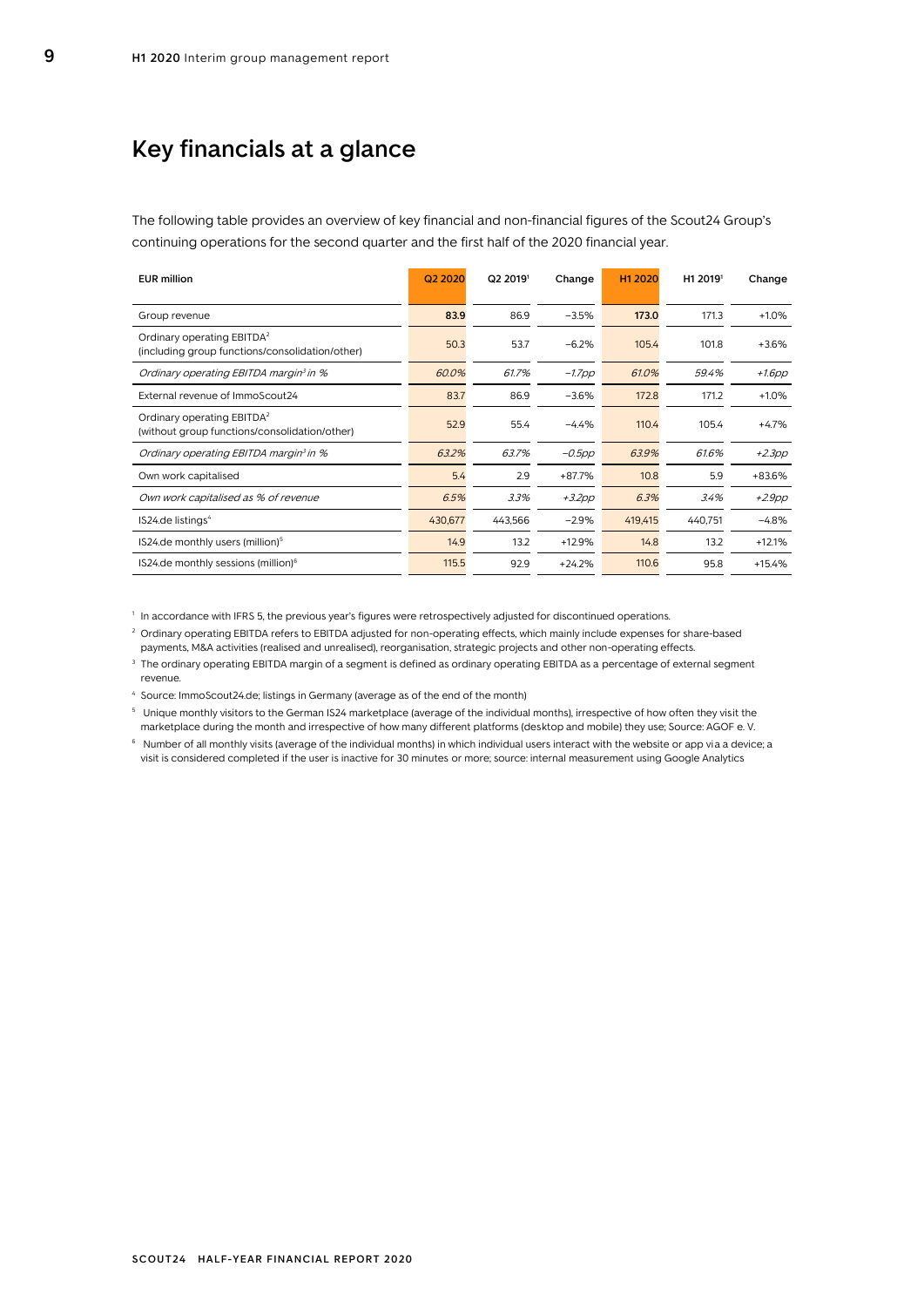# **Preliminary remarks**

On 17 December 2019, Scout24 concluded an agreement for the sale of 100% of the shares in AutoScout24 (AS24), FinanceScout24 and FINANZCHECK. The sale was completed with the transfer of control to the buyer effective 1 April 2020.

The transaction led to the classification of those operations as discontinued operations in the IFRS consolidated financial statements in accordance with IFRS 5, resulting in the retrospective disclosure of the corresponding expenses and income under earnings from discontinued operations in the consolidated statement of profit or loss for the second quarter of 2019 and the first half of 2019.

The statements in this interim management report focus on the continuing operations of the Scout24 Group, i.e. ImmoScout24 ("IS24"). Information on the development of the discontinued AS24 operations sold was provided in the quarterly statement for the first quarter. As the transaction was closed and the operations deconsolidated in the second quarter of 2020, AS24 is not commented on further in the management report for the first half of the year. Unless otherwise indicated, the disclosures for 2020 and the comparative information for the 2019 financial year thus concern the continuing operations.

# **Business model, strategy and management**

Scout24 operates the leading digital marketplace ImmoScout24. Here, Scout24 brings together a large volume of listings with a large number of users who bring traffic to the digital marketplaces through their search queries. In addition, Scout24 offers customers and consumers bespoke add-on products and services relating to purchase, sale or rental transactions.

Business activities focus on the following three main user groups:

- Agents
- Home sellers
- Consumers

From its leading position, the subsidiary ImmoScout24 is to be continually developed into a fully connected digital marketplace within Germany's and Austria's real estate ecosystem. As the entity moves towards that goal, it wants to offer users the best user experience while continually improving data quality and market transparency. To this end, Scout24 is tapping new revenue streams, upgrading technological capabilities and continually enhancing its portfolio by developing new digital products and services that are offered with the support of systematic sales and marketing activities.

The aim is to sustain the profitable growth and strengthen the market position by further developing business activities as described above. At the same time, the Group is committed to integrating sustainability and social responsibility in its daily activities. Strategic acquisitions along the value chain are possible if they serve to further these goals.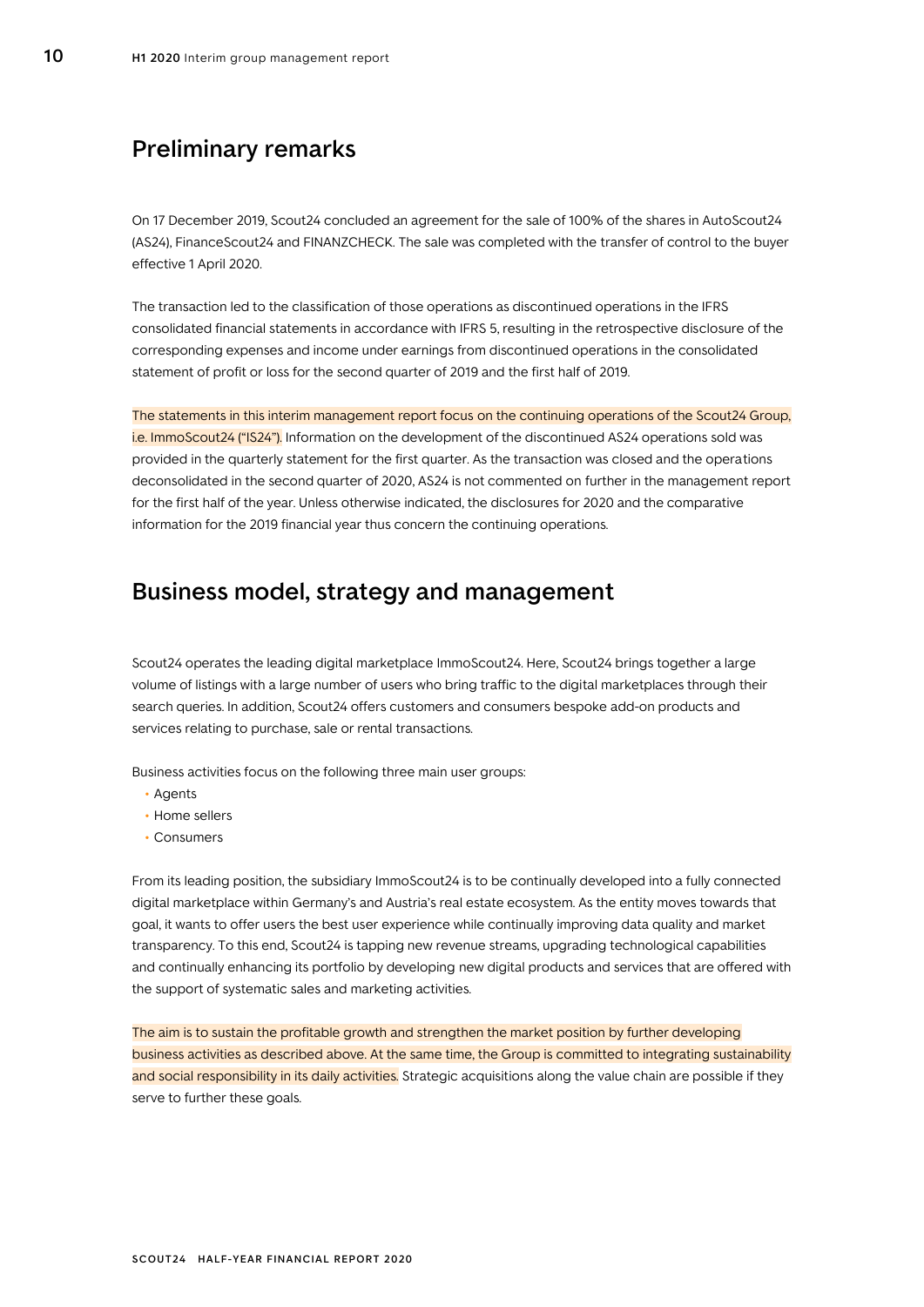Scout24 has designed the internal management system in line with the strategy and defined appropriate performance indicators. A distinction is made between financial and non-financial performance indicators in measuring the extent to which the strategy is implemented successfully. Given the focus on sustainable and profitable growth as well as on sustainably growing the company value, the most important (financial) performance indicator at both Group and segment level is ordinary operating EBITDA. This indicator is supplemented by revenue and the ordinary operating EBITDA margin. In addition, revenue is analysed by reference to main user groups and for specific products. For this purpose, the average revenue per user (ARPU) is monitored on a monthly basis for selected customer groups.

A detailed overview of the Scout24 Group's business activities, strategy and management system is provided in the annual report 2019 in the sections "Business model and operating segments", "Strategy" and "Management system and performance indicators". In the first half of 2020, there was a change in this respect in that the discontinued operations were transferred completely and finally to the new owners as of 1 April 2020. As a result, only disclosures relating to the continuing operations (ImmoScout24) are of relevance. The report is available on the Company's website at

**[WWW.SCOUT24.COM/EN/INVESTORS/FINANCIAL-REPORTS-PRESENTATIONS.](https://www.scout24.com/en/investors/financial-reports-presentations)**

# **Macroeconomic and sector-specific environment**

# **Economic conditions dominated by Covid-19**

Since the sale of AutoScout24, FinanceScout24 and FINANZCHECK, Scout24 has focused all of its activities on the real estate sector in Germany and Austria. In the first half of 2020, Germany was Scout24's main market, accounting for 97% of revenue from continuing operations. The Covid-19 pandemic and the corresponding countermeasures significantly altered the macroeconomic environment in Germany during the first half of 2020. While the Annual Economic Report of 29 January 2020<sup>1</sup> still assumed that priceadjusted gross domestic product (GDP) would grow by 1.1%, actual data for the first quarter already showed a significant decline in economic output. Although the virus did not have a significant impact on the economy in January and February, GDP saw a 2.0% quarter-on-quarter decrease. Compared with the same quarter of the previous year, a decline of 1.8% was recorded.<sup>2</sup> The full extent of the Covid-19 pandemic's economic impact then became apparent in the second quarter: GDP contracted by a further 10.1% compared with the first quarter, and by as much as 11.7% compared with the same quarter of the previous year. Imports and exports of goods and services, consumer spending and investment in capital goods were particularly affected.<sup>3</sup> For the full twelve months of 2020, the German government expects a 6.3% contraction in GDP.<sup>4</sup> The main decline will be in the second quarter of 2020.

The Internet is meanwhile widespread and generally recognised in Germany and the rest of Europe as an information and communication medium. The development of a large number of digital media and ecommerce websites as well as mobile apps has led to a situation in which Internet use has become common among the population. This also has a lasting impact on the distribution of marketing budgets, which continues to shift in favour of digital markets. For instance, in December 2019 the media agency GroupM forecast that digital marketing expenditure would grow by 5% in 2020 and 2021 respectively, whereas the

<sup>1</sup> Federal Ministry for Economic Affairs and Energy, 2020 Annual Economic Report of 29 January 2020

<sup>2</sup> German Federal Statistical Office, press release no. 287, 30 July 2020

<sup>3</sup> German Federal Statistical Office, press release no. 287, 30 July 2020

<sup>4</sup> Federal Ministry for Economic Affairs and Energy, article "Economic Situation and Cyclical Development" of 29 April 2020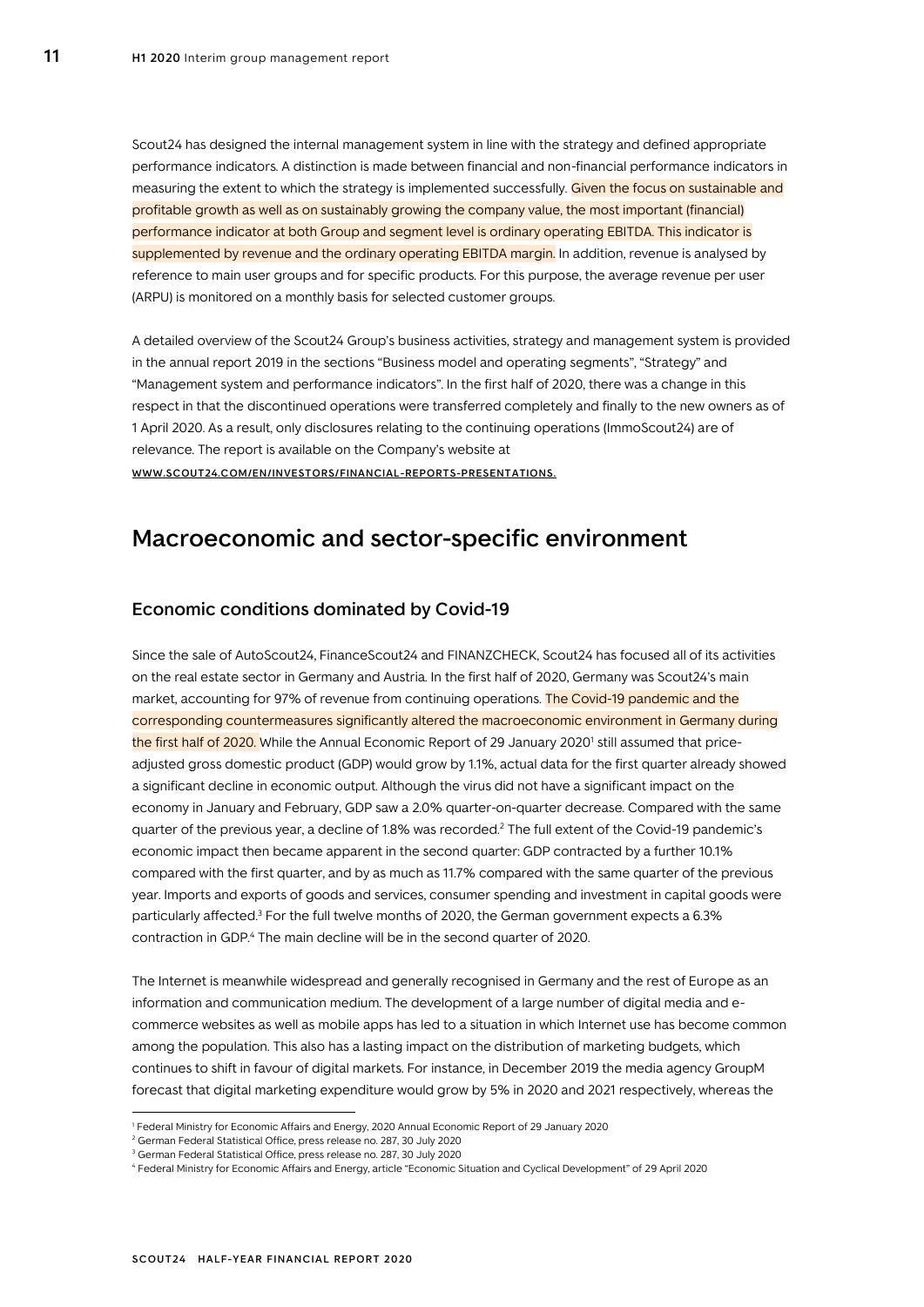overall marketing budget was expected to grow by a mere 0.6% in 2020. In addition, the challenges specific to the Covid-19 pandemic, with quarantine measures, store closures and social distancing, have made many market participants appreciate the advantages of digitalisation, including in the real estate market. For Scout24 as a digital company and operator of the leading online marketplace ImmoScout24, these developments contributed to a positive momentum thanks to the proven resilience of its business model.

# **Robust development of the German real estate market despite economic crisis**

The Covid-19 pandemic is without precedent and is leaving a clear mark on global economic trends. That said, the German real estate market has so far proven very resilient.

The social distancing measures in effect Germany-wide from mid-March onwards temporarily dampened the volume of residential real estate transactions, both for the sale and rental of properties. In particular, there were limits to the extent that activities such as viewings or notary appointments could take place. While it was possible for buildings to be completed and new construction activities to continue, such work went ahead at a slower pace due to delays in the delivery of materials and longer official approval processes. These developments also left their mark on ImmoScout24's activities in the short term. After a brief, temporary Covid-19 slump, demand and supply for residential real estate resumed relatively quickly from the beginning of April, above the level prevailing in the weeks before Covid-19. By the end of the first half of the year, the number of apartments on the market for rent or sale even exceeded the usual high at the beginning of the year. According to ImmoScout24's residential property index (IMX) both purchase and rental prices rose again significantly across all property types throughout Germany in the second quarter of 2020. At the end of June, the index values in all categories were back at or in some cases significantly above the level of December 2019.

The business real estate market was hit harder by the Covid-19 pandemic. For example, hotels, restaurants and shops had to close on a large scale or were only able to stay open subject to stricter safety measures and reduced capacities. In the office segment, working-from-home solutions have proven a successful alternative. However, supply, demand and prices for office real estate in Germany remained relatively stable in the first half of 2020 according to data from ImmoScout24. According to ImmoScout24's business property index (GIMX) and the German Economic Institute (IW), nine of the twelve leading German locations surveyed actually showed increases of more than 2% for offered rents in the first half of 2020. Demand for rented retail space also recovered quickly: in June, providers of retail space for rent in Germany again received as many contact enquiries as at the beginning of the year (–0.1%).

One topic with which the market was already concerned last year is the question whether agent commission in the sale of residential properties can be shared (key word "Bestellerprinzip"). Here, the legislator has introduced a uniform regulation applicable nationwide. The law was passed by the German Bundestag on 14 May 2020 and approved by the Bundesrat on 5 June 2020. Having been signed by the German Federal President and published in the Bundesgesetzblatt (Federal Law Gazette) on 23 June 2020, the law will enter into force on 23 December 2020 after a six-month transition period. As a result, the party who commissions the agent (typically the seller) will in future only be able to charge at most 50% of the agent commissions to the counterparty. The counterparty will only be obliged to pay after the commissioning party (the contracting party) has furnished proof of payment of its own share of the agent commission. The law had no effect on the business of ImmoScout24 in the first half of 2020.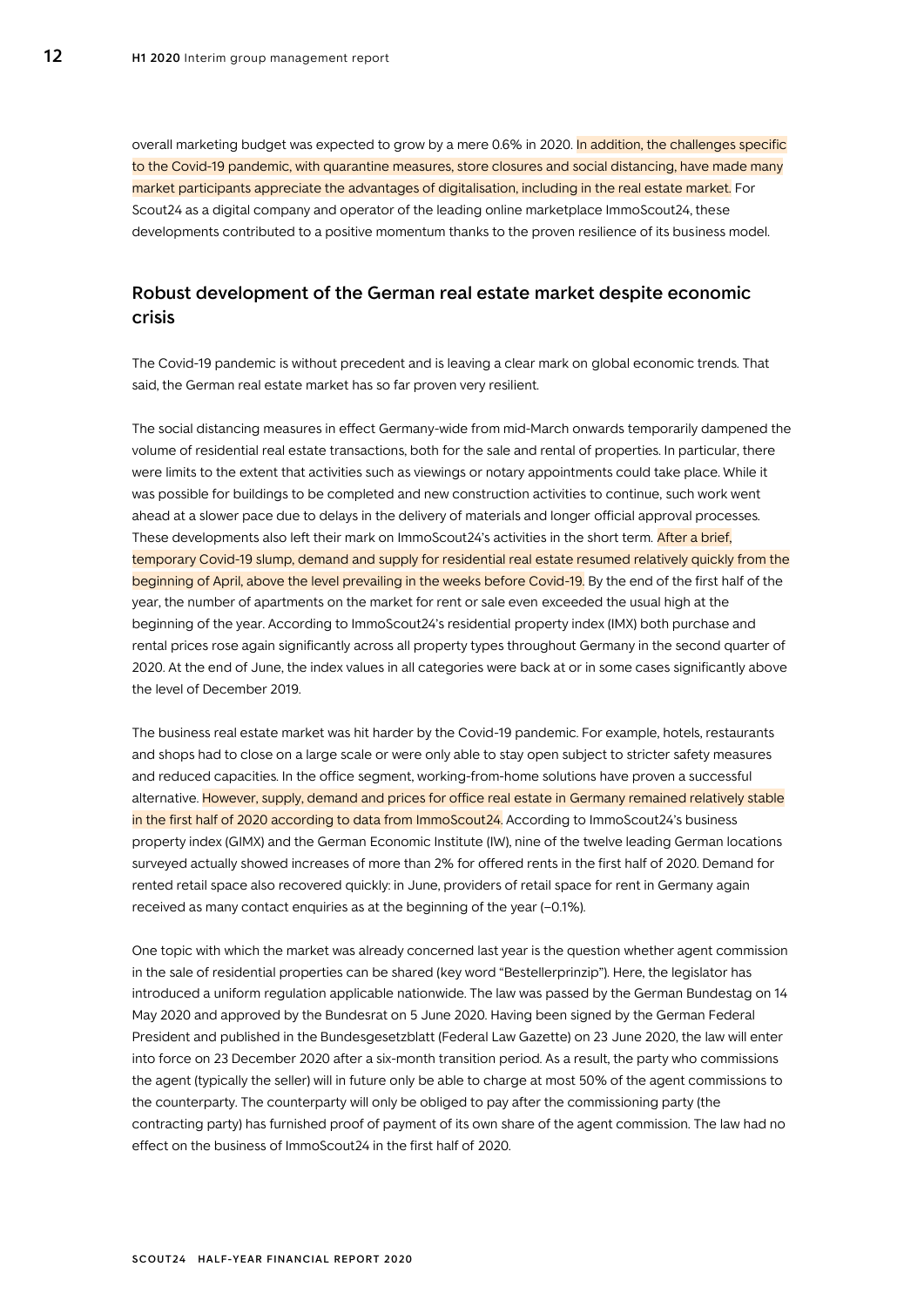# **Business performance of the Group**

# **Slight revenue growth and significant margin improvement in the first half of 2020 despite Covid-19 pandemic**

# **REVENUE AND TOTAL OPERATING PERFORMANCE**

Despite the Covid-19 pandemic, the Scout24 Group was able to close the first half of 2020 with revenue from continuing operations up slightly by 1.0%. Accordingly, group revenue rose from EUR 171.3 million in H1 2019 to EUR 173.0 million in H1 2020. This figure includes EUR 0.2 million in revenue generated by Scout24 AG, primarily from licensing (H1 2019: EUR 0.1 million). EUR 172.8 million (H1 2019: EUR 171.2 million) is attributable to revenue generated by the subsidiary ImmoScout24. The two weakest months in terms of sales, April and May, which were marked by Covid-19 and the implementation of the ImmoScout24 support programme, caused group revenue to fall by EUR 3.1 million or 3.5% to EUR 83.9 million in the second quarter (Q2 2019: EUR 86.9 million), after having grown by 5.6% in the first quarter of 2020.

Own work capitalised from continuing operations increased by 83.6% in the first half of 2020 from EUR 5.9 million to EUR 10.8 million (EUR 5.4 million in Q1 2020 and EUR 5.4 million in Q2 2020). This rise relates to the greater use of software developers and higher personnel expenses associated with the execution of a larger number of projects, which support the platform's future growth. Examples include product developments aimed at accelerating home seller acquisition, improving consumer journeys, integrating CRM solutions, renewing premium memberships and data technology projects. In the first half of 2020, own work capitalised amounted to 6.3% of revenue compared with 3.4% in the same period of the previous year.

Together with other operating income from continuing operations of EUR 1.7 million (H1 2019: EUR 1.6 million), total operating performance increased from EUR 178.8 million in H1 2019 to EUR 185.5 million in H1 2020.

### **DEVELOPMENT OF COSTS**

Operating expenses totalled EUR 89.1 million in the first half of 2020, which is EUR 16.1 million or 15.3% below the previous year's level of EUR 105.2 million.

Personnel expenses from continuing operations decreased by EUR 13.3 million or 23.8% to EUR 42.6 million (H1 2019: EUR 55.9 million). This is chiefly due to lower share-based payments contained in the non-operating effects. While the related expenses amounted to EUR 17.8 million in the first half of 2019, they came to EUR 4.5 million in the first half of 2020.

Marketing expenses from continuing operations decreased by 10.8%, from EUR 14.9 million to EUR 13.3 million (H1 2020: 7.7% of revenue, H1 2019: 8.7%). While online marketing, including the product Realtor Lead Engine, were conscious investment targets in the first quarter of 2020 (Q1 2020 marketing expenses: EUR 8.3 million), marketing expenses in the second quarter (Q2 2020: EUR 5.0 million) were scaled back on account of Covid-19.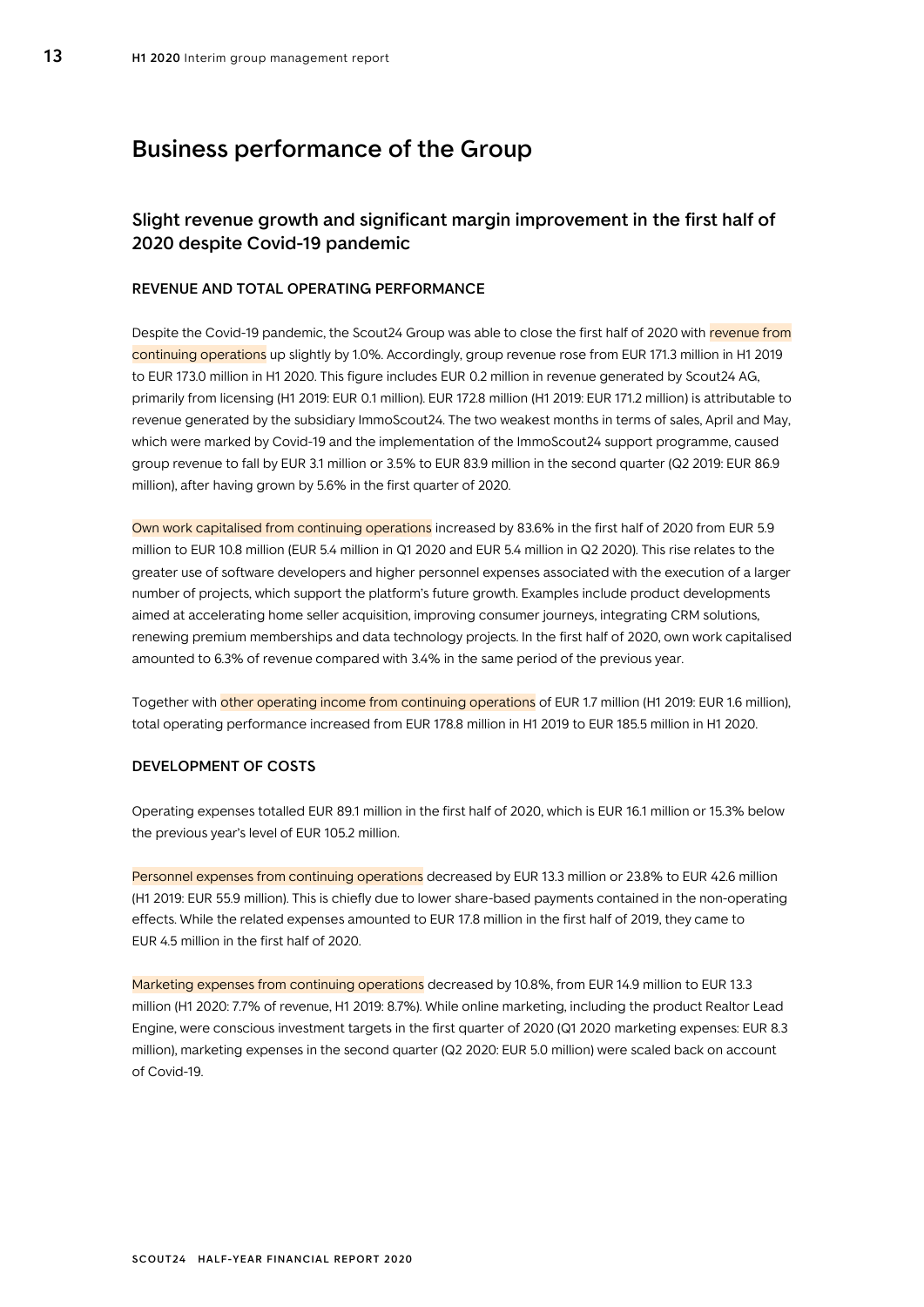IT expenses from continuing operations increased by 33.9% to EUR 8.6 million in the first half of 2020 (H1 2019: EUR 6.4 million). The increase was principally attributable to the ongoing migration of the data centre solutions to the cloud, leading to increasing operating costs for cloud-based platform and software solutions.

Other operating expenses from continuing operations decreased by 12.0% from EUR 28.0 million to EUR 24.6 million compared with the first six months of the previous year. This is primarily due to lower service and consulting costs, which clearly overcompensated for the higher expenses resulting from the recognition of general bad debt allowances for possible bad debts in connection with Covid-19.

The expense and income items described above include non-operating effects of EUR 9.1 million, which are significantly lower than in the previous year (H1 2019: EUR 28.3 million). Non-operating effects include, in particular, non-recurring costs attributable to M&A transactions including post-merger integration, as well as personnel expenses from share-based payments and personnel expenses in connection with changes in the organisational structure. As already mentioned, EUR 4.5 million (H1 2019: EUR 17.8 million) of the nonoperating costs in the first half of 2020 were attributable to share-based payments. Reorganisation costs of EUR 3.6 million (H1 2019: EUR 2.5 million) also consist chiefly of non-operating personnel expenses.

The remaining ordinary operating effects rose by 4.0% from EUR 75.4 million to EUR 78.4 million compared with the same six-month period of the previous year, outpacing revenue. On the one hand, this has to do with structural costs, which were designed for a growing business volume during the financial year. On the other hand, the development reflects dis-synergies resulting from the sale of AutoScout24, FinanceScout24 and FINANZCHECK in the second quarter of 2020 totalling approximately EUR 1.5 million. Nevertheless, the previously planned cost optimisation measures continued to be implemented and short-term cost measures were initiated in response to the Covid-19 pandemic. Cost optimisation and saving measures primarily relate to the areas of personnel and marketing and partially offset the rising IT expenses due to the cloud migration and the higher expenses from additions to loss allowances in connection with Covid-19 (included in other operating expenses).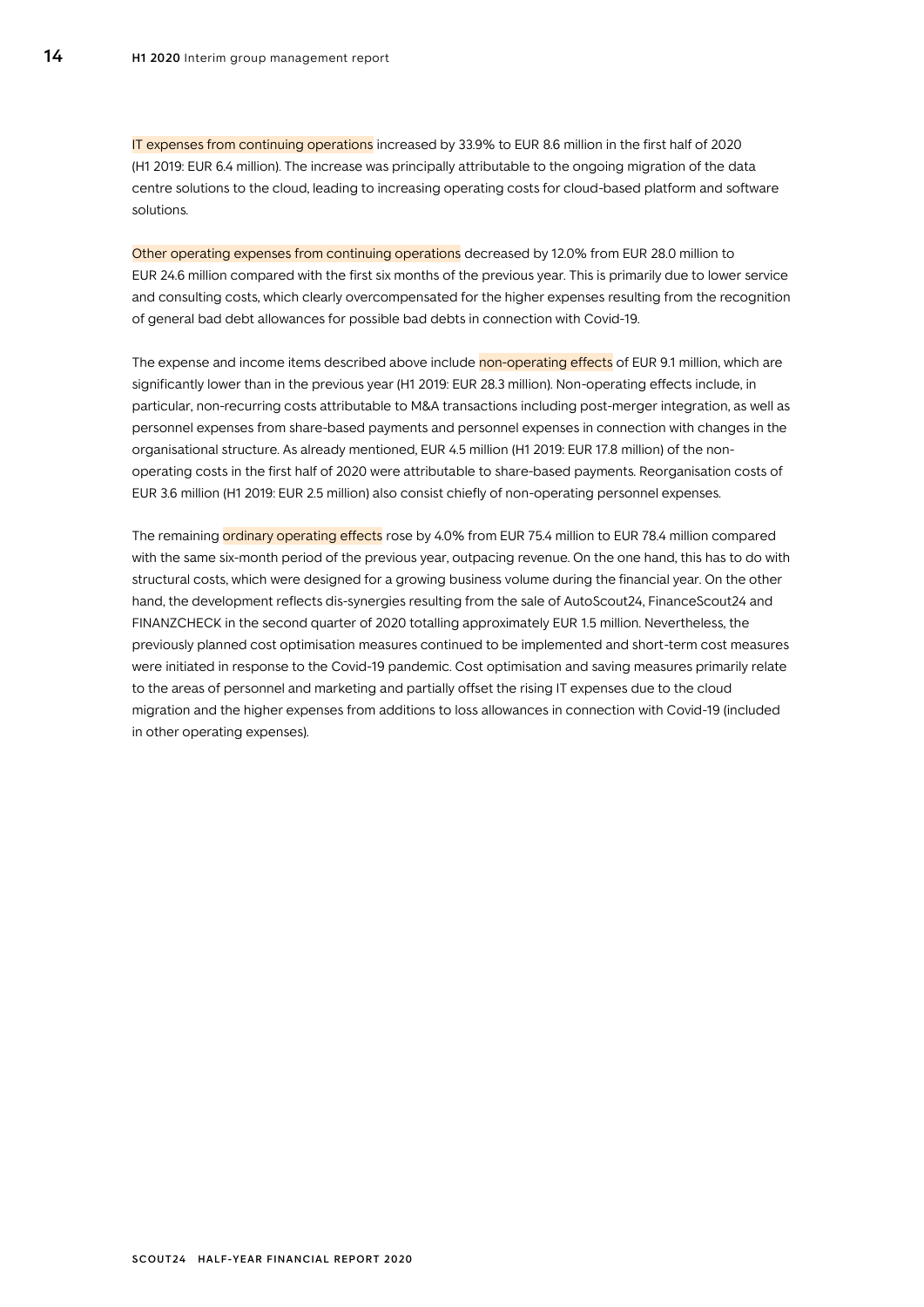# **DEVELOPMENT OF EARNINGS**

Against the background of the aforementioned revenue and cost developments, ordinary operating EBITDA from continuing operations for the full first half of 2020 increased by 3.6% to EUR 105.4 million compared with the previous year (H1 2019: EUR 101.8 million). The half-year ordinary operating EBITDA margin came to 61.0%, up 1.6 percentage points on the previous year's level (H1 2019: 59.4%). In the second quarter, the Group succeeded in maintaining the ordinary operating EBITDA margin at the 60.0% mark despite the lower revenue (Q2 2019: 61.7%).

# **DEVELOPMENT OF OPERATING COSTS AND THE CORRESPONDING IMPACT ON ORDINARY OPERATING EBITDA**

| (EUR million)                     | Q2 2020 | Q2 2019 | Change   | H1 2020 | H1 2019 | Change   |
|-----------------------------------|---------|---------|----------|---------|---------|----------|
| Revenue                           | 83.9    | 86.9    | $-3.5%$  | 173.0   | 171.3   | $+1.0%$  |
| Own work capitalised              | 5.4     | 2.9     | +87.7%   | 10.8    | 5.9     | +83.6%   |
| Ordinary operating effects        | $-39.0$ | $-36.2$ | $+7.7%$  | $-78.4$ | $-75.4$ | $+4.0%$  |
| of which personnel expenses       | $-18.4$ | $-18.3$ | $+0.2%$  | $-35.7$ | $-37.2$ | $-4.1%$  |
| of which marketing expenses       | $-5.0$  | $-6.7$  | $-25.6%$ | $-13.3$ | $-14.8$ | $-10.3%$ |
| of which IT expenses              | $-4.4$  | $-3.2$  | +35.9%   | $-8.3$  | $-6.2$  | +33.9%   |
| of which other operating expenses | $-11.2$ | $-7.9$  | $+42.0%$ | $-21.1$ | $-17.2$ | $+229%$  |
| Ordinary operating EBITDA         | 50.3    | 53.7    | $-6.2%$  | 105.4   | 101.8   | $+3.6%$  |

Group functions contributed EUR 5.1 million (H1 2019: EUR 3.7 million) to the operating effects. Adjusted for the group functions, ImmoScout24's ordinary operating EBITDA margin stood at 63.9% in the first half of 2020 (H1 2019: 61.6%).

The Group's unadjusted EBITDA from continuing operations increased strongly by 31.1% to EUR 96.4 million (H1 2019: EUR 73.5 million). This is primarily due to the significantly lower personnel expenses from sharebased payments described above.

| (EUR million)                        | Q2 2020 | Q2 2019 | Change   | H <sub>1</sub> 2020 | H <sub>1</sub> 2019 | Change   |
|--------------------------------------|---------|---------|----------|---------------------|---------------------|----------|
| <b>Ordinary operating EBITDA</b>     | 50.3    | 53.7    | $-6.2%$  | 105.4               | 101.8               | $+3.6%$  |
| Non-operating effects <sup>1</sup>   | $-6.5$  | $-18.1$ | $-63.9%$ | $-9.1$              | $-28.3$             | $-68.0%$ |
| of which share-based payments        | $-4.8$  | $-10.1$ | $-52.5%$ | $-4.5$              | $-17.8$             | $-74.6%$ |
| of which M&A transactions            | $-0.1$  | $-5.9$  | $-97.8%$ | $-0.7$              | $-8.0$              | $-91.7%$ |
| of which reorganisation              | $-1.6$  | $-2.1$  | $-25.1%$ | $-3.6$              | $-2.5$              | $+43.5%$ |
| of which other non-operating effects | 0.0     | 0.0     | n/a      | $-0.3$              | 0.0                 | n/a      |
| <b>Unadjusted EBITDA</b>             | 43.8    | 35.5    | $+23.3%$ | 96.4                | 73.5                | $+31.1%$ |

### **RECONCILIATION OF ORDINARY OPERATING EBITDA TO UNADJUSTED EBITDA**

<sup>1</sup> In the 2019 financial year, Scout24 reclassified the categories within the non-operating effects in order to increase transparency, but without changing the allocation of income and expenses to the non-operating effects. To ensure comparability, the corresponding figures for the second quarter of 2019 and the first half of 2019 have been restated.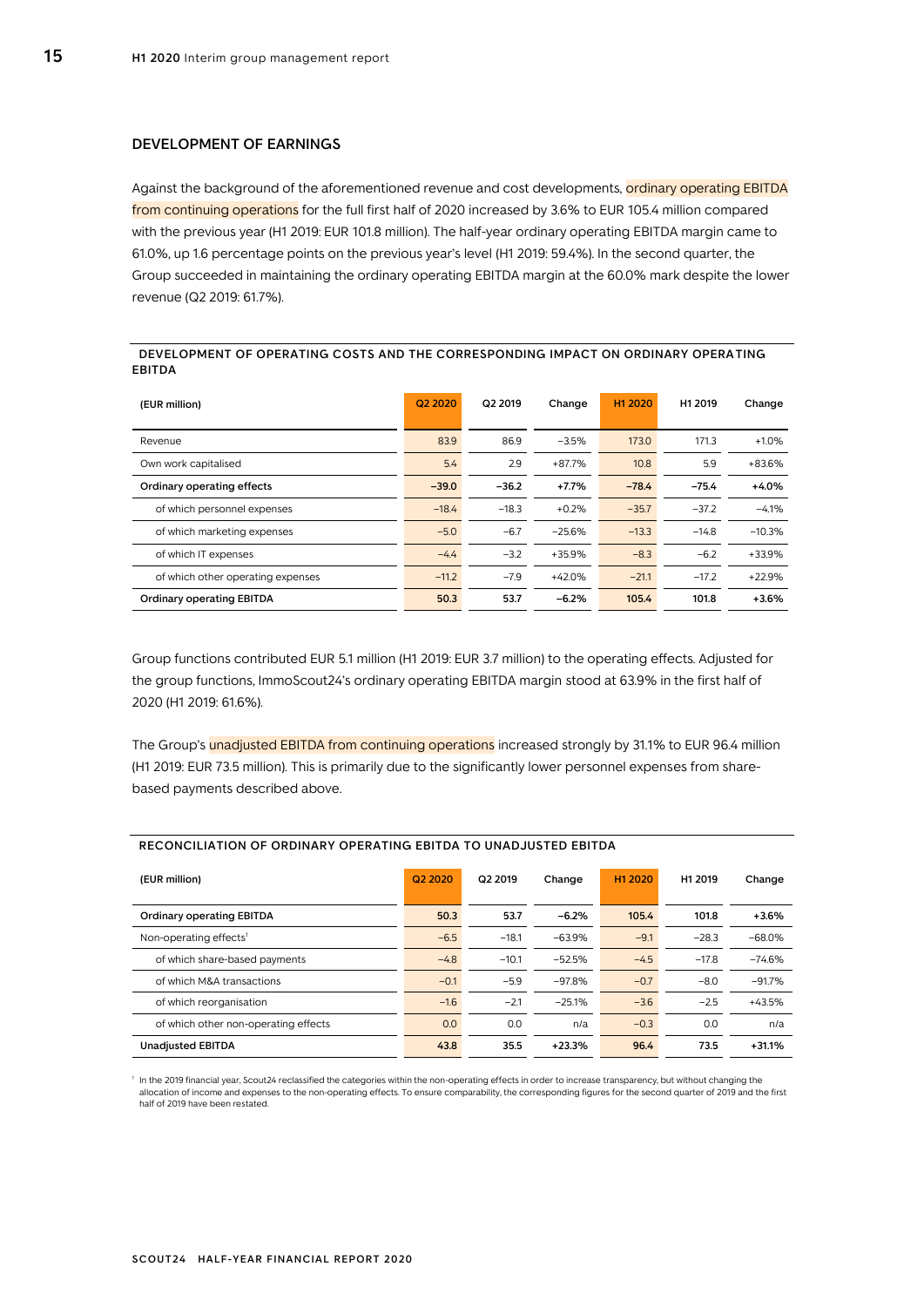At EUR 24.9 million, depreciation, amortisation and impairment losses on continuing operations are 9.6% below the previous year's level (H1 2019: EUR 27.5 million). Of this amount, EUR 15.6 million is attributable to intangible assets identified and recognised in the course of the purchase price allocations (H1 2019: EUR 16.2 million).

The **financial result from continuing operations** fell slightly in the first half of 2020 from minus EUR 9.9 million to minus EUR 10.2 million, although it improved in the second quarter of 2020 from minus EUR 5.7 million to minus EUR 3.8 million, primarily due to lower finance expenses as a result of the repayment of debts. In the first quarter of 2020, finance expenses were still significantly higher than in the same period of the previous year due to the release of deferred transaction costs in connection with the early repayment of debt.

The income tax expense from continuing operations was 93.5% higher than in the previous year due to the higher earnings in the first half of 2020. It amounted to EUR 17.1 million (H1 2019: EUR 8.9 million), resulting in a tax rate of 27.9%.

The consolidated earnings from continuing operations attributable to the shareholders of the parent company improved significantly in the first half of 2020 by 62.0% to EUR 44.2 million (H1 2019: EUR 27.3 million). Based on a volume-weighted average number of shares of 104,244,555, (basic) earnings per share from continuing operations amounted to EUR 0.42 in the first half of 2020 (H1 2019: EUR 0.25; number of shares: 107,600,000).

# **Deconsolidation of AutoScout24 evident in the statement of financial position as of the end of the reporting period**

On 31 March 2020, Scout24 received the provisional purchase price of EUR 2,838.7 million as consideration for the sale of AutoScout24, FinanceScout24 and FINANZCHECK, which was completed on 1 April 2020, less an amount of EUR 350.0 million used directly for debt repayments. Some of the cash received was invested in money market funds and a special fund that are reported under cash and cash equivalents and under current financial assets of the Scout24 Group.

As of the half-year reporting date 30 June 2020, cash and cash equivalents amounted to EUR 1,384.3 million (31 December 2019: EUR 65.6 million), while current financial assets totalled EUR 684.0 million (31 December 2019: EUR 1.3 million). The Scout24 Group's total current assets from continuing operations came to EUR 2,132.7 million as of the 30 June 2020 reporting date (31 December 2019: EUR 105.6 million without assets held for sale).

Non-current assets decreased by EUR 17.1 million from EUR 1,690.8 million as of 31 December 2019 to EUR 1,673.7 million as of 30 June 2020. This is primarily due to depreciation, amortisation and impairment losses totalling EUR 24.9 million, which more than offset the EUR 10.5 million increase in financial assets.

Control of the entities sold was transferred to the buyer on 1 April 2020. At that time, assets held for sale of EUR 641.8 million (31 December 2019: EUR 634.8 million) reported in accordance with IFRS 5 and related liabilities of EUR 106.9 million (31 December, 2019: EUR 71.7 million) were identified. These were derecognised in full as of 1 April 2020.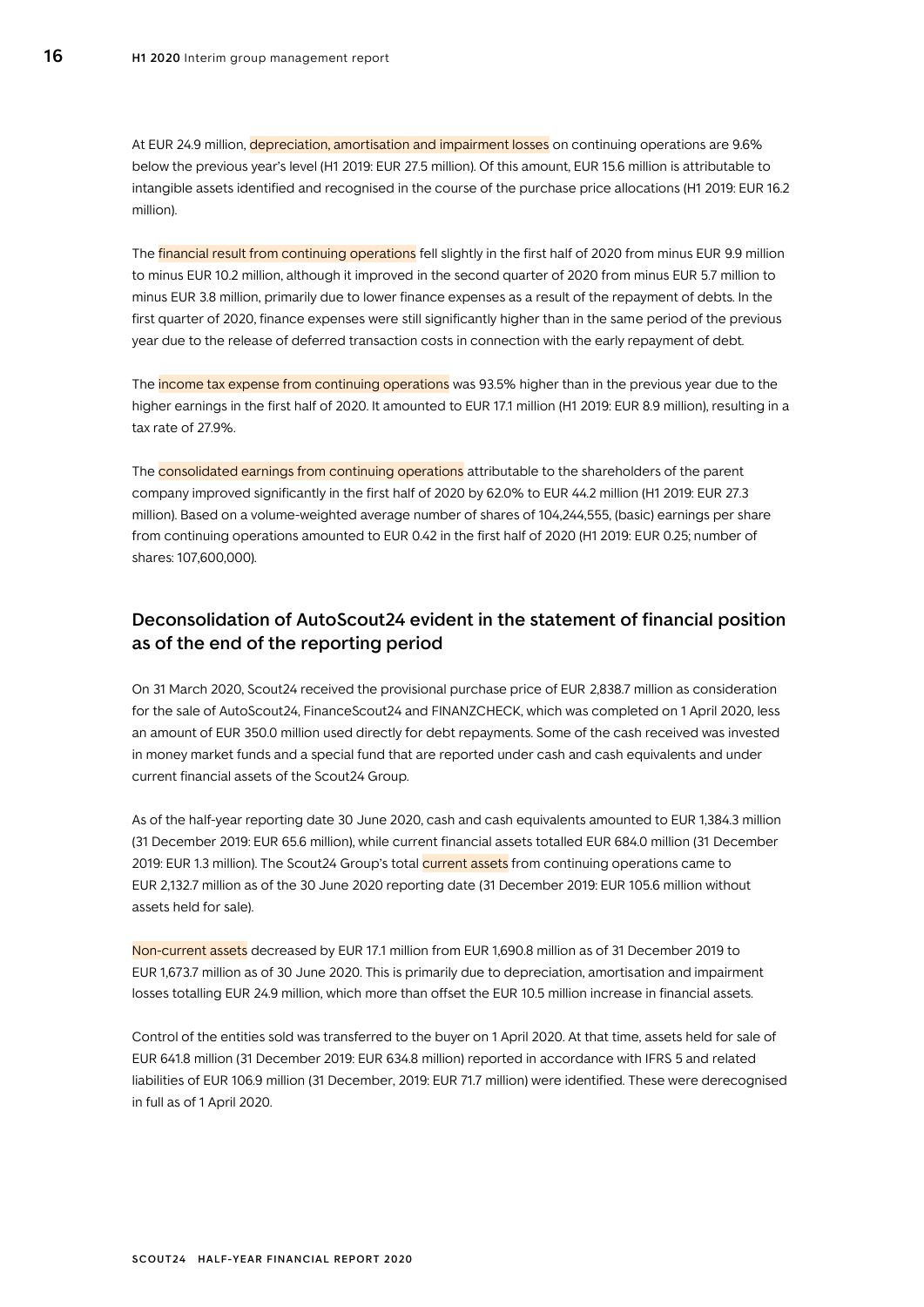Current liabilities decreased by EUR 92.4 million to EUR 118.4 million as of 30 June 2020 (31 December 2019: EUR 210.8 million). The decrease is mainly due to the derecognition of liabilities of EUR 71.7 million associated with assets held for sale as well as the EUR 15.2 million decrease in financial liabilities and the release of provisions totalling EUR 33.6 million. At the same time, income tax liabilities rose by EUR 31.6 million.

Non-current liabilities decreased by EUR 574.8 million from EUR 1,166.5 million as of 31 December 2019 to EUR 591.7 million as of 30 June 2020. This is primarily due to the repayment of loans amounting to EUR 560.0 million. Lease liabilities, other provisions and deferred tax liabilities also declined.

Due to the high inflow of cash and the repayment of financial liabilities, the Group has a net financial asset position<sup>5</sup> as of 30 June 2020 of EUR 1,102.2 million compared with net financial debt<sup>6</sup> from continuing operations of EUR 789.2 million as of 31 December 2019. The leverage ratio<sup>7</sup> (31 December 2019: 2.45 : 1) as of 30 June 2020 is therefore not a meaningful indicator.

The gain on disposal totalling EUR 2,258.8 million realised in 2020 from the AutoScout24 transaction was reported in earnings from discontinued operations and is reflected in equity as of the end of the half-year period. This amounted to EUR 3,096.3 million as of 30 June 2020 (31 December 2019: EUR 1,053.9 million), which corresponds to an equity ratio of 81.3% (31 December 2019: 43.3%). The increase is primarily due to additions to retained earnings amounting to EUR 2,205.6 million. This mainly comprises earnings for the halfyear of EUR 2,299.5 million, less the dividend of EUR 93.7 million paid out. The EUR 165.1 million increase in the carrying amount of treasury shares to EUR 294.7 million as of 30 June 2020 (31 December 2019: EUR 129.6 million) must be deducted from this figure.

On aggregate, total assets increased by EUR 1,375.1 million to EUR 3,806.3 million compared with 31 December 2019 (EUR 2,431.2 million).

The Company intends to repay a large part of the proceeds from the AutoScout24 transaction to the shareholders. Accordingly, in addition to the dividend payout of EUR 93.7 million for the 2019 financial year, which was made in June 2020, a further amount of up to EUR 1,690 million is to be repaid to shareholders by the middle of next year through share buyback transactions. Of that amount, up to EUR 490 million is attributable to the second share buyback tranche initiated on 6 April and scheduled to be concluded by the end of the 2020 financial year. Up to EUR 200 million is to stem from share buyback transactions in 2021 on the basis of the new authorisation to buy back shares adopted by the Annual General Meeting. In addition, up to EUR 1,000 million will be obtained from the reduction of the share capital likewise resolved at the Annual General Meeting by cancelling shares that are to be repurchased by way of a public purchase bid between 1 February 2021 and 30 June 2021.

<sup>5</sup> Cash and cash equivalents less total current and non-current financial liabilities (including lease liabilities)

<sup>6</sup> Total current and non-current financial liabilities (including lease liabilities) less cash.

<sup>&</sup>lt;sup>7</sup> Ratio of net debt to ordinary operating EBITDA for the last twelve months; as set forth in the loan agreements, the leverage disclosure relates to continuing and discontinued operations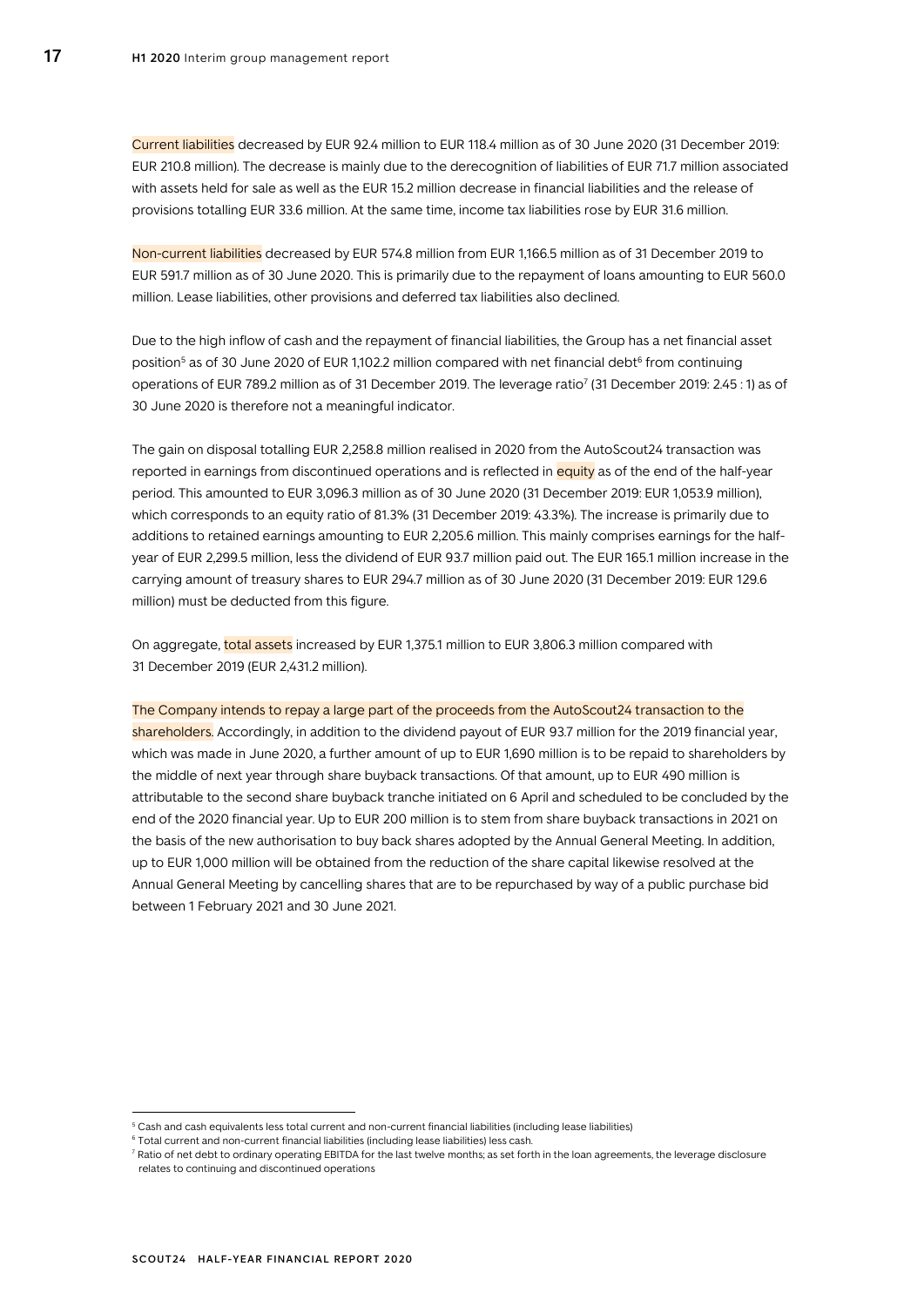# **Financial position reflects robust business development and sale of AutoScout24**

The cash flow from operating activities generated in continuing operations came to EUR 53.0 million in the first half of 2020 (H1 2019: EUR 48.2 million). The increase is mainly due to the higher consolidated earnings after tax. This development was offset by lower additions to provisions.

The negative cash flow from investing activities in continuing operations rose steeply from EUR –2.3 million in H1 2019 to EUR –677.4 million in H1 2020, primarily due to investments in financial assets (special securities funds) and the purchase price payment in connection with the acquisition of immoverkauf24.

Investments in financial assets are made in accordance with an investment guideline established by Scout24 in March 2020. The guideline classifies the funds to be invested into investment categories that take into account criteria such as liquidity requirements and investment risk. An external audit firm was engaged to verify the correct implementation of the investment strategy.

The negative cash flow from financing activities in continuing operations amounted to EUR –840.6 million in the first half of 2020 (H1 2019: EUR –62.6 million). The increase is mainly due to the repayment of debt amounting to EUR 680.0 million (reduced by EUR 100 million for newly obtained short-term loans), the dividend payment of EUR 93.7 million and payments for the acquisition of treasury shares amounting to EUR 157.5 million.

In total, cash available from continuing operations in the 2020 financial year increased by EUR 1,318.7 million to EUR 1,384.3 million as of 30 June 2020 compared with EUR 65.6 million as of 31 December 2019.

# **Business performance of the segments**

# **New segment structure introduced**

The following new segment structure has been in effect since the second quarter of 2020. The structure was applied retrospectively to the presentation of the relevant financial information for the first quarter of 2020 and the first half of 2019. The development of revenue and ordinary operating EBITDA is shown separately for each of the segments.

### • **Residential Real Estate**

- Business with residential real estate partners, i.e. real estate agents primarily offering residential properties for sale or rent, property management and housing companies that regularly enter into new leases, and financial services partners, e.g. savings banks, with estate agent activities
- Business with consumers who directly offer properties for sale or rent and who are looking for or have looked for rental properties (using services such as credit checks and/or premium membership)
- Business with removal companies to whom IS24 sells moving leads as well as with banks, financial consultants, loan brokers, insurance companies and intermediaries to whom IS24 sells financing leads and property-related insurance leads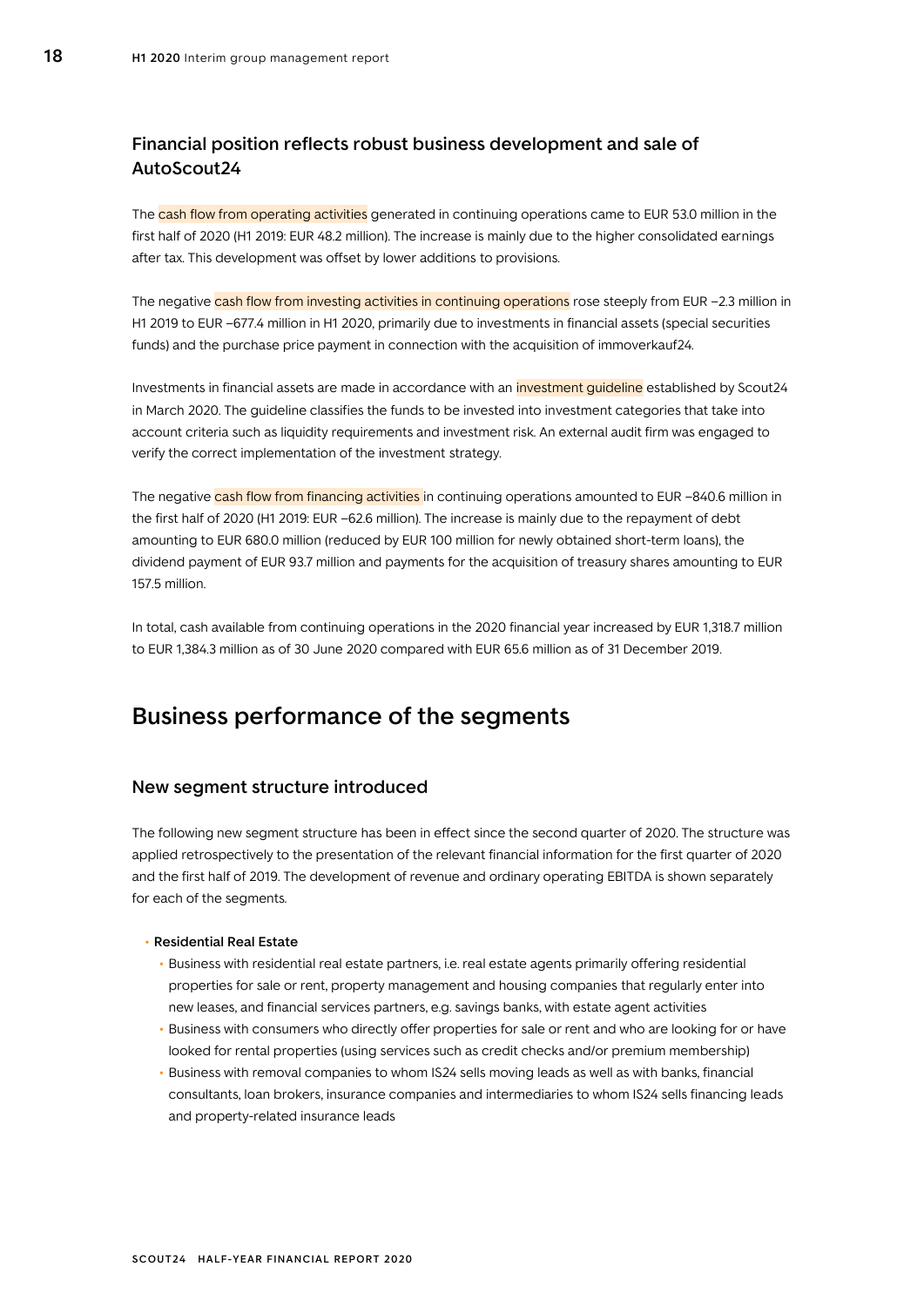# • **Business Real Estate**

- Business with real estate agents who primarily offer business properties for sale or rent
- Business with real estate project developers and new home builders that market new construction projects

### • **Media & Other**

- Business with advertisers who place advertisements on the IS24 marketplace
- ImmobilienScout24 Austria
- The subsidiary FlowFact (real estate agent CRM software)

| (EUR million)                             | Q2 2020 | Q2 2019 | Change    | H <sub>1</sub> 2020 | H1 2019 | Change    |
|-------------------------------------------|---------|---------|-----------|---------------------|---------|-----------|
|                                           |         |         |           |                     |         |           |
| External revenue of ImmoScout24           | 83.7    | 86.9    | $-3.6%$   | 172.8               | 171.2   | $+1.0%$   |
| of which Residential Real Estate segment  | 59.9    | 60.8    | $-1.6%$   | 123.2               | 120.0   | $+2.7%$   |
| of which residential real estate partners | 41.6    | 40.9    | $+1.9%$   | 84.9                | 80.4    | $+5.5%$   |
| of which consumers                        | 18.2    | 20.0    | $-8.7%$   | 38.3                | 39.6    | $-3.1%$   |
| of which Business Real Estate segment     | 16.6    | 17.2    | $-3.4%$   | 34.6                | 34.1    | $+1.4%$   |
| of which Media & Other segment            | 7.3     | 8.8     | $-17.6%$  | 15.1                | 17.1    | $-12.2%$  |
| <b>Ordinary operating EBITDA</b>          | 52.9    | 55.4    | $-4.4%$   | 110.4               | 105.4   | $+4.7%$   |
| of which Residential Real Estate segment  | 38.2    | 39.5    | $-3.2%$   | 79.5                | 75.4    | $+5.4%$   |
| of which Business Real Estate segment     | 11.7    | 12.1    | $-3.1%$   | 24.9                | 23.2    | $+7.2%$   |
| of which Media & Other segment            | 3.0     | 3.8     | $-20.9%$  | 6.1                 | 6.9     | $-11.2%$  |
| Ordinary operating EBITDA margin          | 63.2%   | 63.7%   | $-0.5$ pp | 63.9%               | 61.6%   | $+2.3$ pp |
| of which Residential Real Estate segment  | 63.9%   | 65.0%   | $-1.1$ pp | 64.5%               | 62.8%   | $+1.7$ pp |
| of which Business Real Estate segment     | 70.4%   | 70.2%   | $+0.2$ pp | 72.1%               | 68.2%   | $+3.9$ pp |
| of which Media & Other segment            | 41.0%   | 42.7%   | $-1.7$ pp | 40.4%               | 40.0%   | $+0.4$ pp |

### **KEY FINANCIAL PERFORMANCE INDICATORS**

# **Residential Real Estate business proves most resilient in the crisis**

The Residential Real Estate business accounted for the largest share of ImmoScout24's total revenue with 71% in the first half of 2020 (H1 2019: 70%). This segment has proven the most resilient during the Covid-19 pandemic, in particular due to revenue with real estate agents secured with annual contracts. Accordingly, revenue in the Residential Real Estate segment was only down 1.6% in the second quarter of 2020. Indeed, the revenue with professional customers included in this figure (i.e. real estate agents, property managers and finance customers) actually increased by 1.9%, while revenue with consumers declined by 8.7% in the second quarter. Overall, Residential Real Estate segment revenue increased by 2.7% in the first half of the year, from EUR 120.0 million in H1 2019 to EUR 123.2 million in H1 2020.

The ordinary operating EBITDA margin in the Residential Real Estate segment came to 64.5% in H1 2020, up 1.7 percentage points on the previous year's margin of 62.8%. This improvement is attributable both to permanent cost optimisation measures and to short-term cost measures implemented in response to the Covid-19 pandemic, particularly in marketing.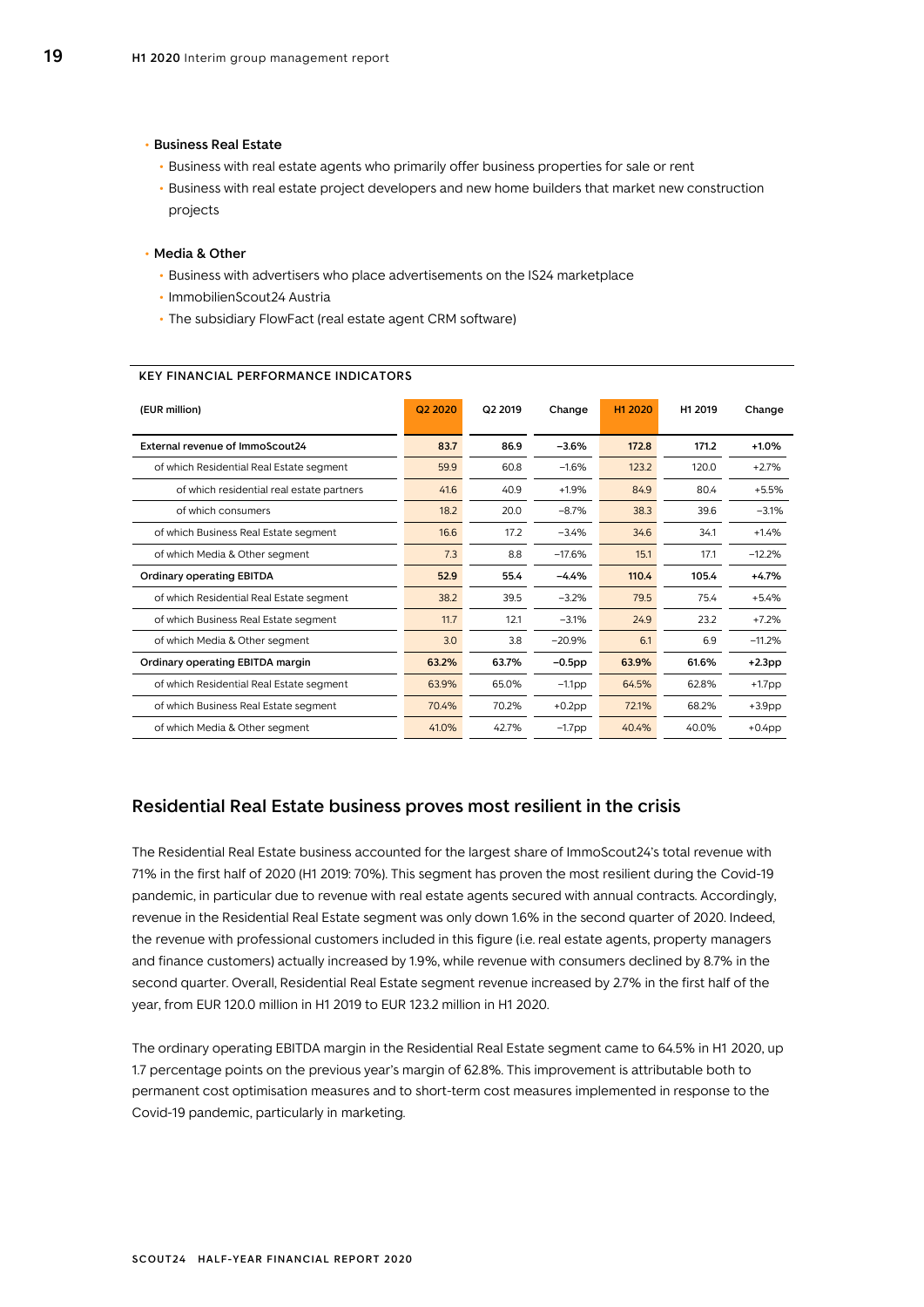Compared with the first half of 2019, it was possible to acquire 811 (smaller) core customers (real estate agents, property managers and finance customers). As of 30 June 2020, the number of residential real estate partners totalled 17,020. ARPU for the first half of the year came to EUR 709 (Q1 2020: EUR 729; Q2 2020: EUR 690), 4.1% higher than in the previous year. As the sale of add-on products (e.g. Realtor Lead Engine) and the migration to higher-value memberships got off to a promising start in the 2020 financial year, the focus in the second quarter of 2020 was placed on customer retention and securing customer loyalty. However, only some 1,300 partners took up the offer to defer payment of their April and May invoices until December as part of the Covid-19 support programme (Liquidity Plus). The deferral of receivables has no effect on revenue; the volume of general bad debt allowances was increased to account for possible bad debts. In June, within the framework of Leads Plus (Covid-19 support programme), current real estate agency customers were provided with free leads for the acquisition of mandates. This measure resulted in about EUR 1-2 million less revenue in the second quarter of 2020.

Listing Plus permitted consumers to place private real estate listings free of charge from 27 March 2020 onwards, which had an impact on revenue with consumers in the Residential Real Estate segment (–8.7% on a year-on-year quarterly comparison and –3.1% on a half year comparison). This measure was intended to increase vibrancy on the ImmoScout24 marketplace during the Covid-19 crisis and remained in effect until mid-May. This led to a shortfall in revenue of around EUR 2 million, which was partly offset by revenue from services provided to private customers (especially those looking for accommodation using the MieterPlus product), who responded to the increasing number of (free) listings.

# **Business Real Estate likewise grows slightly compared with the first half of the previous year**

The Business Real Estate segment accounted for around 20% of ImmoScout24's external revenue in the first half of 2020. While Business Real Estate revenue was also down in the second quarter (-3.4%), it nevertheless grew slightly by 1.4% compared with the first half of the previous year, from EUR 34.1 million to EUR 34.6 million. This is primarily due to rising revenue with business real estate agents, while revenue with project developers remained relatively stable.

The Business Real Estate segment returned a high margin of 72.1% in H1 2020 (up 3.9 percentage points compared with 68.2% in H1 2019) thanks to the high share of (contractually fixed) core revenue in the first quarter as well as sustainable and short-term cost optimisation measures in the first and second quarters, and this despite additions to general bad debt allowances in connection with Covid-19.

The number of business real estate partners fell slightly year on year by 13 to 2,795 partners as of 30 June 2020. ARPU for the first half of the year came to EUR 1,747 (Q1 2020: EUR 1,811; Q2 2020: EUR 1,706), 1.8% higher than in the previous year.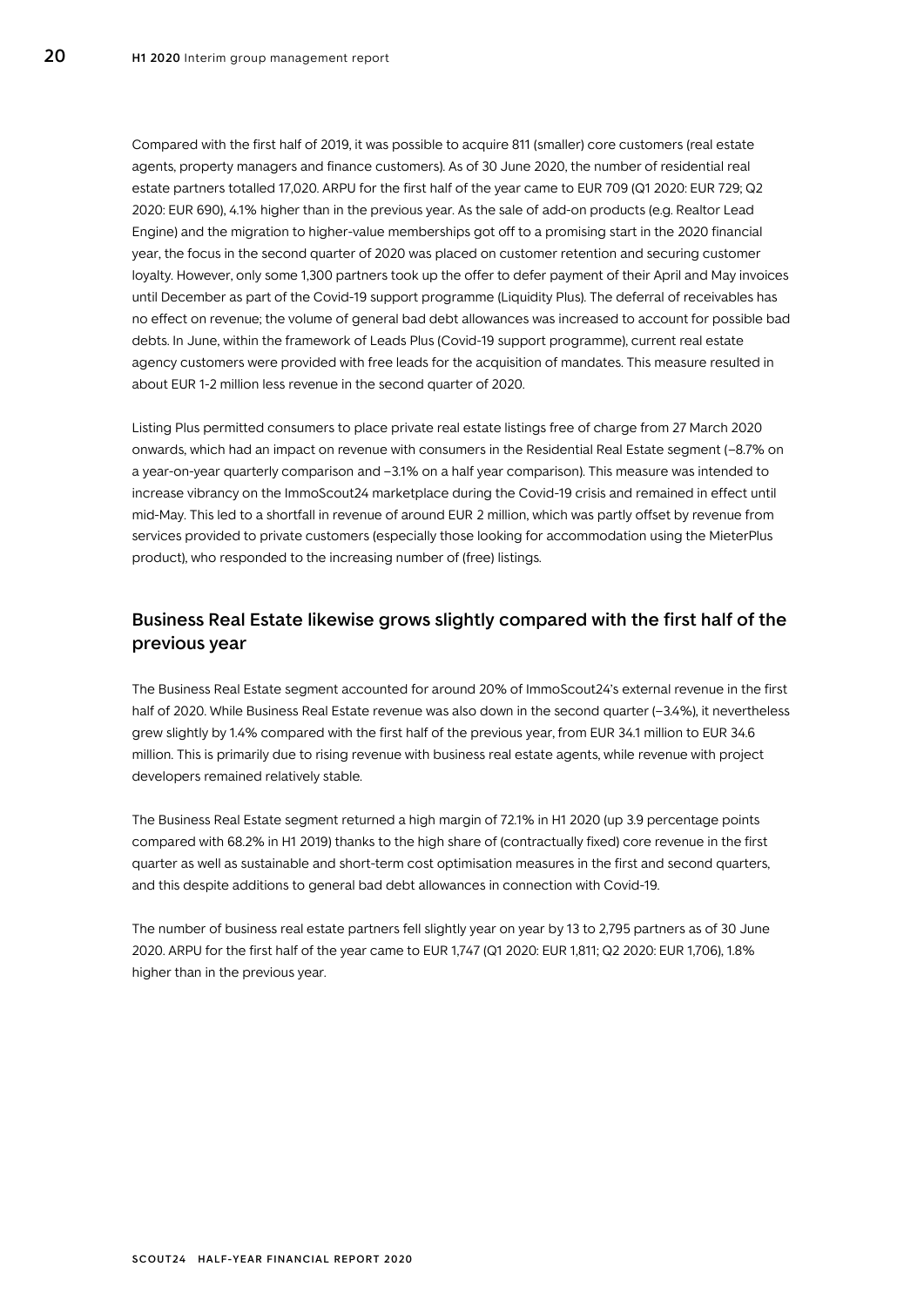# **Media & Other segment records declining revenue but stable margin**

Contributing a 9% share of revenue, the Media & Other segment revenue declined by 12.2% to EUR 15.1 million in the first half of 2020. Media revenue suffered most, both from the general market contraction of the advertising business and on account of Covid-19. The subsidiary FlowFact recorded lower revenue primarily due to the prolonged process of migrating products to the new cloud solution. ImmoScout24 Austria was able to generate growth in both the first and second quarters alike.

Nevertheless, even the lower-margin business of the Media & Other segment was able to raise its profitability compared with the same six months of the previous year, namely by 0.4 percentage points to an ordinary operating EBITDA margin of 40.4%.

|                                                                                                                                                                             | Q2 2020 | Q2 2019 | Change   | H <sub>1</sub> 2020 | H1 2019 | Change   |
|-----------------------------------------------------------------------------------------------------------------------------------------------------------------------------|---------|---------|----------|---------------------|---------|----------|
| Residential real estate partners (number of core<br>customers <sup>1</sup> at the end of the period)                                                                        | 17,020  | 16.209  | $+5.0%$  | 17,020              | 16.209  | $+5.0%$  |
| ARPU <sup>2</sup> with residential real estate partners (EUR,<br>monthly)                                                                                                   | 690     | 688     | $+0.3%$  | 709                 | 681     | $+4.1%$  |
| Business real estate partners (commercial real estate<br>agents, project developers, new home builders)<br>(number of core customers <sup>1</sup> at the end of the period) | 2.795   | 2.808   | $-0.5%$  | 2.795               | 2.808   | $-0.5%$  |
| ARPU <sup>2</sup> business real estate partners (EUR, monthly)                                                                                                              | 1.706   | 1.737   | $-1.8%$  | 1.747               | 1.716   | $+1.8%$  |
| $IS24$ .de listings <sup>3</sup>                                                                                                                                            | 430,677 | 443.566 | $-2.9%$  | 419.415             | 440.751 | $-4.8%$  |
| IS24.de monthly users (million) <sup>4</sup>                                                                                                                                | 14.9    | 13.2    | $+12.9%$ | 14.8                | 13.2    | $+12.1%$ |
| IS24.de monthly sessions (million) <sup>5</sup>                                                                                                                             | 115.5   | 92.9    | $+24.2%$ | 110.6               | 95.8    | $+15.4%$ |

### **OTHER NON-FINANCIAL PERFORMANCE INDICATORS**

<sup>1</sup> Customers with a fee-based contract extending beyond the reporting period that entitles them to market more than one property <sup>2</sup> Average revenue per user per month, calculated by dividing the revenue generated with the respective core customers in the

reported period by the average number of core customers in the same period (calculated based on opening and closing balance) further divided by the number of months in the corresponding period

<sup>3</sup> Source: ImmoScout24.de; listings in Germany (average as of the end of the month)

<sup>4</sup> Unique monthly visitors to the German IS24 marketplace (average of the individual months), irrespective of how often they visit the marketplace during the month and irrespective of how many different platforms (desktop and mobile) they use; Source: AGOF e. V. <sup>5</sup> Number of all monthly visits (average of the individual months) in which individual users interact with the website or app via a device; a visit is considered completed if the user is inactive for 30 minutes or more; source: internal measurement using Google Analytics

# **Listing and traffic figures at the end of the half-year period return to or exceed pre-crisis level**

ImmoScout24 measures the activity on its digital marketplace based on the number of listings and user/visitor numbers (traffic), among other metrics. In response to the Covid-19 pandemic, social distancing measures were introduced nationwide on 12 March 2020. In the following week (calendar week 12), ImmoScout24 registered lows in listings and traffic.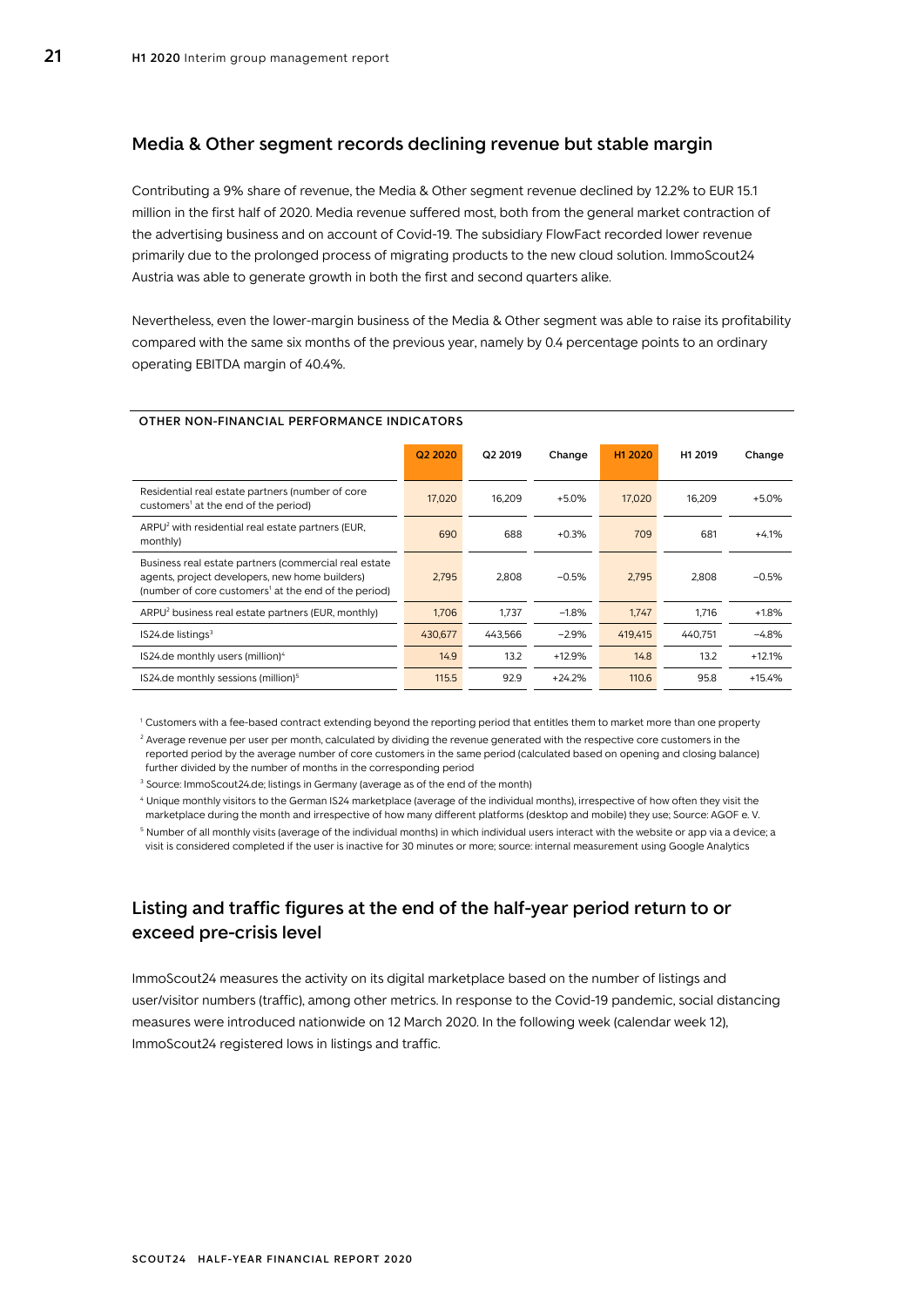Throughout the first half of 2020, however, the number of listings was only slightly below (down 4.8%) the level of the previous year (H1 2020: 419,415; H1 2019: 440,751). The number of users increased by as much as 12.1% compared with the first half of the previous year, and the number of sessions by 15.4%. This is a sign that demand for real estate remained intact despite Covid-19.

# **Lower headcount following deconsolidation**

The average headcount in the Scout24 Group's continuing operations decreased from 909 in H1 2019 to 811 in H1 2020. The decrease is mainly due to the transfer of employees from holding functions to AutoScout24.

# **Overall assessment**

Contrary to other forecasts, the German real estate market remained highly stable overall in the first half of 2020, despite Covid-19, and has already returned to pre-crisis levels. Accordingly, Scout24's main target group – real estate agents – has also come through the crisis well so far. The activities of private listers and home seekers largely returned to normal towards the end of the half-year period. As the financial figures described above show, Scout24 has proven very resilient against this backdrop.

In addition, Scout24 was able to complete the carve-out and close the AutoScout24 transaction as planned in the midst of the Covid-19 crisis. The companies sold were deconsolidated as of 1 April 2020.

Consequently, the Management Board is very satisfied with the development of the Scout24 Group's operations and financial position in the first half of 2020, in spite of the repercussions of Covid-19, and views this as further confirmation of the strategic alignment.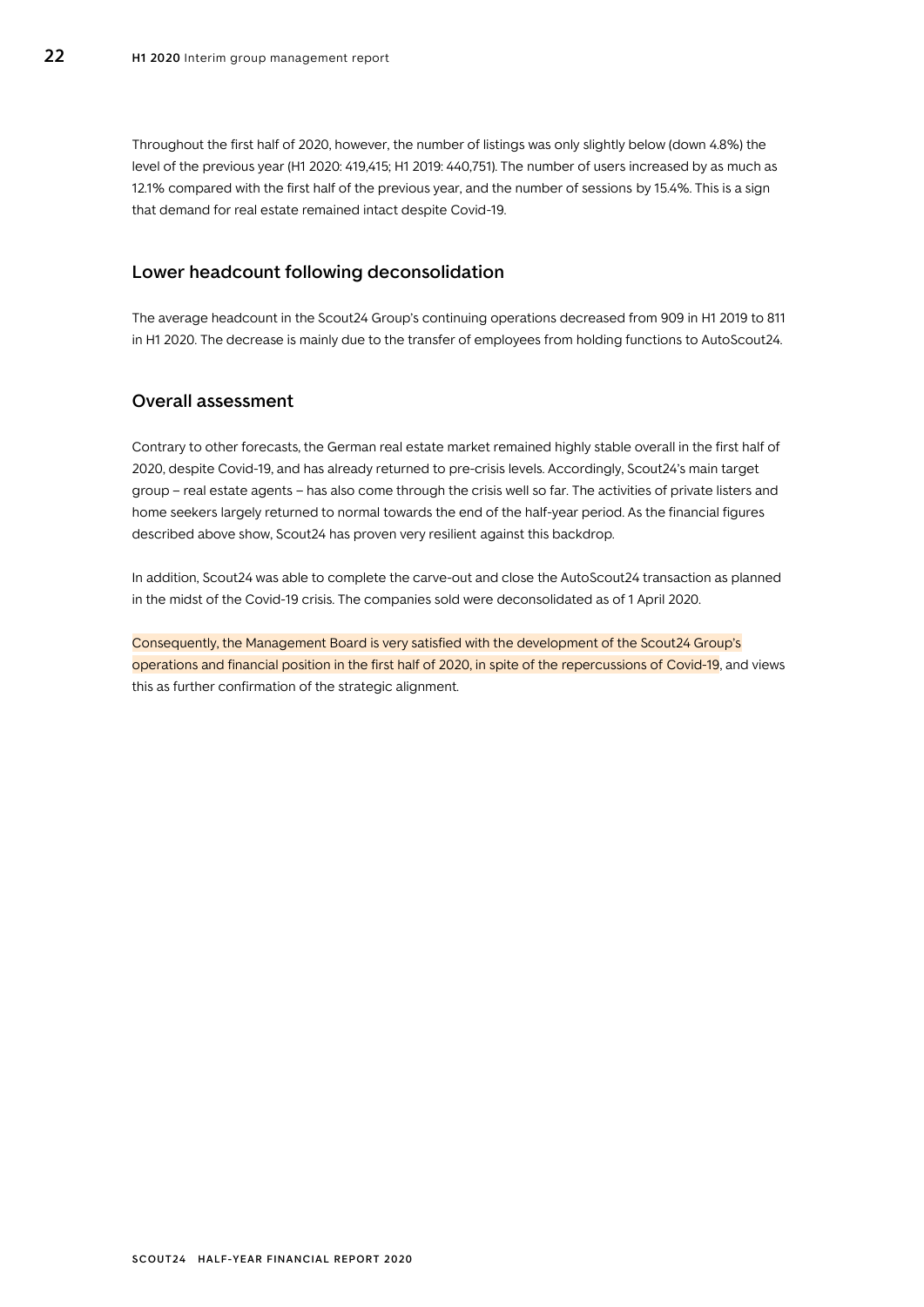# **Risks and opportunities**

# **Risks**

Scout24 is exposed to a number of risks described in detail and quantified in the "Risks and opportunities report" section of the combined management report of the Scout24 Group and Scout24 AG for the 2019 financial year. The Management Board is aware of the following changes as of the end of the first six months of 2020 resulting from an updated assessment of existing risks or risks that are objectively becoming more manifest:

### **EXTERNAL RISKS**

### **1.4. Competition and market**

As explained in the 2019 annual report, Scout24 operates in a highly competitive environment. The business model is susceptible to sudden fluctuations in the market and competitive environment as well as with respect to market participants. Only recently it was announced that the Norwegian media group Adevinta was taking over the eBay Classifieds portal, which will make it one of the world's largest providers of online listing portals. In addition to direct competitors, such as real estate portals, social networks like Facebook could also exert increased competitive pressure in the private listings segment. We monitor market developments and consider these risks to be manageable overall.

Due to the significant changes described and isolated immaterial changes, the "competition and market" risk area constitutes a significant risk component for Scout24. The probability of occurrence of this risk area is estimated to be "possible" and the quantitative impact is still estimated to be "substantial".

### **1.8. Nature and environment**

The risk arising from the Covid-19 pandemic dominates the "nature and environment" risk position. Market and economic conditions, which have been completely altered by Covid-19, had a significant influence on activities on ImmoScout24's marketplace, especially earlier this year in April and May. In those months revenue that was not contractually fixed was particularly affected. In order to react appropriately to this risk, Scout24 decided to introduce an immediate-action programme in the first quarter of 2020, which was implemented in the course of the second quarter. It includes, for example, the deferral of invoices for professional customers and the offer of free listings for private customers. This support programme has partially helped mitigate the Covid-19 pandemic's impact and repercussions.

Similar mitigating measures could be adopted in the event of a second wave of infection, which might again affect revenue and, in turn, ordinary operating EBITDA. Given the continued threat of a second wave, this risk area is considered "probable" and the quantitative impact "significant".

As was the case in the 2019 annual report, the conclusion for the first half of the year is that the existing individual risks are manageable and the overall risk is manageable and covered several times over by the available equity. No risks have been identified that, either individually or collectively with other risks, could jeopardise the Scout24 Group's ability to continue as a going concern.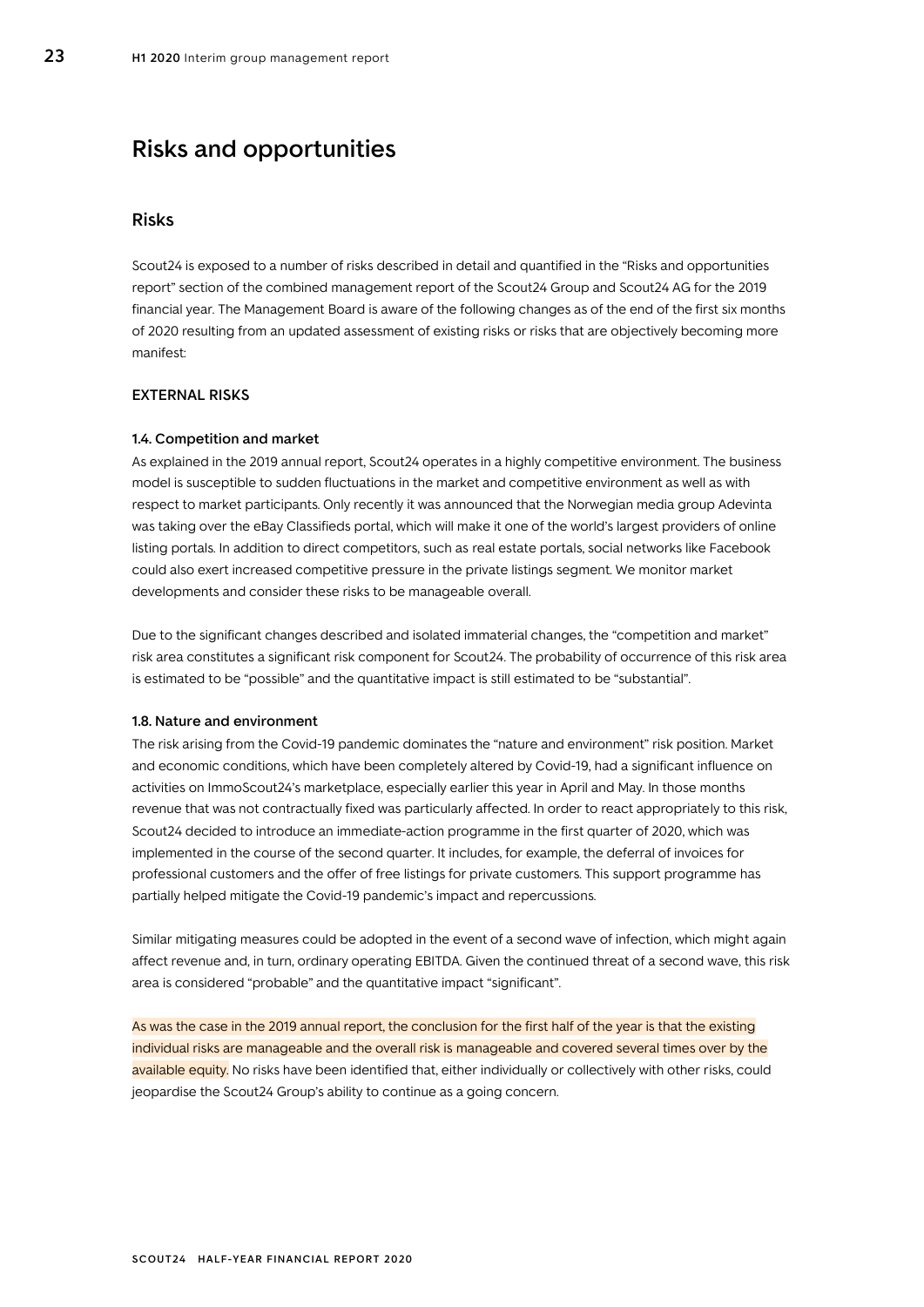# **Opportunities**

E-commerce continues on a growth track – in Germany, the rest of Europe and globally. In the listings business in particular, business models are shifting from offline offerings (such as print media) to online offerings.

It is precisely this change that generates significant growth potential for the Scout24 business models. Through its powerful brand awareness and large number of users, the Scout24 Group has achieved an excellent positioning in all significant operating segments. For this reason, the Management Board sees all Scout24 entities operating in the market continuing on a growth track overall.

From the Management Board's perspective, Scout24 AG is overall well positioned to systematically identify and benefit from the opportunities that arise from the major trends in its markets.

Opportunities are also detailed in the "Risks and opportunities report" section of the combined management report of the Scout24 Group and Scout24 AG for the 2019 financial year. The Management Board is not aware of any material changes in the opportunity cluster as of the end of the first six months of 2020. There have been no fundamental changes compared with the opportunities presented in the combined management report.

# **Events after the reporting period**

On 1 July 2020, Scout24 AG acquired 100% of the shares in the entity immoverkauf24 GmbH with registered office in Hamburg for a total purchase price of EUR 26.8 million. The entity operates the real estate portal "immoverkauf24", which advises and supports home sellers in the sale of their properties. immoverkauf24 operates digital platforms in Germany, Austria and Switzerland. The entity was founded in 2011 and has around 70 employees.

The business activities of immoverkauf24 will be integrated into Scout24's Residential Real Estate segment and developed further in parallel with the intermediation of home seller mandates (Realtor Lead Engine).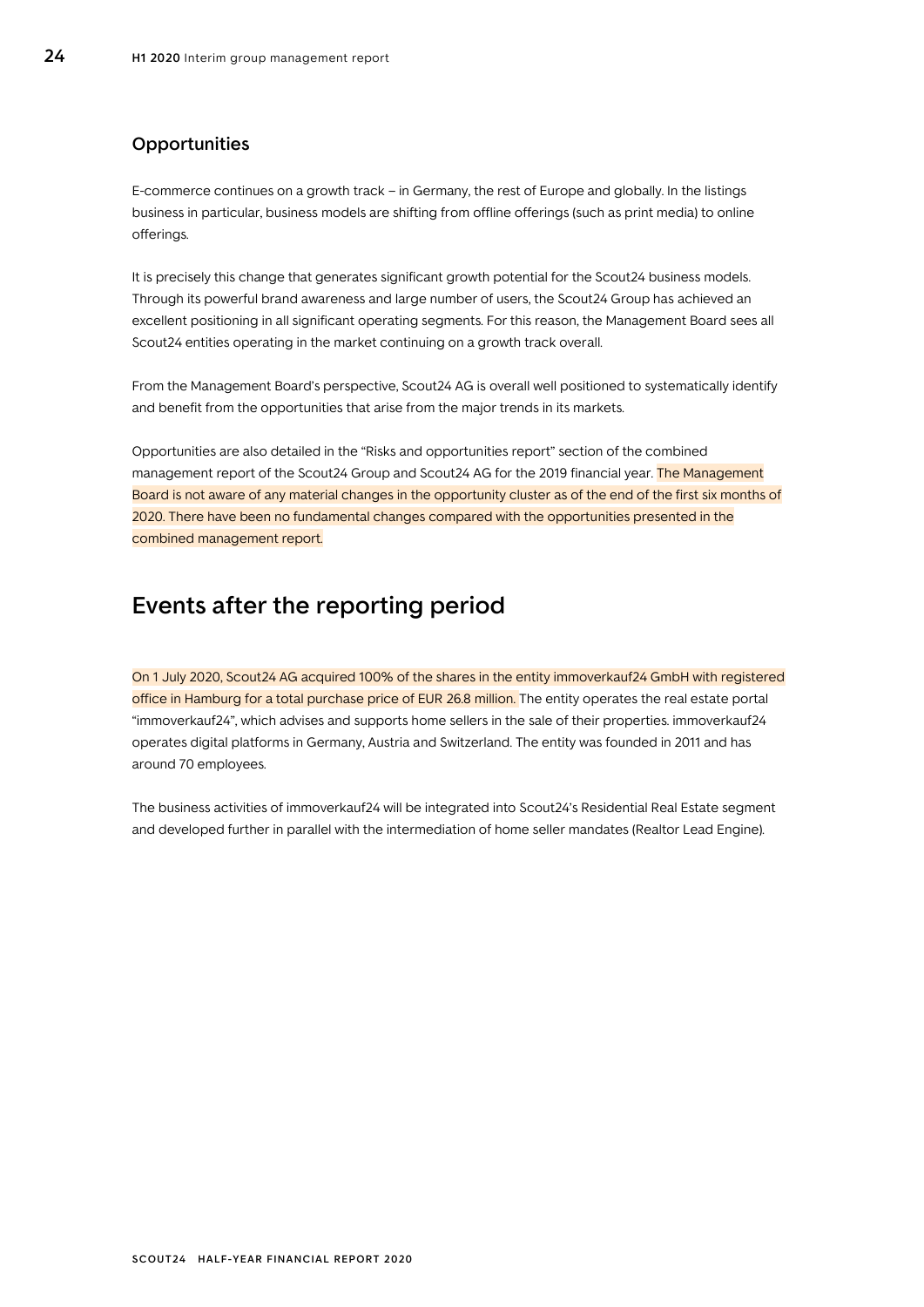# **Outlook**

As a result of the Covid-19 pandemic and the high level of uncertainty about the effects on the business operations of the Scout24 Group, the Management Board felt compelled on 25 March 2020 to cancel its previous forecast for the 2020 financial year. Now that the first half of 2020 has ended, it sees itself in a position to issue a new forecast for the 2020 financial year that takes into account current expectations as to the effects of the Covid-19 pandemic.

# **Market and industry expectations point to a stable business environment**

The repercussions of the coronavirus pandemic for the global economy and, in turn, for Germany's exportoriented economy have since materialised. However, the intensity and duration of the outbreak in individual countries and the risk of a second wave of infection only permit forecasts with a high level of uncertainty. Accordingly, estimates of Germany's GDP are subject to a high degree of uncertainty and vary widely between -4.2% and -9.4%<sup>8</sup> as of the beginning of July 2020. However, economic researchers and experts expect the economy to recover significantly already in the third and fourth quarters as Covid-19 restrictions increasingly ease.

In recent weeks, various assumptions and forecasts have been circulating in the market speculating that prices on the real estate market would fall. ImmoScout24's data cannot confirm these fears. The data indicates that the real estate market is stable and remains dynamic. However, it remains to be seen how the market will develop in the long term.

Having said that, even if property prices and rents were to fall and the German residential property market were to reverse from a seller's market to a buyer's market, ImmoScout24 would probably only be moderately affected. Far more important for ImmoScout24's business model than the real estate price level is the number of sales transactions and new property rentals. Irrespective of price trends, more than eight million people move house every year in the German market, which has a large share of property rentals. That number is not expected to decrease. <sup>9</sup>

The law governing the sharing of agent commission in the sale of residential properties (key word "Bestellerprinzip") is not expected to affect ImmoScout24 before the end of the current financial year. Agents in the five federal states of Berlin, Brandenburg, Hamburg, Bremen and Hesse, where the new sharing principle has so far not been common practice, must prepare for the prospect of sellers and buyers negotiating commission amounts more intensively with them in future. This could lead to lost revenue, and possibly lower marketing budgets for agents.

With various product initiatives such as the agent comparison and the underlying Realtor Lead Engine, ImmoScout24 already began last year to provide the best possible support to its core customer group of agents in order to compensate for a possible decline in commission income. For example, ImmoScout24 helps agents increase their presence in order to continue to win home seller mandates. To this end, they can position themselves in the ImmoScout24.de business directory as part of their branding and image cultivation efforts. ImmoScout24 is also continuing to gradually introduce the interactive agent profile. In

<sup>8</sup> tagesschau.de, overview of economic forecasts for Germany, 7 July 2020

<sup>9</sup> Deutsche Post Adress GmbH & Co. KG, "Umzugsstudie 2018 – So zieht Deutschland um", page 3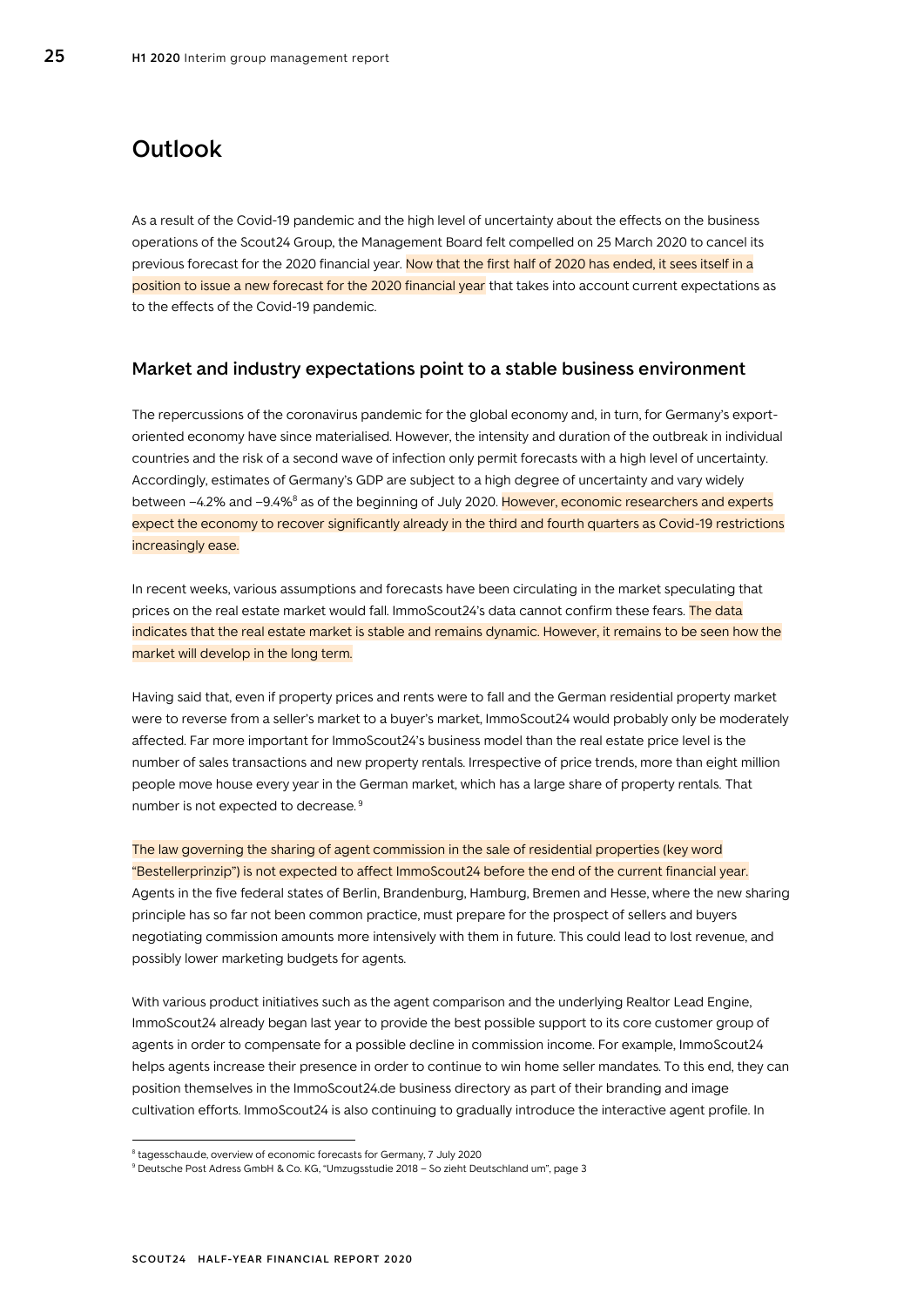addition, ImmoScout24 is working on products to provide the best possible support for its core customers during the transition to the new commission model.

The new legal regulation could also lead to sellers tending to market their properties themselves more often in the future. According to a recent survey,<sup>10</sup> 42% of prospective home sellers want to use an agent in the next three years, compared with 58% who would rather not go through an agent. With its "Home Seller Hub", ImmoScout24 is also geared to home sellers marketing real estate directly. These platforms guide home sellers through the sales process, whether they wish to market their property through an agent (agent comparison and lead engine) or choose to take the route of direct marketing with a private listing on ImmoScout24.

As described in the **ECONOMIC CONDITIONS** section, the shift in marketing spend from offline to online in particular continues. The faster growth of the digital market underlines the positive prospects of Scout24's business model, which is geared towards the digitalisation of the value chain. The Covid-19 pandemic has further underscored the importance of digitalisation, including virtual visits, digital application folders and digital interaction with public authorities. In particular, the further consistent digitalisation of real estate transactions offers substantial long-term growth potential for Scout24.

# **Company expectations**

For the Scout24 Group, the Management Board expects group revenue this year to be roughly on a par with the previous year and the Group's ordinary operating EBITDA margin to reach around 60%.

The assumption concerning the largely constant group revenue for 2020 translates as follows at the level of segment revenue:

- Stable to slightly growing revenue in the Residential Real Estate segment
- Slightly declining to stable revenue in the Business Real Estate segment
- Revenue declining in the low double-digit percentage range in the Media & Other segment

The Management Board expects an aggregate EBITDA margin for all three segments (ImmoScout24; excluding central group functions/consolidation/other) of around 62%.

This forecast reflects the business development in the first half of the year and the current business and market dynamics. The forecast underscores the following aspects:

- Scout24's resilient business model and market environment
- The success of the Listings Plus immediate-action programme, which has greatly increased the number of listings by private customers, further increasing the appeal of ImmoScout24's platform. The revenue lost initially in this context can be partially compensated for by the migration of home seekers to the paid premium segment
- The low dependence of Scout24's revenue and earnings development on the advertising market, which has shrunk substantially

<sup>10</sup> ImmoScout24/Innofact AG, online survey "Property owners willing to sell", survey period 02–12 July 2020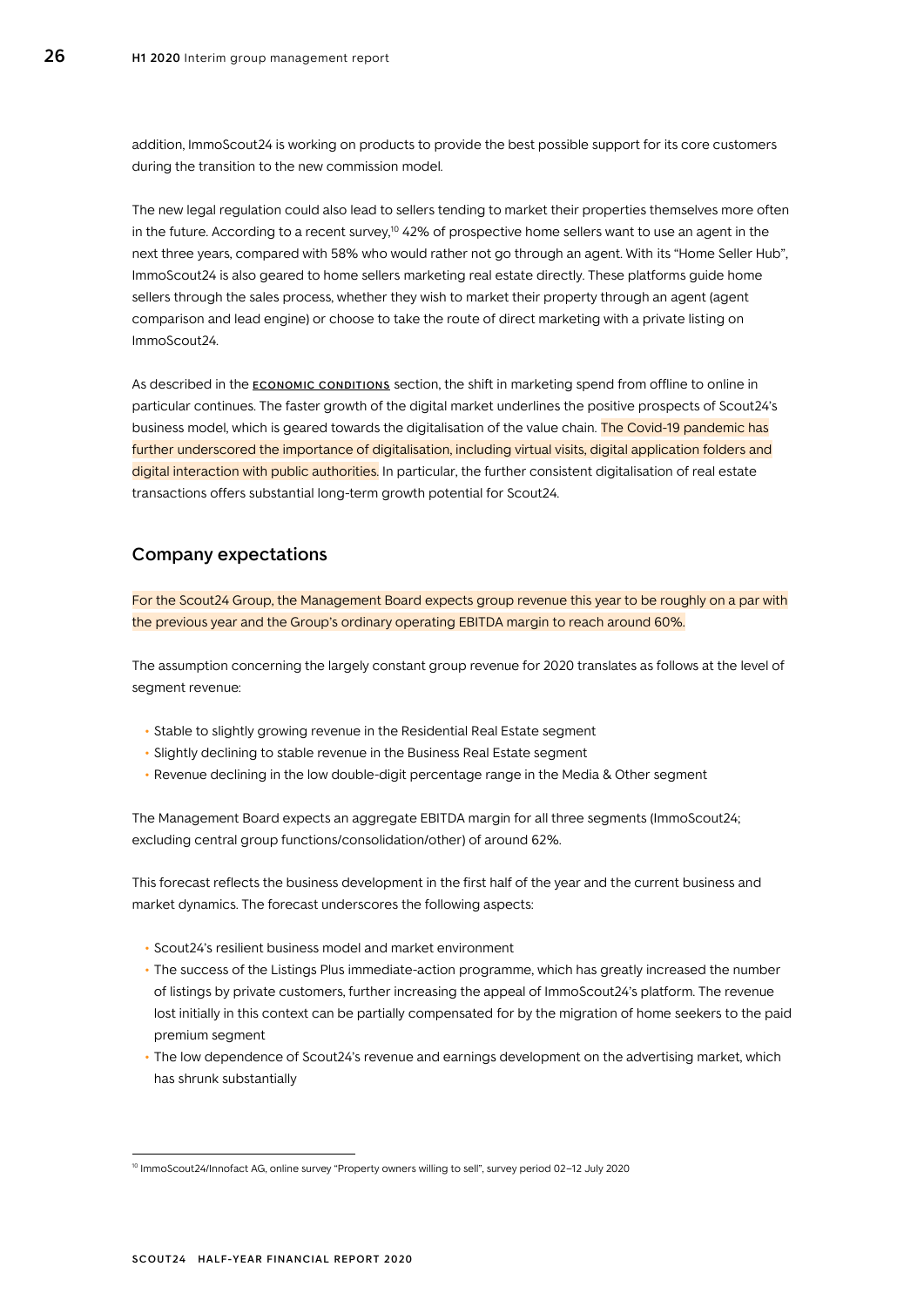As the environment remains more volatile and uncertain than before the Covid-19 pandemic, the forecast is premised on a number of assumptions, which are outlined below:

- There will be no new Covid-19 lockdown measures or significant restrictions on the business activities of relevance to Scout24 in the second half of 2020.
- There will be no significant payment defaults in connection with the Liquidity Plus programme.
- The law governing the sharing of agent commission on the sale of residential properties is not expected to affect Scout24 in the current financial year.

Thanks to its resilient business model, the Scout24 Group is well positioned to master the current crisis together with its customers. The Management Board expects continued advances in the digitalisation of real estate transactions, not least as a result of Covid-19. This offers attractive growth potential, and Scout24 – as Germany's market leader – will play a leading role in driving this development forward.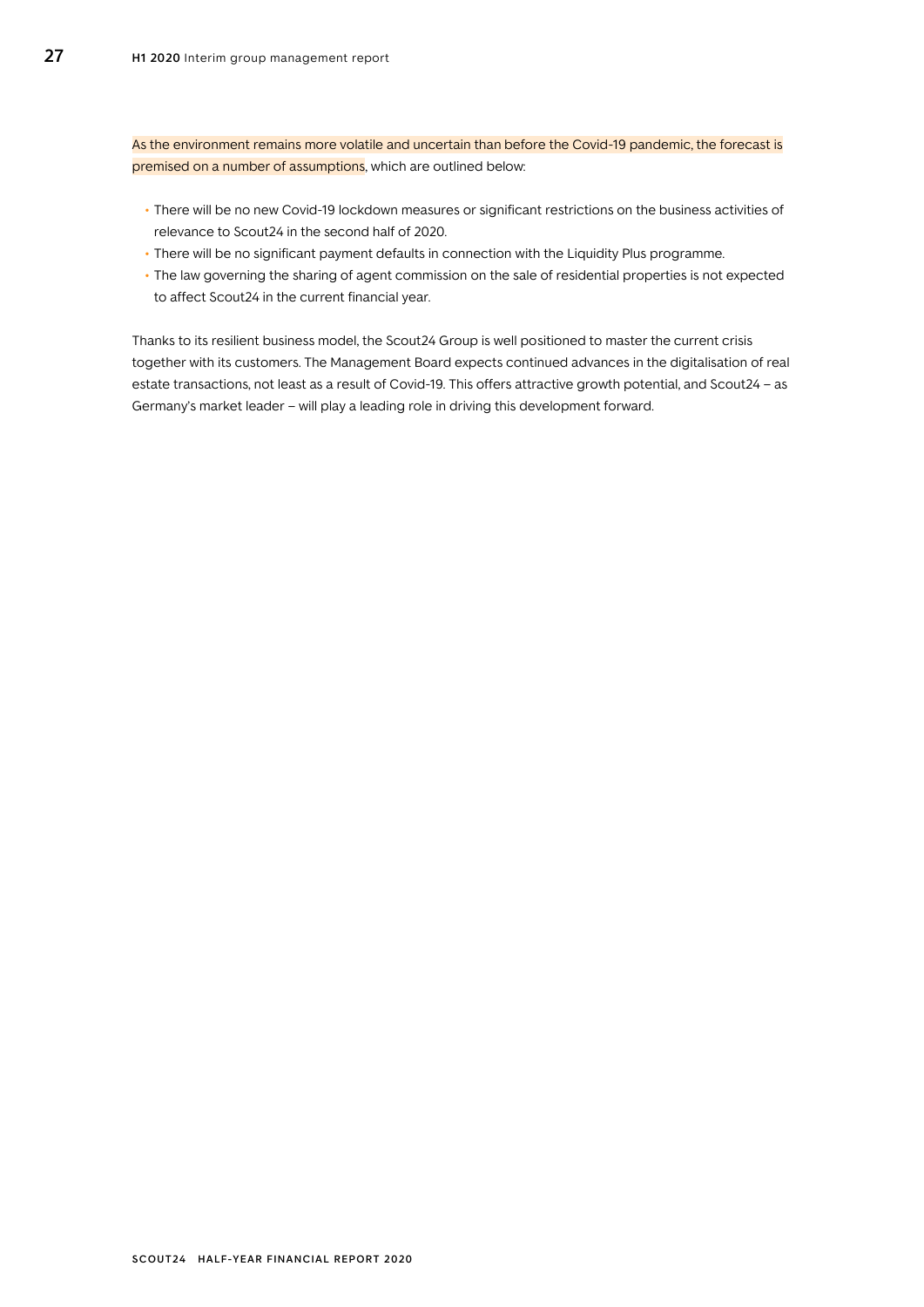# **Consolidated half-year financial statements**

**and selected notes**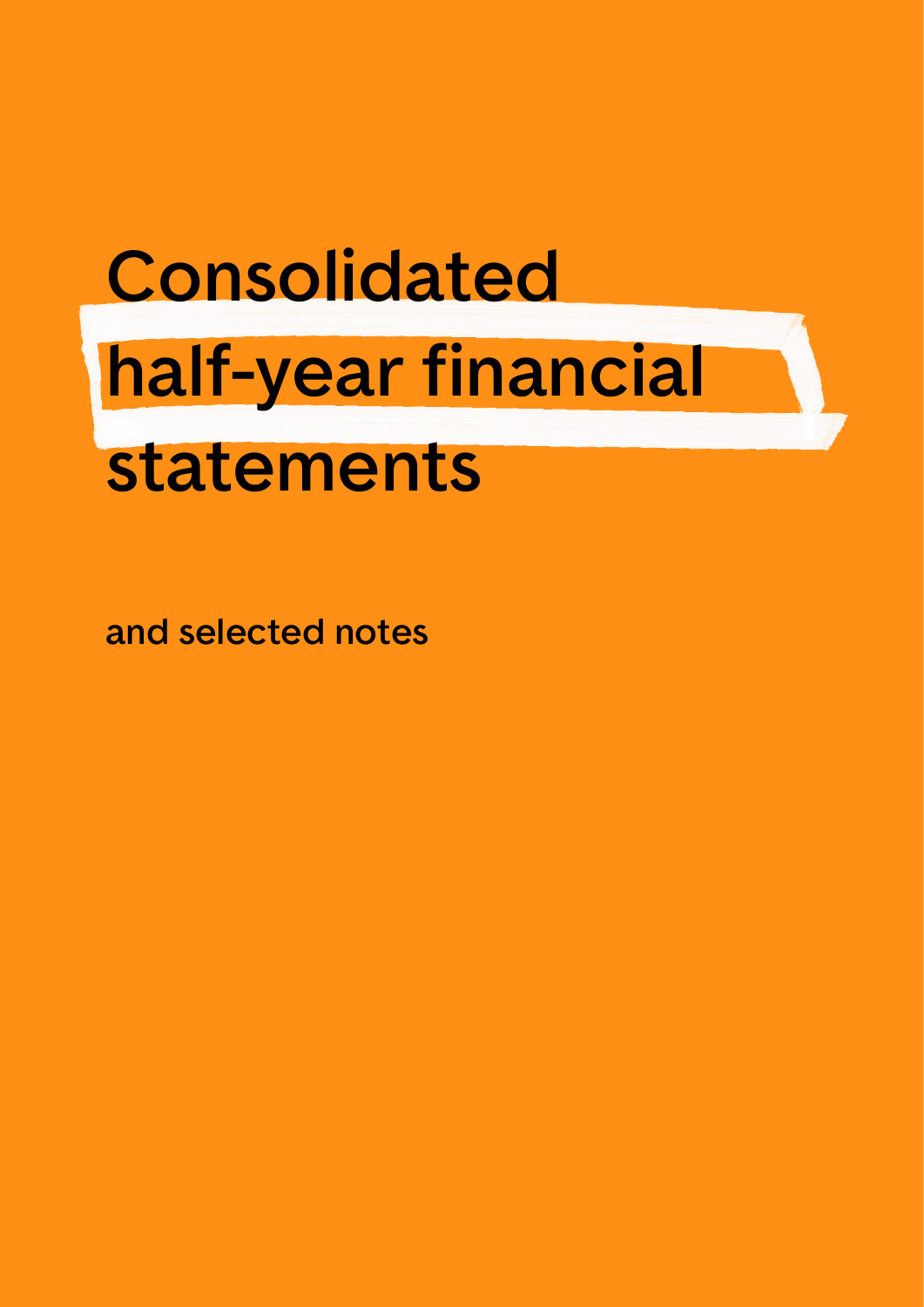# <span id="page-28-0"></span>**Consolidated half-year financial statements (condensed) and notes**

# **Table of contents**

|   | Consolidated statement of profit or loss                             | 30 |
|---|----------------------------------------------------------------------|----|
|   | Consolidated statement of comprehensive income                       | 32 |
|   | Consolidated statement of financial position                         | 33 |
|   | Consolidated statement of changes in equity                          | 35 |
|   | Consolidated statement of cash flows                                 | 36 |
|   | Selected notes to the consolidated half-year financial statements    | 38 |
| 1 | Information about the Company and basis of preparation               | 38 |
| 2 | Changes in the consolidation scope                                   | 40 |
| 3 | Reallocation of goodwill and trademarks due to new segment structure | 43 |
| 4 | Revenue                                                              | 44 |
| 5 | Income taxes                                                         | 44 |
| 6 | Earnings per share                                                   | 45 |
| 7 | Disclosures on financial instruments                                 | 46 |
| 8 | Equity                                                               | 51 |
| 9 | Other notes                                                          | 54 |
|   | <b>Responsibility statement</b>                                      | 61 |
|   | Review report                                                        | 62 |
|   | <b>Publication details</b>                                           | 63 |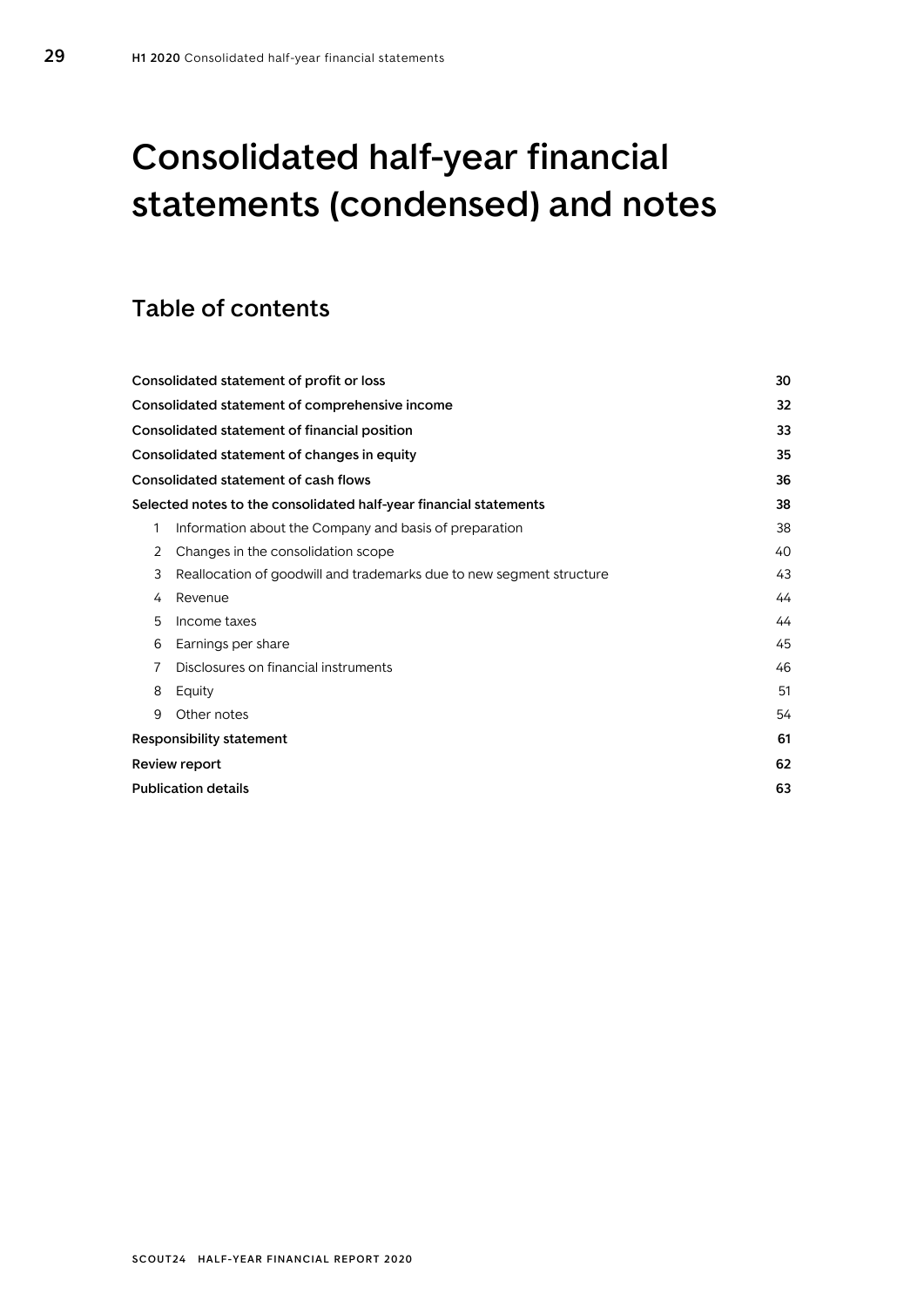# <span id="page-29-0"></span>**Consolidated statement of profit or loss**

| (EUR '000)                                                                                  | Note | Q2 2020   | Q2 2019 <sup>11</sup><br>(restated) | H1 2020   | H1 2019 <sup>11</sup><br>(restated) |
|---------------------------------------------------------------------------------------------|------|-----------|-------------------------------------|-----------|-------------------------------------|
| Revenue                                                                                     | 4    | 83,874    | 86,939                              | 172,985   | 171,299                             |
| Own work capitalised                                                                        |      | 5,443     | 2,900                               | 10,826    | 5,895                               |
| Other operating income                                                                      |      | 1,429     | 842                                 | 1,725     | 1,567                               |
| Total operating performance                                                                 |      | 90,746    | 90,681                              | 185,536   | 178,761                             |
| Personnel expenses                                                                          |      | $-24,730$ | $-29,460$                           | $-42,620$ | $-55,929$                           |
| Marketing expenses                                                                          |      | $-5,015$  | $-6,751$                            | $-13,279$ | $-14,881$                           |
| IT expenses                                                                                 |      | $-4,449$  | $-3,401$                            | $-8,622$  | $-6,441$                            |
| Other operating expenses                                                                    |      | $-12,743$ | $-15,540$                           | $-24,620$ | $-27,990$                           |
| Earnings before interest, tax, depreciation,<br>amortisation and impairment losses - EBITDA |      | 43,809    | 35,528                              | 96,395    | 73,520                              |
| Depreciation, amortisation and impairment losses                                            |      | $-12,073$ | $-13,901$                           | $-24,859$ | $-27,489$                           |
| Earnings before interest and tax - EBIT                                                     |      | 31,737    | 21,627                              | 71,536    | 46,031                              |
|                                                                                             |      |           |                                     |           |                                     |
| Profit/loss from investments accounted for using<br>the equity method                       |      | 48        | $-840$                              | 82        | $-786$                              |
| Finance income                                                                              |      | 529       | 17                                  | 2.150     | 18                                  |
| Finance expenses                                                                            |      | $-4,334$  | $-4,884$                            | $-12,406$ | $-9,103$                            |
| <b>Financial result</b>                                                                     |      | $-3,758$  | $-5,706$                            | $-10,173$ | $-9,871$                            |
|                                                                                             |      |           |                                     |           |                                     |
| Earnings before tax                                                                         |      | 27,978    | 15,921                              | 61,362    | 36,161                              |
| Income taxes                                                                                | 5    | $-10,386$ | $-6,164$                            | $-17,141$ | $-8,860$                            |
| Earnings from continuing operations after tax                                               |      | 17,592    | 9,756                               | 44,221    | 27,301                              |
|                                                                                             |      |           |                                     |           |                                     |
| Earnings from discontinued operations after tax                                             | 2.1  | 2,255,147 | 17,003                              | 2,255,273 | 24,780                              |
| Earnings after tax                                                                          |      | 2,272,740 | 26,759                              | 2,299,494 | 52,081                              |
|                                                                                             |      |           |                                     |           |                                     |
| Of which attributable to:                                                                   |      |           |                                     |           |                                     |
| Shareholders of the parent company                                                          |      | 2,272,740 | 26,759                              | 2,299,494 | 52,081                              |
| of which: continuing operations, after tax                                                  |      | 17,592    | 9,756                               | 44,221    | 27,301                              |
| of which: discontinued operations, after tax                                                |      | 2,255,147 | 17,003                              | 2,255,273 | 24,780                              |

<sup>&</sup>lt;sup>11</sup> See note 2.1 Discontinued operations.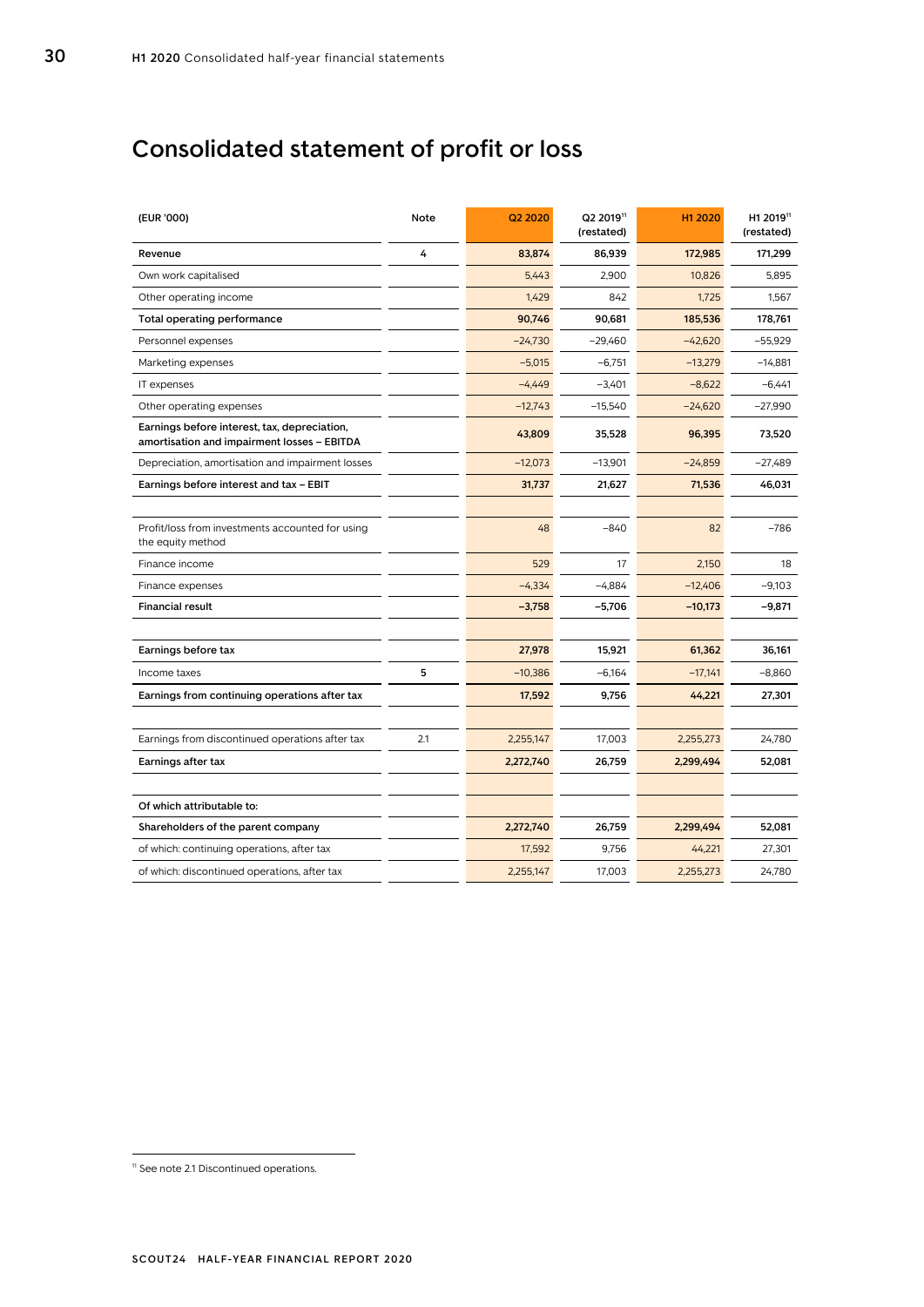# **EARNINGS PER SHARE**

| (EUR)                                | Note | Q2 2020 | Q2 2019 | H <sub>1</sub> 2020 | H1 2019 |
|--------------------------------------|------|---------|---------|---------------------|---------|
| Basic earnings per share after tax   |      | 21.93   | 0.25    | 22.06               | 0.48    |
| Diluted earnings per share after tax |      | 21.93   | 0.25    | 22.05               | 0.48    |

### **EARNINGS PER SHARE FROM CONTINUING OPERATIONS**

| (EUR)                                | Note | Q2 2020 | Q2 2019 <sup>12</sup><br>(restated) | H <sub>1</sub> 2020 | H1 2019 <sup>12</sup><br>(restated) |
|--------------------------------------|------|---------|-------------------------------------|---------------------|-------------------------------------|
| Basic earnings per share after tax   |      | 0.17    | 0.09                                | 0.42                | 0.25                                |
| Diluted earnings per share after tax |      | 0.17    | 0.09                                | 0.42                | 0.25                                |

# **EARNINGS PER SHARE FROM DISCONTINUED OPERATIONS**

| (EUR)                                | Note | Q2 2020 | Q2 2019 <sup>12</sup><br>(restated) | H <sub>1</sub> 2020 | H1 2019 <sup>12</sup><br>(restated) |
|--------------------------------------|------|---------|-------------------------------------|---------------------|-------------------------------------|
| Basic earnings per share after tax   |      | 21.76   | 0.16                                | 21.63               | 0.23                                |
| Diluted earnings per share after tax |      | 21.76   | 0.16                                | 21.63               | 0.23                                |

<sup>12</sup> See note 2.1 Discontinued operations.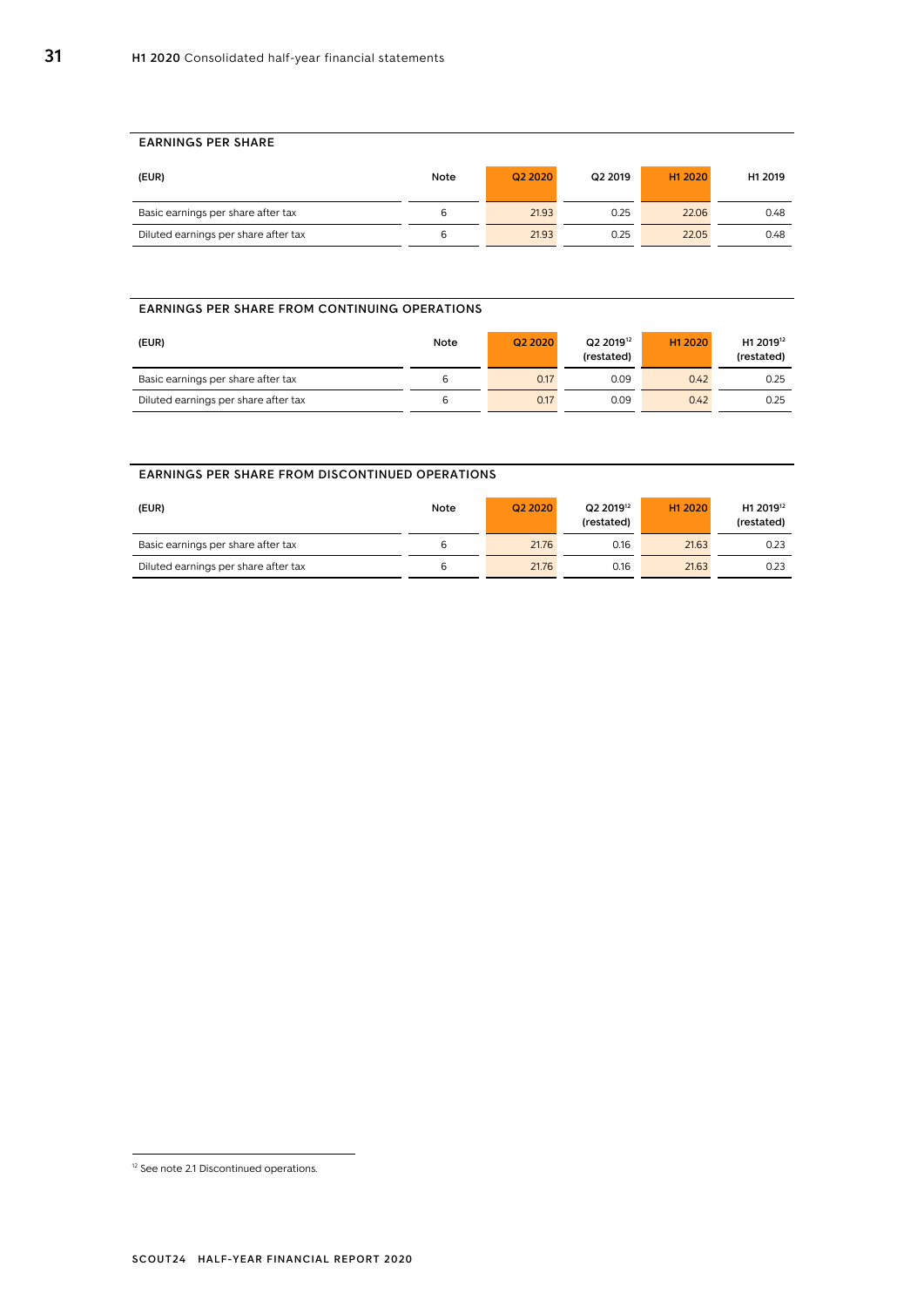# <span id="page-31-0"></span>**Consolidated statement of comprehensive income**

| (EUR '000)                                                                                                               | Note           | Q2 2020   | Q2 2019        | H1 2020   | H1 2019  |
|--------------------------------------------------------------------------------------------------------------------------|----------------|-----------|----------------|-----------|----------|
| Earnings after tax                                                                                                       |                | 2,272,740 | 26,759         | 2,299,494 | 52,081   |
| Items that will not be reclassified to profit or loss:                                                                   |                |           |                |           |          |
| Measurement of pension obligations - before tax                                                                          |                |           | 0              |           | 0        |
| Deferred taxes on measurement of pension obligations                                                                     |                |           | $\Omega$       |           | $\Omega$ |
| Measurement of financial assets designated at fair value<br>through other comprehensive income (FAFVOCI) - before<br>tax | $\overline{7}$ | 2.358     | $-180$         | 2.358     | $-180$   |
| Deferred taxes on measurement of FAFVOCI                                                                                 |                | $-720$    |                | $-720$    |          |
| Sum of the items that will not be reclassified to profit or loss                                                         |                | 1,638     | $-180$         | 1,638     | $-180$   |
|                                                                                                                          |                |           |                |           |          |
| Items that may be reclassified subsequently to profit or loss:                                                           |                |           |                |           |          |
| Currency translation differences                                                                                         |                | $-2$      | $\overline{2}$ | 6         | 5        |
| Sum of the items that may be reclassified subsequently to<br>profit or loss                                              |                | $-2$      | $\overline{2}$ | 6         | 5        |
| Other comprehensive income, after tax                                                                                    |                | 1,636     | $-178$         | 1.643     | $-175$   |
|                                                                                                                          |                |           |                |           |          |
| Total comprehensive income                                                                                               |                | 2,274,375 | 26,581         | 2,301,138 | 51,907   |
| Of which attributable to:                                                                                                |                |           |                |           |          |
| Shareholders of the parent company                                                                                       |                | 2,274,375 | 26,581         | 2,301,138 | 51,907   |
| Total comprehensive income                                                                                               |                | 2,274,375 | 26,581         | 2,301,138 | 51,907   |
|                                                                                                                          |                |           |                |           |          |
| Total comprehensive income attributable to shareholders of<br>the parent company from:                                   |                |           |                |           |          |
| Continuing operations                                                                                                    |                | 19,228    | 9,579          | 45.865    | 27.126   |
| Discontinued operations                                                                                                  |                | 2,255,147 | 17.003         | 2,255,273 | 24.781   |
|                                                                                                                          |                | 2,274,375 | 26,581         | 2,301,138 | 51,907   |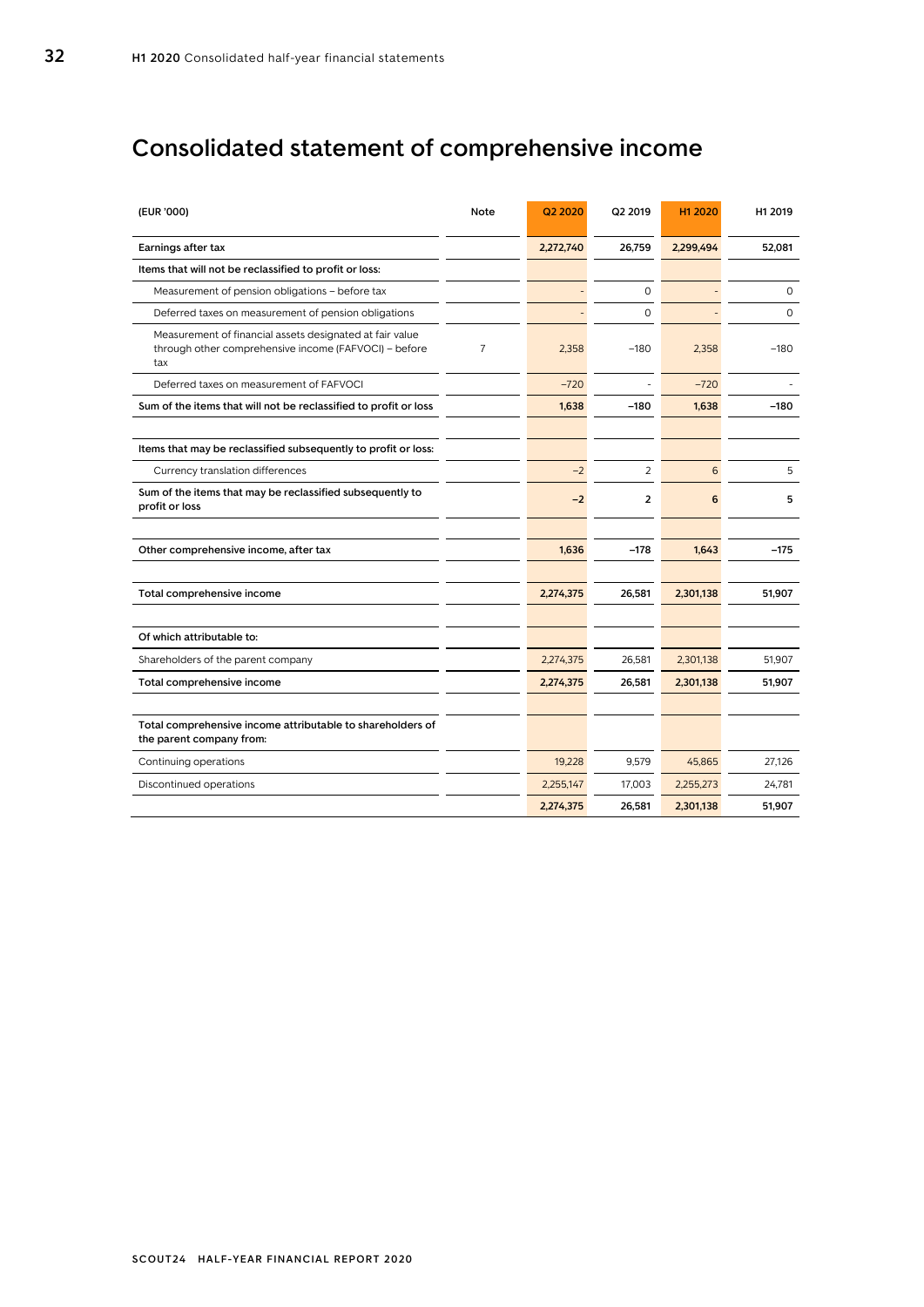# <span id="page-32-0"></span>**Consolidated statement of financial position**

| <b>ASSETS</b>                                     |                |              |              |
|---------------------------------------------------|----------------|--------------|--------------|
| (EUR '000)                                        | Note           | 30 Jun. 2020 | 31 Dec. 2019 |
| <b>Current assets</b>                             |                | 2,132,669    | 740,382      |
| Cash and cash equivalents                         |                | 1,384,319    | 65,574       |
| Trade receivables                                 |                | 25,830       | 31,241       |
| <b>Financial assets</b>                           | $\overline{7}$ | 684,020      | 1,290        |
| Income tax assets                                 |                | 37           | 32           |
| Other assets                                      |                | 38,463       | 7,450        |
| Assets held for sale                              | 2.1            |              | 634,795      |
| Non-current assets                                |                | 1,673,661    | 1,690,810    |
| Goodwill                                          | 3              | 692,690      | 692,690      |
| Trademarks                                        | 3              | 872,818      | 872,818      |
| Other intangible assets                           |                | 80,918       | 91,437       |
| Right-of-use assets from leases                   |                | 8,925        | 22,051       |
| Property, plant and equipment                     |                | 4,908        | 8,747        |
| Investments accounted for using the equity method |                | 329          | 247          |
| <b>Financial assets</b>                           | $\overline{7}$ | 13,048       | 2,525        |
| Deferred tax assets                               |                | 6            | 277          |
| Other assets                                      |                | 19           | 18           |
| <b>Total assets</b>                               |                | 3,806,330    | 2,431,192    |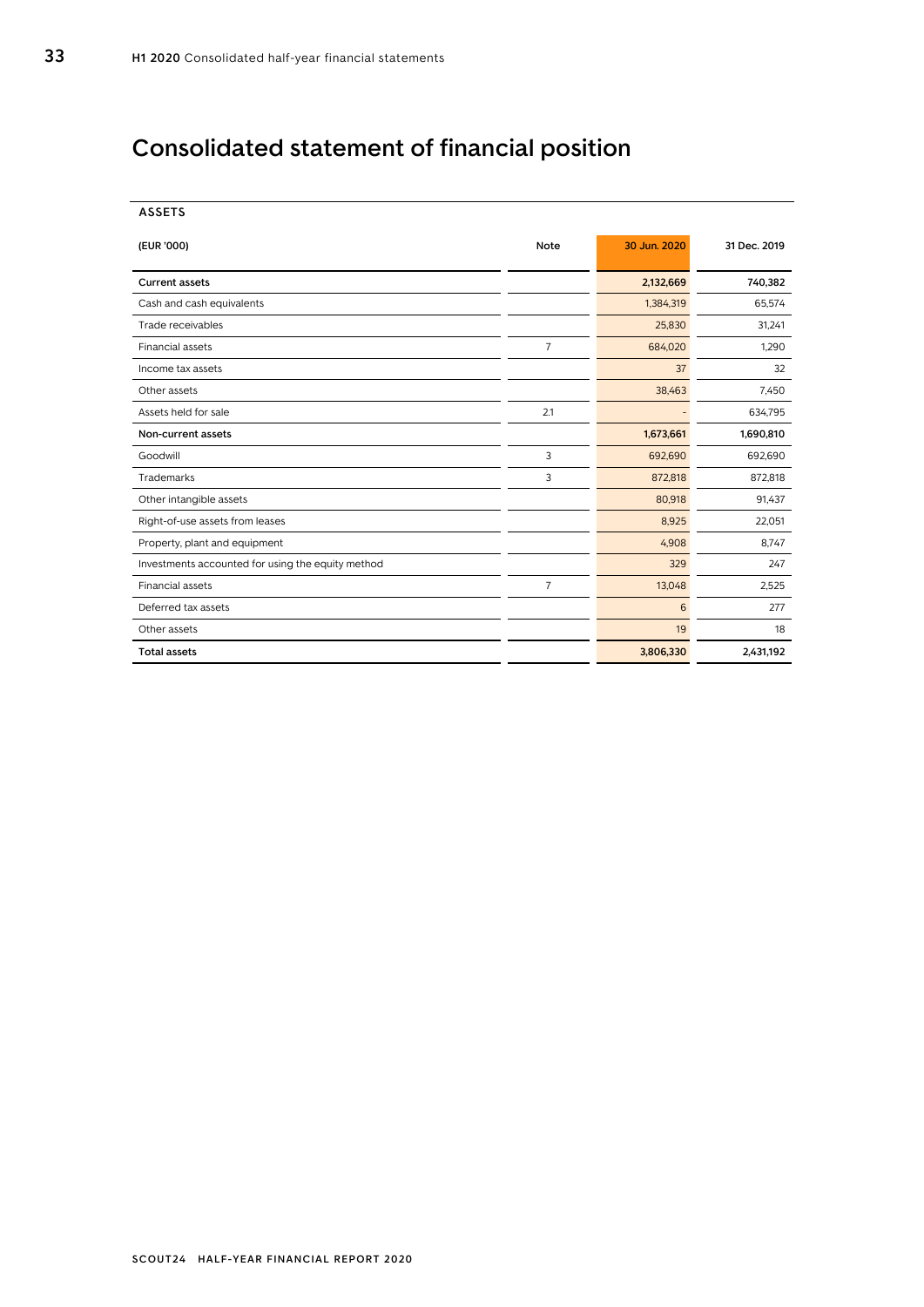# **EQUITY AND LIABILITIES**

| (EUR '000)                                                              | Note           | 30 Jun. 2020 | 31 Dec. 2019 |
|-------------------------------------------------------------------------|----------------|--------------|--------------|
| <b>Current liabilities</b>                                              |                | 118,405      | 210,809      |
| Trade payables                                                          |                | 13,505       | 17,905       |
| <b>Financial liabilities</b>                                            | $\overline{7}$ | 11,427       | 26,666       |
| Lease liabilities                                                       |                | 4,520        | 4,834        |
| Other provisions                                                        |                | 14,442       | 48,038       |
| Income tax liabilities                                                  |                | 48.738       | 17,124       |
| Contract liabilities                                                    |                | 8,973        | 8,339        |
| Other liabilities                                                       |                | 16,800       | 16.192       |
| Liabilities associated with assets held for sale                        | 2.1            |              | 71,710       |
| <b>Non-current liabilities</b>                                          |                | 591,653      | 1,166,465    |
| <b>Financial liabilities</b>                                            | $\overline{7}$ | 250.299      | 805.199      |
| Lease liabilities                                                       |                | 15,858       | 18,075       |
| Other provisions                                                        |                | 35,116       | 44,983       |
| Deferred tax liabilities                                                |                | 287,946      | 296,060      |
| <b>Other liabilities</b>                                                |                | 2,434        | 2,148        |
| Equity                                                                  | 8              | 3,096,272    | 1,053,919    |
| Subscribed share capital                                                |                | 107,600      | 107,600      |
| Capital reserve                                                         |                | 171,133      | 171,133      |
| Retained earnings                                                       |                | 3,109,708    | 904,083      |
| Measurement of pension obligations associated with assets held for sale |                |              | $-206$       |
| Other reserves                                                          |                | 2,523        | 879          |
| Treasury shares (5,020,218 shares; previous year: 2,437,041 shares)     |                | $-294,692$   | $-129,571$   |
| Equity attributable to shareholders of parent company                   |                | 3,096,272    | 1,053,919    |
| Total equity and liabilities                                            |                | 3,806,330    | 2,431,192    |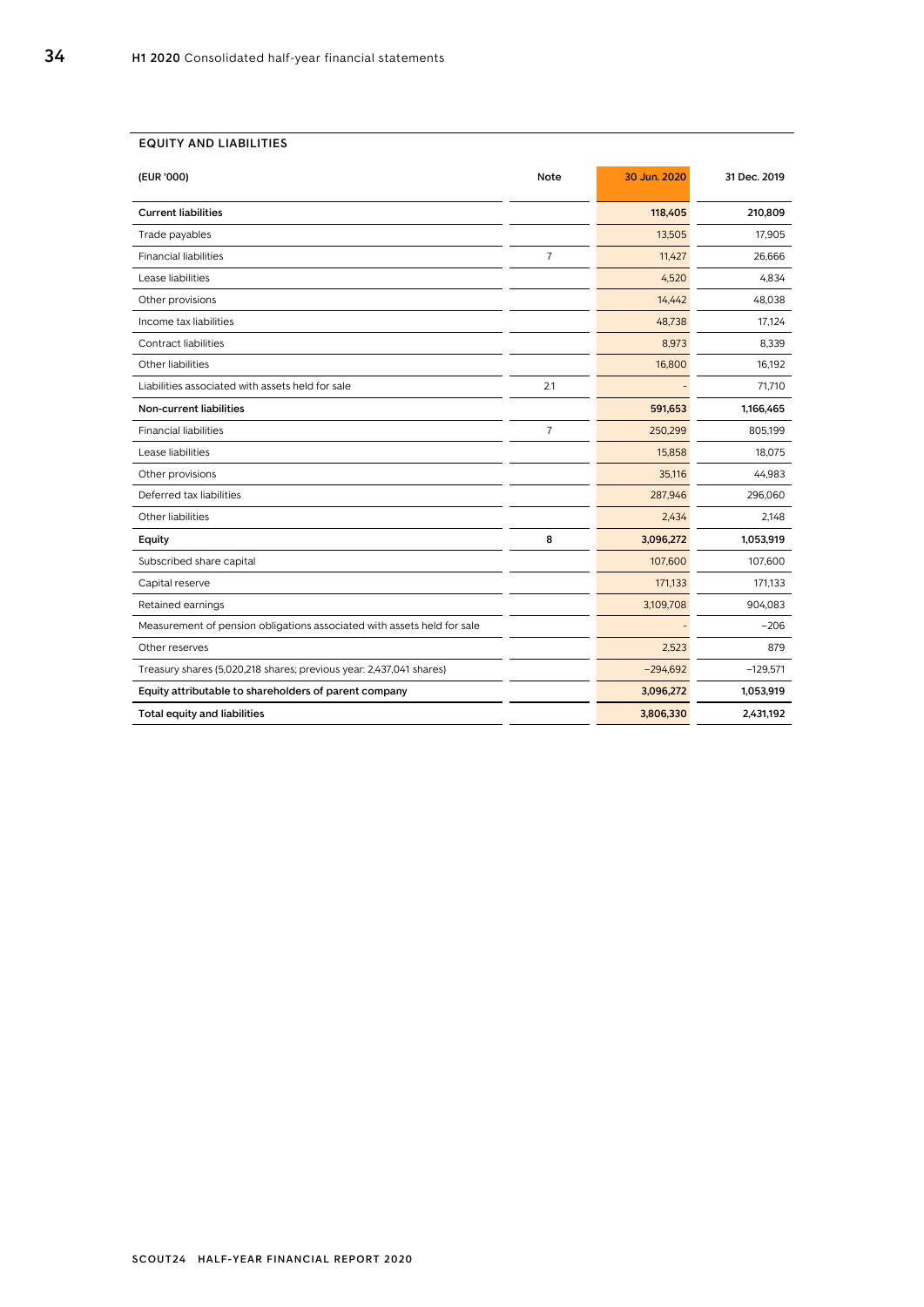# <span id="page-34-0"></span>**Consolidated statement of changes in equity**

| (EUR '000)                                                                                                                               | Note | Subscribed share capital | Capital reserve          | Retained earnings | Measurement of pension<br>obligations | Measurement of pension<br>assets held for sale<br>obligations associated<br>with | Other reserves | Treasury shares          | Equity attributable to<br>shareholders | <b>Total equity</b> |
|------------------------------------------------------------------------------------------------------------------------------------------|------|--------------------------|--------------------------|-------------------|---------------------------------------|----------------------------------------------------------------------------------|----------------|--------------------------|----------------------------------------|---------------------|
| Balance at 1 Jan. 2019                                                                                                                   |      | 107,600                  | 423,689                  | 640,296           | $-121$                                | $\qquad \qquad -$                                                                | 1,047          | $\overline{\phantom{0}}$ | 1,172,511                              | 1,172,511           |
| Measurement of pension<br>obligations                                                                                                    |      |                          |                          |                   | 0                                     |                                                                                  |                |                          | 0                                      | $\mathbf 0$         |
| Measurement of financial<br>assets designated at fair<br>value through other<br>comprehensive income<br>(FAFVOCI)                        |      |                          |                          |                   |                                       |                                                                                  | $-180$         |                          | $-180$                                 | $-180$              |
| Currency translation<br>differences                                                                                                      |      |                          |                          |                   |                                       |                                                                                  | 5              |                          | 5                                      | 5                   |
| Earnings after tax                                                                                                                       |      |                          | ÷,                       | 52,081            | $\overline{\phantom{a}}$              |                                                                                  | ٠              |                          | 52,081                                 | 52,081              |
| Total comprehensive<br>income                                                                                                            |      | $\mathbf 0$              | 0                        | 52,081            | 0                                     | $\mathbf 0$                                                                      | $-175$         | 0                        | 51,907                                 | 51,907              |
| Share-based payments                                                                                                                     |      |                          | 42                       |                   |                                       |                                                                                  |                |                          | 42                                     | 42                  |
| Withdrawal from the<br>capital reserve                                                                                                   |      |                          | $-252,632$               | 252,632           |                                       |                                                                                  |                |                          | 0                                      | $\mathbf 0$         |
| Balance at 30 Jun. 2019                                                                                                                  |      | 107,600                  | 171,098                  | 945,009           | $-121$                                | $\overline{\phantom{0}}$                                                         | 872            | $\overline{\phantom{0}}$ | 1,224,459                              | 1,224,459           |
|                                                                                                                                          |      |                          |                          |                   |                                       |                                                                                  |                |                          |                                        |                     |
| Balance at 1 Jan. 2020                                                                                                                   |      | 107,600                  | 171,133                  | 904,083           |                                       | $-206$                                                                           | 879            | $-129,571$               | 1,053,919                              | 1,053,919           |
| Reclassification of the<br>remeasurement<br>gains/losses on pension<br>obligations associated with<br>assets held for sale, after<br>tax | 2.1  |                          |                          | $-206$            |                                       | 206                                                                              |                |                          | $\mathbf 0$                            | $\mathbf 0$         |
| Measurement of financial<br>assets designated at fair<br>value through other<br>comprehensive income<br>(FAFVOCI), after tax             | 7    |                          |                          |                   |                                       |                                                                                  | 1,638          |                          | 1,638                                  | 1,638               |
| Currency translation<br>differences                                                                                                      |      |                          |                          |                   |                                       |                                                                                  | 6              |                          | 6                                      | 6                   |
| Earnings after tax                                                                                                                       |      |                          | $\overline{\phantom{m}}$ | 2,299,494         | $\overline{\phantom{m}}$              |                                                                                  |                |                          | 2,299,494                              | 2,299,494           |
| Total comprehensive<br>income                                                                                                            |      |                          | $\blacksquare$           | 2,299,289         | ٠                                     | 206                                                                              | 1,643          |                          | 2,301,138                              | 2,301,138           |
| Dividends                                                                                                                                | 8    |                          | $\overline{\phantom{a}}$ | $-93,663$         | $\qquad \qquad \blacksquare$          |                                                                                  | ÷,             |                          | $-93,663$                              | $-93,663$           |
| Purchase of treasury<br>shares                                                                                                           | 8    |                          |                          |                   | ÷,                                    |                                                                                  |                | $-165,121$               | $-165,121$                             | -165,121            |
| Balance at 30 Jun. 2020                                                                                                                  |      | 107,600                  | 171,133                  | 3,109,708         | $\frac{1}{2}$                         | $\overline{a}$                                                                   |                | 2,523 -294,692           | 3,096,272                              | 3,096,272           |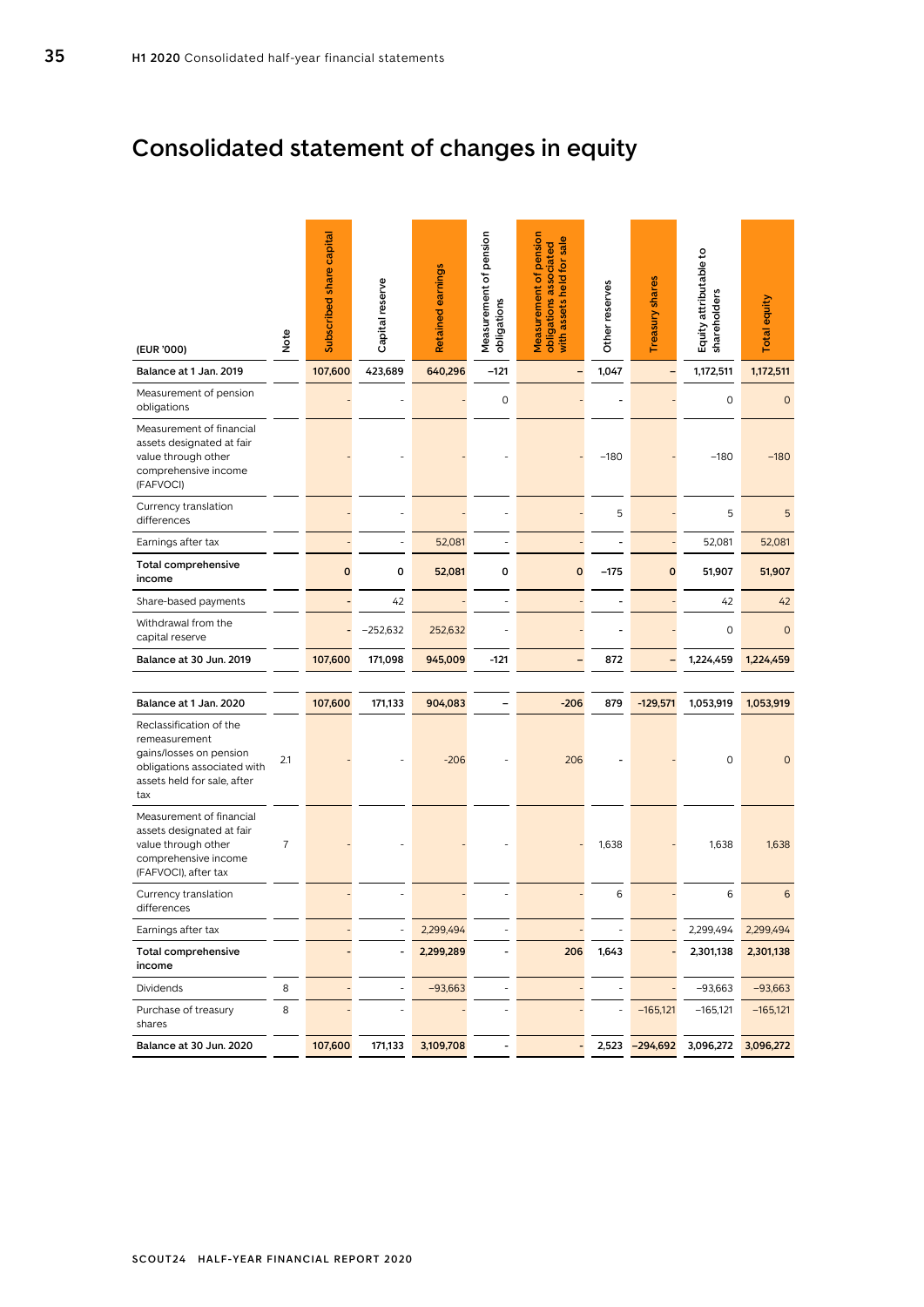# <span id="page-35-0"></span>**Consolidated statement of cash flows**

| (EUR '000)                                                                                                                    | Note | H1 2020    | H1 2019 <sup>13</sup><br>(restated) |
|-------------------------------------------------------------------------------------------------------------------------------|------|------------|-------------------------------------|
| Earnings from continuing operations after tax                                                                                 |      | 44,221     | 27,301                              |
| Depreciation, amortisation and impairment losses                                                                              |      | 24.859     | 27.489                              |
| Income tax expense                                                                                                            | 5    | 17,141     | 8,860                               |
| Finance income                                                                                                                |      | $-2,150$   | -18                                 |
| Finance expenses                                                                                                              |      | 12,406     | 9.103                               |
| Profit/loss from investments accounted for using the equity method                                                            |      | $-82$      | 786                                 |
| Gain/loss on disposal of intangible assets and property, plant and equipment                                                  |      | $-524$     | 4                                   |
| Other non-cash transactions                                                                                                   |      | $-691$     | 249                                 |
| Change in trade receivables and other assets not attributable to investing or<br>financing activities                         |      | $-2,760$   | 1,863                               |
| Change in trade payables and other liabilities not attributable to investing or<br>financing activities                       |      | $-6,090$   | $-8,863$                            |
| Change in provisions                                                                                                          |      | 2,056      | 15,448                              |
| Income taxes paid                                                                                                             |      | $-35,382$  | $-33,978$                           |
| Cash flow from operating activities of continuing operations                                                                  |      | 53,004     | 48,244                              |
| Cash flow from operating activities of discontinued operations                                                                |      | $-14,671$  | 30,550                              |
| Cash flow from operating activities                                                                                           |      | 38,333     | 78,794                              |
| Investments in intangible assets, including internally generated intangible assets<br>and intangible assets under development |      | $-11,269$  | $-6,652$                            |
| Investments in property, plant and equipment                                                                                  |      | $-1,309$   | $-600$                              |
| Proceeds from disposal of intangible assets and property, plant and equipment                                                 |      | 6          | 3                                   |
| Investments in financial assets                                                                                               |      | $-641,706$ |                                     |
| Consideration transferred for investments accounted for using the equity method                                               |      |            | $-350$                              |
| Interest received                                                                                                             |      | 131        | 1                                   |
| Consideration transferred for a subsidiary                                                                                    | 9.4  | $-23,800$  |                                     |
| Proceeds from subsidiaries sold in previous years                                                                             |      | 504        | 5,300                               |
| Cash flow from investing activities of continuing operations                                                                  |      | $-677.443$ | $-2.298$                            |
| Cash flow from investing activities of discontinued operations                                                                |      | 2,794,147  | $-2,113$                            |
| Of which net proceeds from disposal of discontinued operations                                                                | 2.1  | 2,797,448  |                                     |
| Cash flow from investing activities                                                                                           |      | 2,116,704  | -4,411                              |

<sup>13</sup>See note 2.1 Discontinued operations.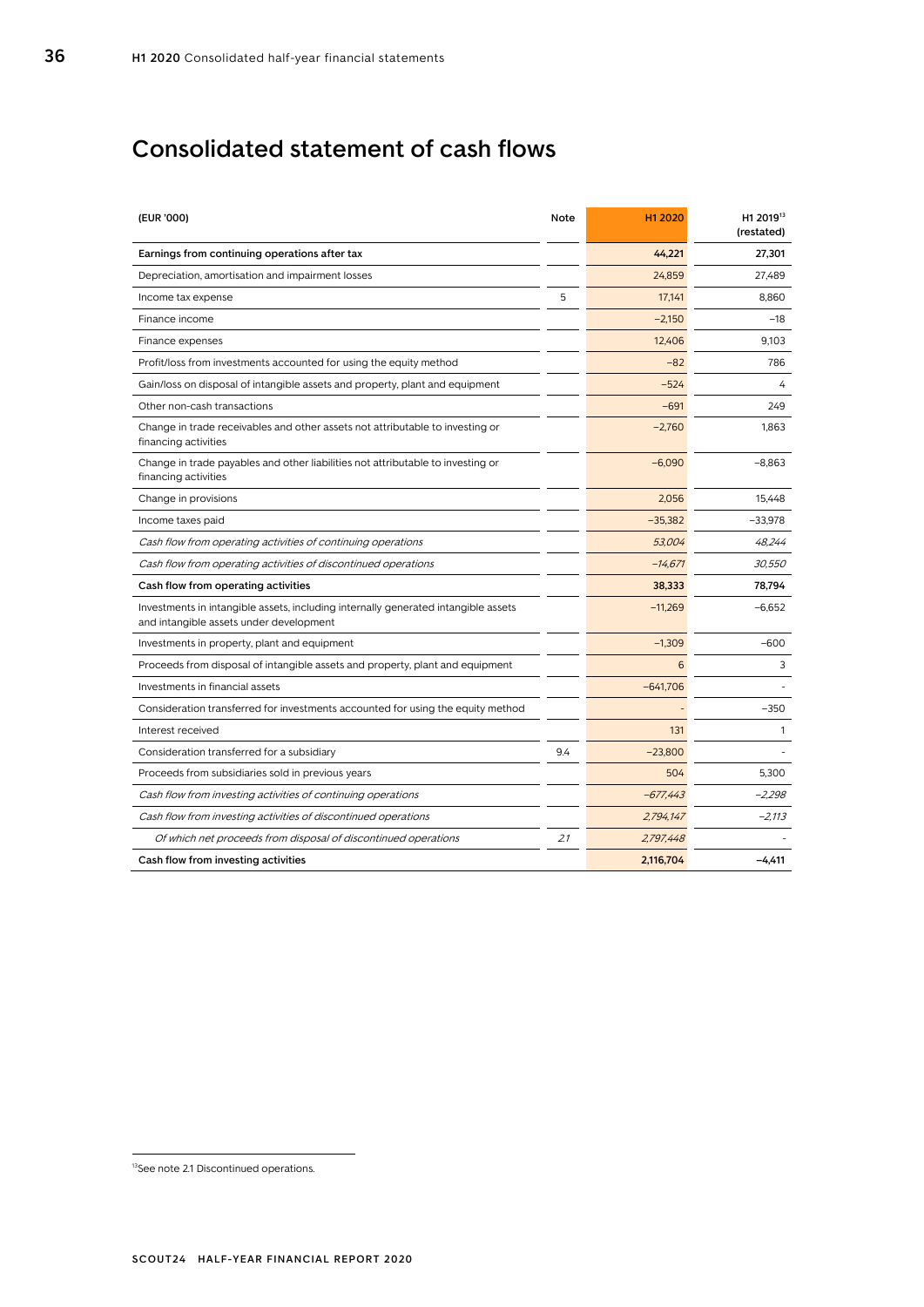| (EUR '000)                                                     | Note | H1 2020    | H1 2019 <sup>13</sup><br>(restated) |
|----------------------------------------------------------------|------|------------|-------------------------------------|
| Raising of short-term financial liabilities                    |      | 100,000    |                                     |
| Repayment of short-term financial liabilities                  |      | $-120,000$ |                                     |
| Repayment of medium- and long-term financial liabilities       |      | $-560.000$ | $-53,000$                           |
| Repayment of lease liabilities                                 |      | $-2,463$   | $-2,771$                            |
| Proceeds from lease receivables                                |      | 323        |                                     |
| Interest paid                                                  |      | $-7,297$   | $-6,876$                            |
| Dividends paid                                                 | 8    | $-93,663$  |                                     |
| Purchase of treasury shares                                    | 8    | $-157,467$ |                                     |
| Cash flow from financing activities of continuing operations   |      | $-840.567$ | $-62.647$                           |
| Cash flow from financing activities of discontinued operations |      | $-541$     | $-1,709$                            |
| Cash flow from financing activities                            |      | $-841,108$ | $-64,356$                           |
| Net foreign exchange difference, continuing operations         |      | 5          | 5                                   |
| Net foreign exchange difference, discontinued operations       |      |            |                                     |
| Change in cash and cash equivalents                            |      | 1,313,934  | 10,032                              |
| Cash and cash equivalents at beginning of period               |      | 70,385     | 59,202                              |
| Cash and cash equivalents at end of period                     |      | 1,384,319  | 69.234                              |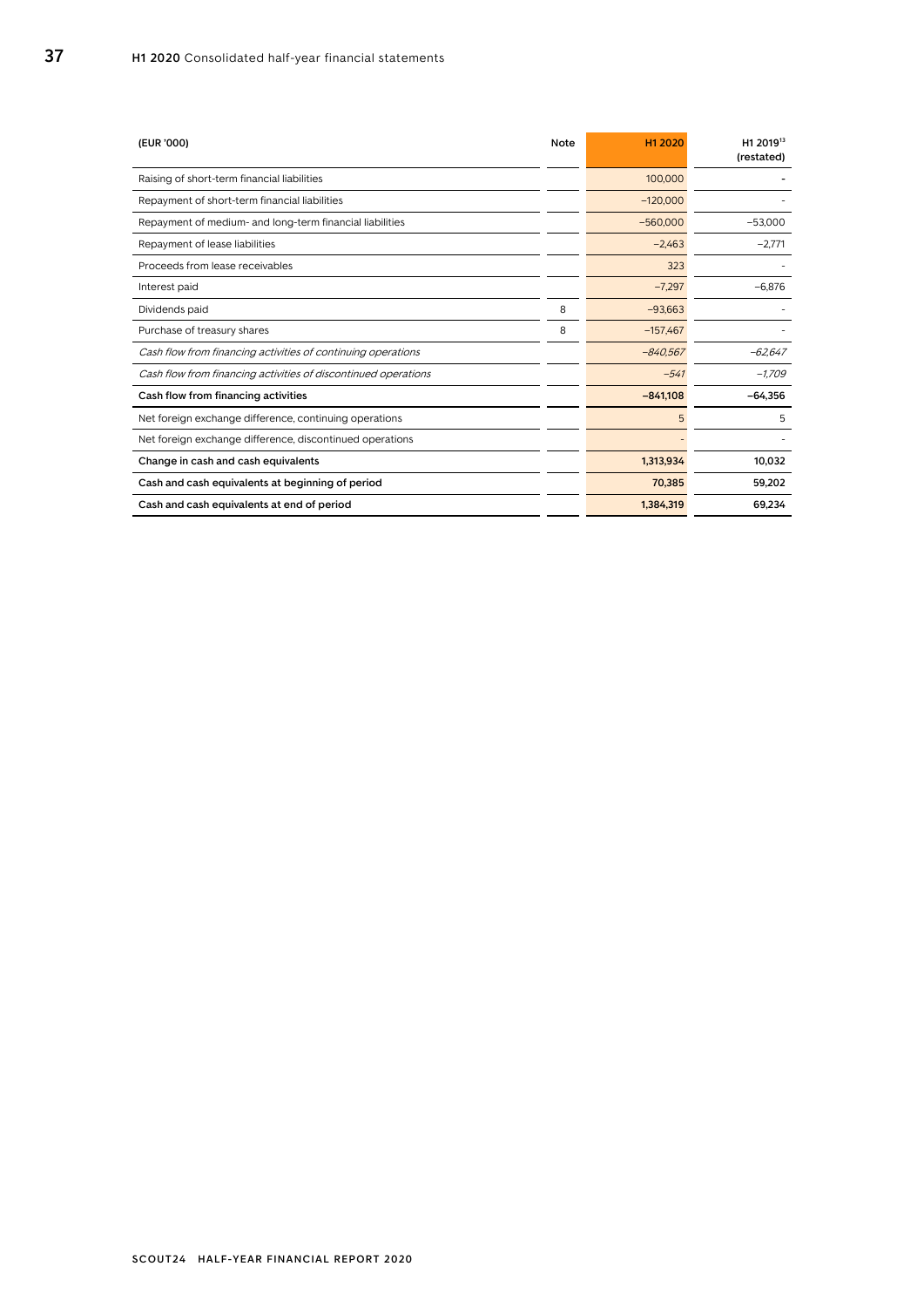# <span id="page-37-0"></span>**Selected notes to the consolidated half-year financial statements**

# <span id="page-37-1"></span>**1 Information about the Company and basis of preparation**

### **1.1 INFORMATION ABOUT THE COMPANY**

Scout24 AG (hereinafter also referred to as the "Company") is a listed public stock corporation with registered office in Munich, Germany. The business address is: Bothestrasse 13-15, 81675 Munich, Germany. Scout24 AG is registered at the Munich District Court (HRB 220 696).

The shares of Scout24 AG have been listed on the Prime Standard of the Frankfurt Stock Exchange since 1 October 2015. On 18 June 2018, Scout24 AG was listed on the MDAX.

Scout24 AG as the parent entity and its direct and indirect subsidiaries together form the Scout24 Group (hereinafter also referred to as "Scout24" or the "Group").

Scout24 is a leading German digital company. With the ImmoScout24 online platform for residential and commercial properties, Scout24 has been successfully bringing together home sellers, agents, tenants and buyers for over 20 years. ImmoScout24 has also been active on the Austrian residential and commercial real estate market since 2012. To ensure that real estate transactions can be carried out digitally in the future, ImmoScout24 is continually developing new products and establishing an ecosystem for property rental and purchase as well as for commercial properties in Germany and Austria.

By purchase agreement dated 17 December 2019 Scout24 sold 100% of the shares in AutoScout24 GmbH and FFG FINANZCHECK Finanzportale GmbH to the financial investor Hellman & Friedman. The transaction was closed on 1 April 2020. For more detailed information see note 2.1 Discontinued operations.

# **1.2 BASIS OF PREPARATION**

These interim condensed consolidated financial statements ("interim consolidated financial statements") as of 30 June 2020 have been prepared applying International Accounting Standard (IAS) 34 "Interim Financial Reporting" and in accordance with Article 115 of the German Securities Trading Act (WpHG). Generally, the same accounting policies and estimation methods are applied as in the consolidated financial statements for the 2019 financial year. A detailed description of such policies and methods is published in the notes to the consolidated financial statements for 2019. Standards and interpretations that became effective beginning on or after 1 January 2020 did not lead to any changes in accounting policies. All IASs and IFRSs as well as interpretations issued by the International Financial Reporting Interpretations Committee (IFRIC), formerly Standing Interpretations Committee (SIC), that were effective as of 30 June 2020 were adopted.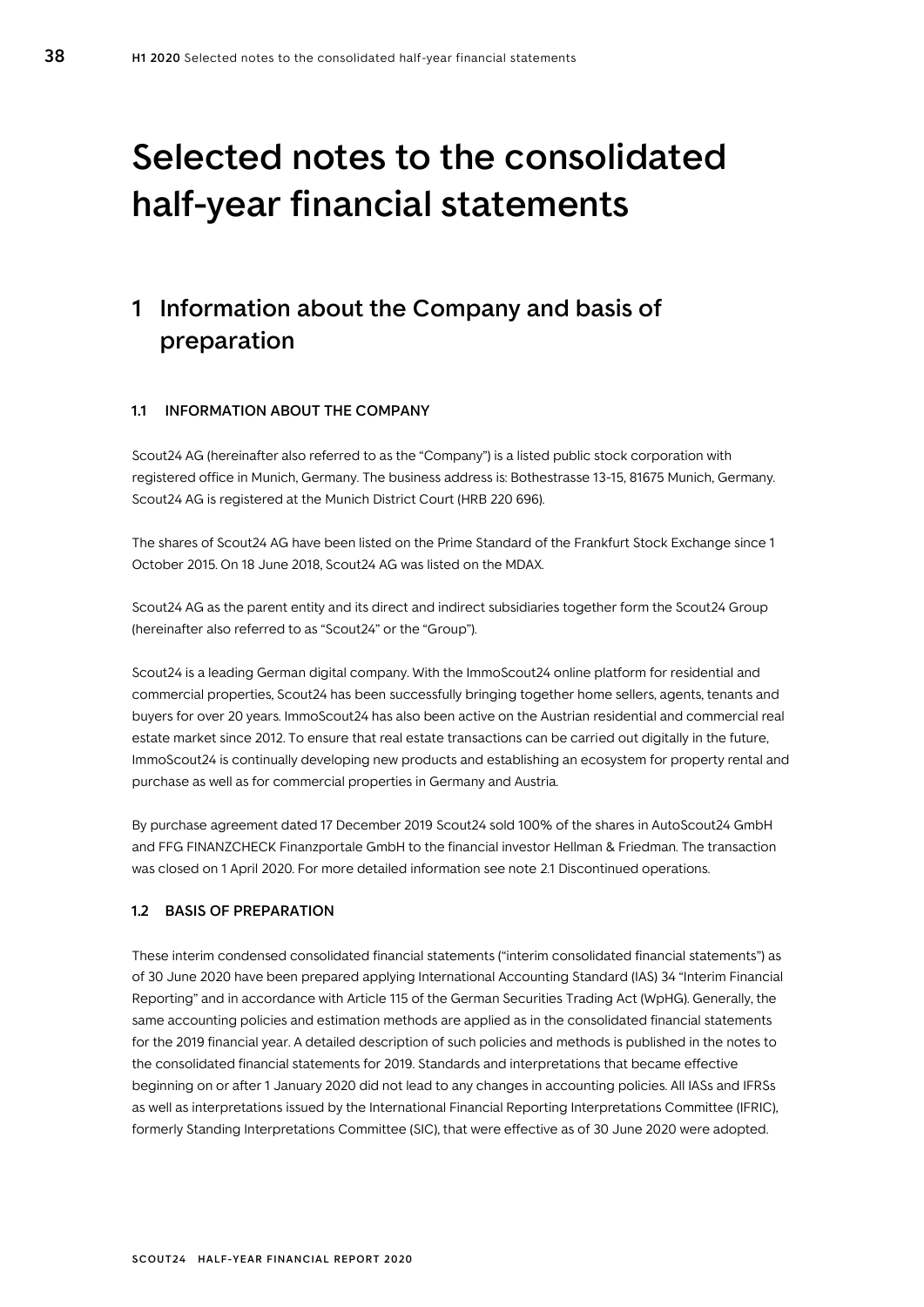The interim consolidated financial statements as of 30 June 2020 have been prepared in euros. Unless otherwise indicated, figures are generally presented in thousands of euros. The tables and information presented can contain rounding differences.

The business activities of Scout24 are not generally subject to seasonal effects. Considering the usual business performance over the year, the fourth calendar quarter tends to be stronger than the other three calendar quarters.

The interim consolidated financial statements were authorised for issue by the Management Board on 3 August 2020.

# **1.3 EFFECTS OF COVID-19**

### **Changes in accounting estimates**

Due to the Covid-19 pandemic, Scout24 introduced a comprehensive immediate-action programme in the first quarter of 2020 aimed at supporting its customers. Professional customers were offered the option of deferring payment of their April and May invoices for nine months (Liquidity Plus). When determining the estimated default risk and expected credit losses for trade receivables in accordance with IFRS 9, the deferred payments were considered as additional information in the estimate of the effects on expected cash flows.

In order to determine the lifetime expected credit losses for trade receivables, the judgement made regarding the extent to which expected credit losses are influenced by changes in economic factors was analysed and adjusted. Due to the stable political environment and the current nature of receivables, forecasts have so far not been included in measurement to any significant extent. As a result of the Covid-19 pandemic, assumptions are now made with regard to forward-looking information and taken into account in the measurement of expected credit losses. This change in accounting estimates led to other operating expenses of EUR 1,410 thousand as of 30 June 2020.

# **Indications of impairment of assets**

The Covid-19 pandemic and its economic repercussions affected the Scout24 Group's financial position and results of operations, particularly in the first quarter of 2020, such that as of 31 March 2020 there was an indication that assets might be impaired within the meaning of IAS 36. Accordingly, last year's impairment test of intangible assets, in particular goodwill, was reviewed on 31 March 2020. The review did not indicate in any need to recognise an impairment loss as of 31 March 2020. In the second quarter of 2020, no significant changes with adverse consequences occurred which would have led to a change in the assumptions made, such that as of 30 June 2020 there was no objective indication that assets might be impaired within the meaning of IAS 36.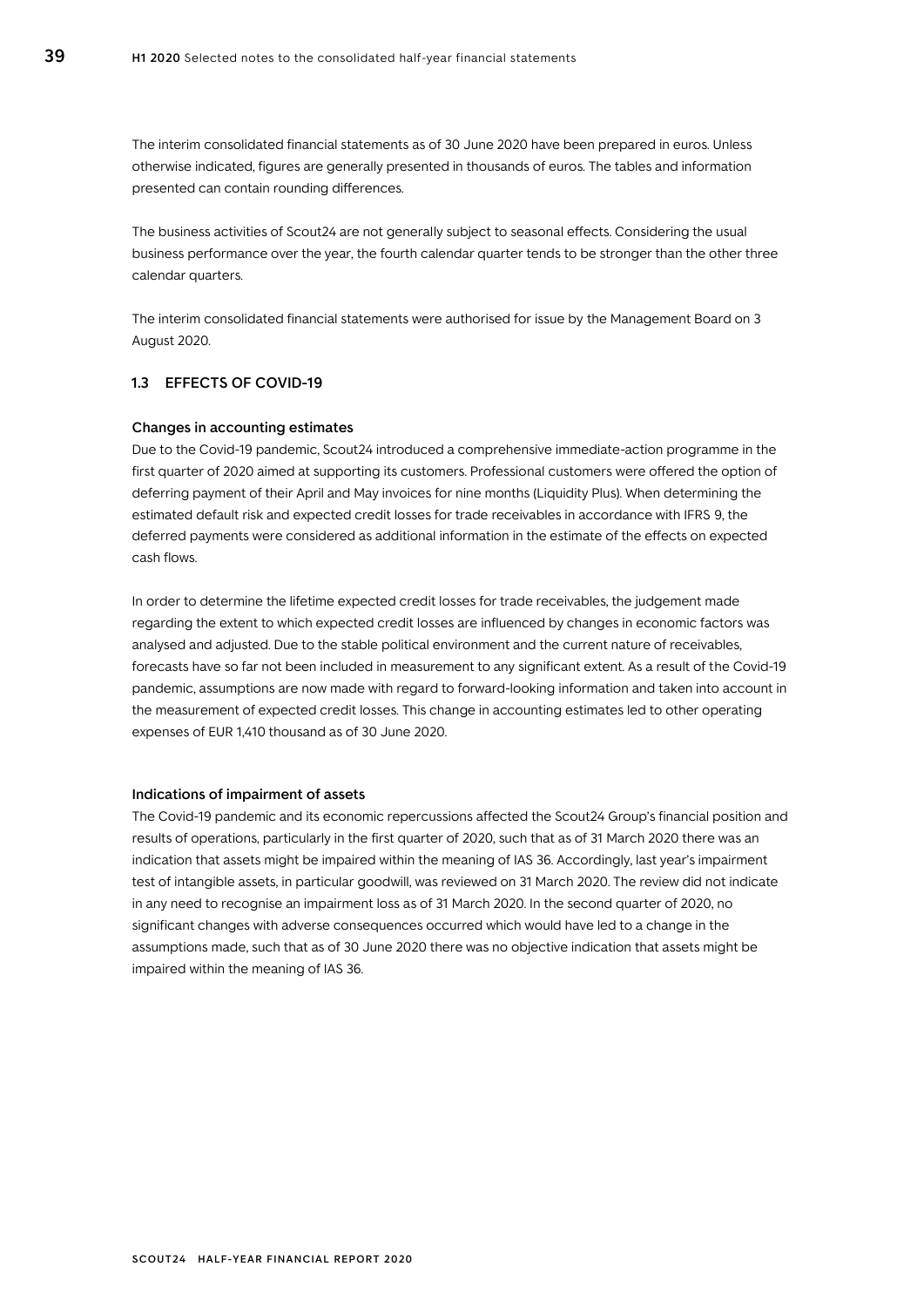# <span id="page-39-0"></span>**2 Changes in the consolidation scope**

# **2.1 DISCONTINUED OPERATIONS**

By purchase agreement dated 17 December 2019, Scout24 entered into an agreement to sell the digital marketplaces AutoScout24, FinanceScout24 and FINANZCHECK, which were part of the former AutoScout24 and Scout24 Consumer Services segments, to Speedster Bidco GmbH, HRB 253178, with registered office in Munich. Speedster Bidco GmbH, in turn, belongs to a fund of the financial investor Hellman & Friedman.

Therefore, in accordance with IFRS 5, the assets and liabilities attributable to the digital marketplaces AutoScout24, FinanceScout24 and FINANZCHECK were presented separately as assets held for sale and liabilities associated with assets held for sale in the statement of financial position as of 31 December 2019. The income and expenses attributable to these operations were retroactively reported under earnings from discontinued operations for the entire 2019 financial year.

The transaction was formally and legally closed as of 1 April 2020. The sale was effected by transferring all shares in AutoScout24 GmbH and FFG FINANZCHECK Finanzportale GmbH to the buyer. The provisional purchase price, based on preliminary net financial debt and net working capital indicators, was EUR 2.839 billion at the time of closing and was paid on 31 March 2020. Following the presentation of the closing financials and the corresponding adjustment of the net financial debt and net working capital indicators, the final purchase price amounted to EUR 2.834 billion. The resulting liability of EUR 4,509 thousand is reported under other current liabilities as of 30 June 2020. The sale of the entities resulted in a gain after tax of EUR 2.234 billion.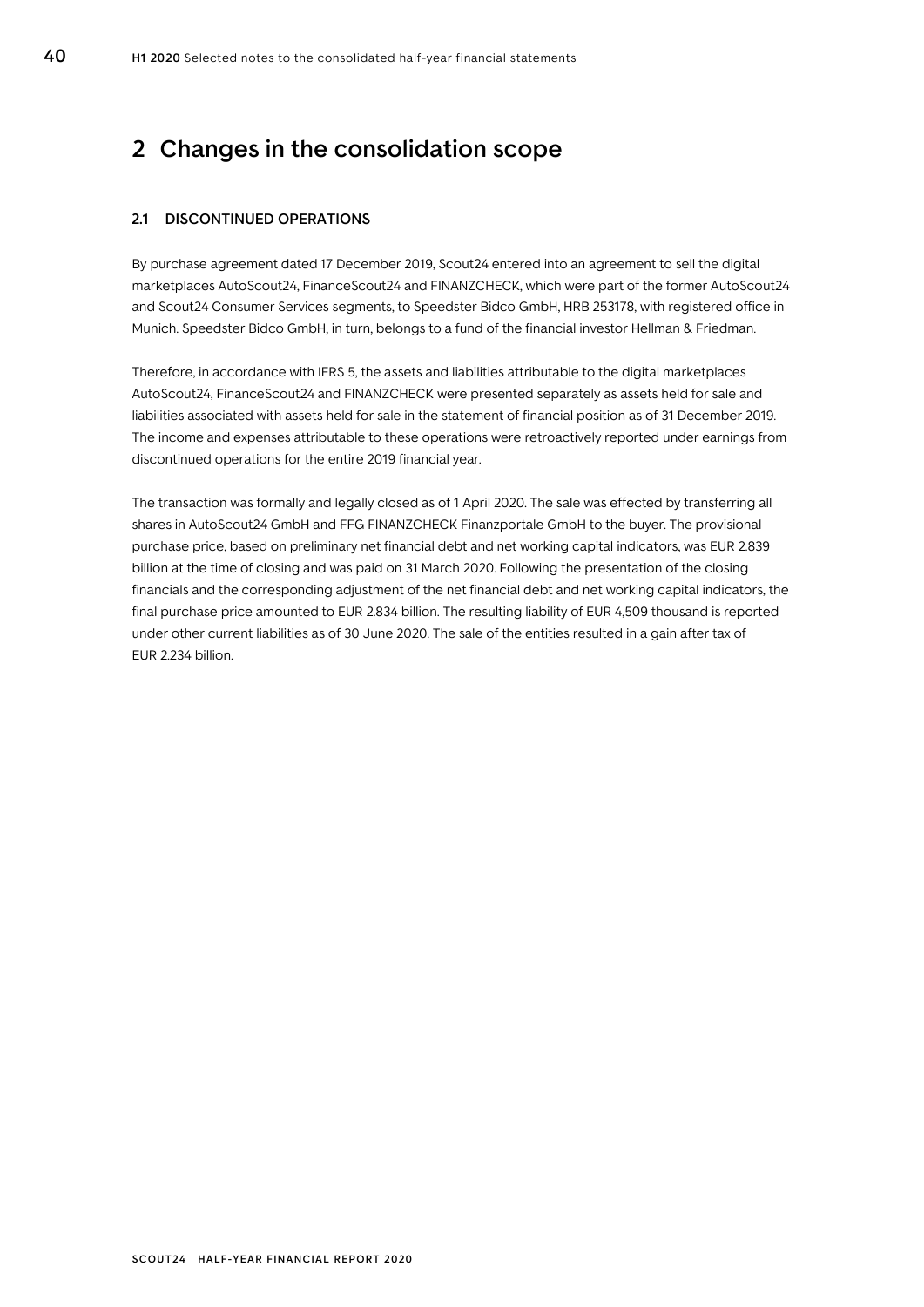# The assets and liabilities sold comprise the following main line items:

| (EUR '000)                                        | 1 Apr. 2020 | 31 Dec.<br>2019 |
|---------------------------------------------------|-------------|-----------------|
| Goodwill                                          | 378,384     | 378,384         |
| Trademarks                                        | 118,392     | 118,392         |
| Other intangible assets                           | 52,472      | 50,373          |
| Right-of-use assets from leases                   | 3,048       | 2,993           |
| Investments accounted for using the equity method | 37,918      | 37,623          |
| <b>Financial assets</b>                           | 1,324       | 1,585           |
| Property, plant and equipment                     | 7,708       | 2,619           |
| Trade receivables                                 | 22,214      | 32,384          |
| Other assets and deferred tax assets              | 4,815       | 4,942           |
| Income tax assets                                 | 47          | 690             |
| Cash and cash equivalents                         | 15,434      | 4,811           |
| Assets held for sale                              | 641,755     | 634,795         |
| Deferred tax liabilities                          | 44,602      | 45,159          |
| Other provisions                                  | 486         | 557             |
| Financial liabilities and lease liabilities       | 2,587       | 3.262           |
| Other liabilities                                 | 42,291      | 8,448           |
| Trade payables                                    | 12,762      | 12,399          |
| Income tax liabilities                            | 3,497       | 1,190           |
| Pensions and similar obligations                  | 711         | 695             |
| Liabilities associated with assets held for sale  | 106,937     | 71,710          |
| Total net assets identified                       | 534,818     | 563,085         |

The sale of discontinued operations had the following overall effect on the Scout24 Group's financial position and results of operations:

**(EUR '000)**

| Consideration received in cash                                       | 2,838,685  |
|----------------------------------------------------------------------|------------|
| Liability from the purchase price adjustment                         | $-4,509$   |
| Purchase price after adjustment                                      | 2,834,176  |
| Identified net assets upon deconsolidation as of 1 April 2020        | $-534,818$ |
| Gain on disposal before costs of disposal and tax                    | 2,299,358  |
| Costs to sell                                                        | $-26,067$  |
| Income taxes on the gain on disposal                                 | $-38,795$  |
| Gain on disposal after tax                                           | 2,234,496  |
| Of which recognised in earnings from discontinued operations in 2020 | 2,258,823  |
| Of which recognised in earnings from discontinued operations in 2019 | $-24,327$  |
|                                                                      |            |
| Consideration received in cash                                       | 2,838,685  |
| Cash and cash equivalents disposed of                                | $-15,434$  |
| Net cash inflow                                                      | 2,823,252  |
| Costs of disposal paid in 2020                                       | $-25,804$  |
| Net proceeds from disposal of discontinued operations                | 2,797,448  |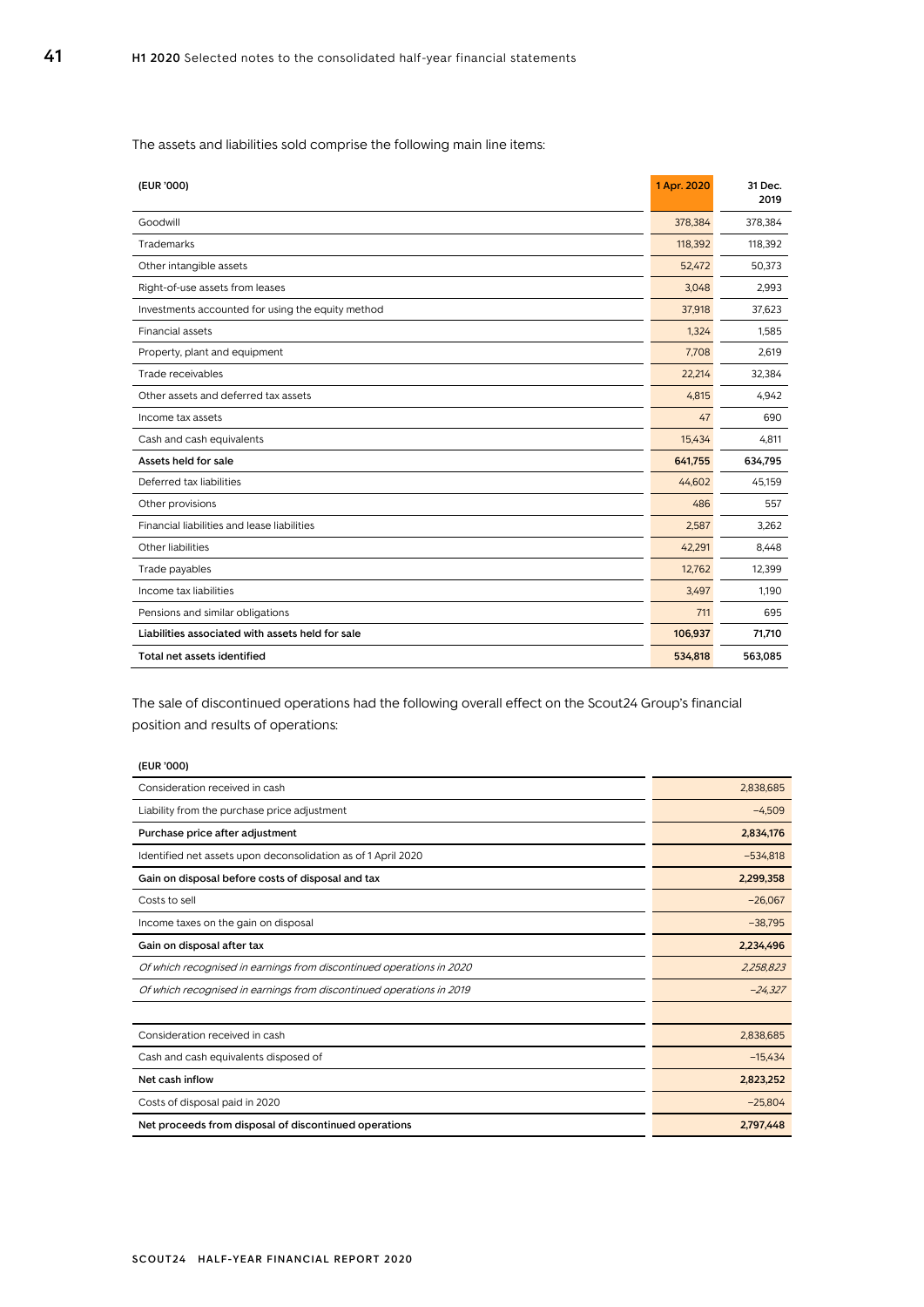Discontinued operations also included costs of EUR 5,744 thousand (previous year: EUR 11,953 thousand) incurred at entities that were not sold, in particular Scout24 AG. These costs are attributable to the business activities of AutoScout24 and FINANZCHECK and were assumed by these entities in the course of the sale. Intercompany transactions between continuing and discontinued operations were eliminated in the course of consolidation. This does not include services amounting to EUR 164 thousand (previous year: EUR 1,276 thousand), which continue to be effected on a transitional basis between the operations after the sale and have accordingly been recognised as income in continuing operations and expenses in discontinued operations on the basis of the scope of services regulated in the service agreements between Scout24 AG and AutoScout24 GmbH.

The following table presents earnings from discontinued operations for the first half of 2020. This includes the operating business from the first quarter of 2020 as well as subsequent costs from the sale and taxes on the gain on disposal in the second quarter of 2020.

| (EUR '000)                                        | H <sub>1</sub> 2020 | H <sub>1</sub> 2019 |
|---------------------------------------------------|---------------------|---------------------|
| Revenue                                           | 56,626              | 129,385             |
| Other revenue                                     | 1,949               | 3,914               |
| Expenses                                          | $-59,499$           | $-93,496$           |
| Earnings before interest and tax - EBIT           | $-923$              | 39,803              |
| Financial result                                  | 272                 | 773                 |
| Earnings before tax                               | $-652$              | 40,576              |
| Income taxes                                      | $-2,898$            | $-15,796$           |
| Earnings after tax                                | $-3,550$            | 24,780              |
| Gain on disposal before costs of disposal and tax | 2,299,358           |                     |
| Costs to sell                                     | $-1,740$            |                     |
| Income tax on gain on disposal                    | $-38,795$           |                     |
| Earnings from discontinued operations after tax   | 2,255,273           | 24,780              |
|                                                   |                     |                     |
| Of which attributable to:                         |                     |                     |
| Shareholders of Scout24 AG                        | 2,255,273           | 24,780              |
|                                                   |                     |                     |

Income taxes include a current tax expense of AutoScout24 GmbH attributable to discontinued operations that is actually borne by the controlling company Scout24 AG.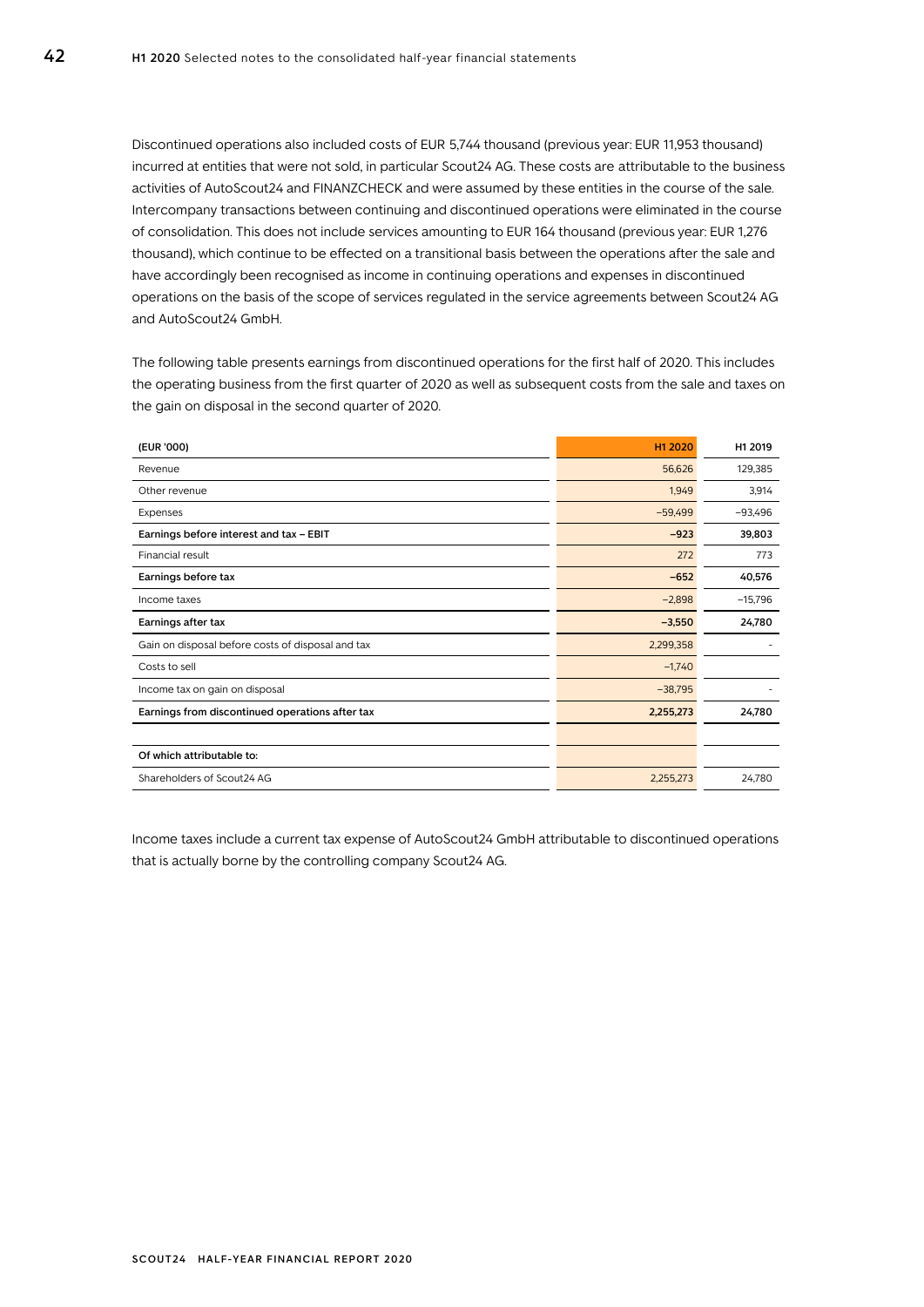# **2.2 CONSOLIDATION OF A SPECIAL SECURITIES FUND SET UP FOR SCOUT24**

Since May 2020, a special securities fund has been included in the Scout24 Group's consolidation scope that was set up for Scout24 to invest the financial funds received from the sale of the digital marketplaces AutoScout24, FinanceScout24 and FINANZCHECK (hereinafter "Scout24 special fund"). In the case of the consolidated structured entity, Scout24 determines the main relevant activities, even in the absence of an equity investment, and thereby influences its own variable returns. For details on the Scout24 special fund, see note 7 Disclosures on financial instruments.

### **Accounting policies**

Securities of the special fund measured at fair value were measured using quoted market prices or dealer quotes for identical instruments at the end of the reporting period, to the extent available. If quoted market prices were not available for individual debt and equity instruments, fair value was determined by reference to parameters for which inputs were either directly or indirectly observable. Some fair values are determined by analysing the discounted cash flows (discounted cash flow method).

# <span id="page-42-0"></span>**3 Reallocation of goodwill and trademarks due to new segment structure**

As of 1 January 2020, the reporting structure was modified such that the products and solutions of the third operating segment, Scout24 Consumer Services were integrated into the ImmoScout24 segment and the AutoScout24 segment sold on 1 April 2020, thus transitioning from a three-segment to a two-segment structure. The corresponding allocation of goodwill and trademarks of continuing operations as of 1 January 2020 is shown below:

| Carrying amounts as of 1 Jan. 2020<br>(EUR '000) | <b>Goodwill</b> | Trademarks with indefinite<br>useful lives |
|--------------------------------------------------|-----------------|--------------------------------------------|
| ImmoScout24 cash-generating unit                 | 692.690         | 872.818                                    |
| Total                                            | 692.690         | 872.818                                    |

With the closing of the AutoScout24 transaction, goodwill and the trademarks of the continuing operations were also allocated to the three current cash-generating units Residential Real Estate, Business Real Estate and Media & Other as of 1 April 2020 due to the reorganisation of the operating segments in accordance with IFRS 8. For details on the new segments, see note 9.3 Segment reporting. In accordance with IAS 36.87, goodwill was allocated on the basis of the three cash-generating units' relative fair values less costs to sell.

Since the ImmoScout24 trademark contributes to the future cash flows of all three cash-generating units, it was allocated to the cash-generating units as a corporate asset on the basis of the planned ordinary operating EBITDA.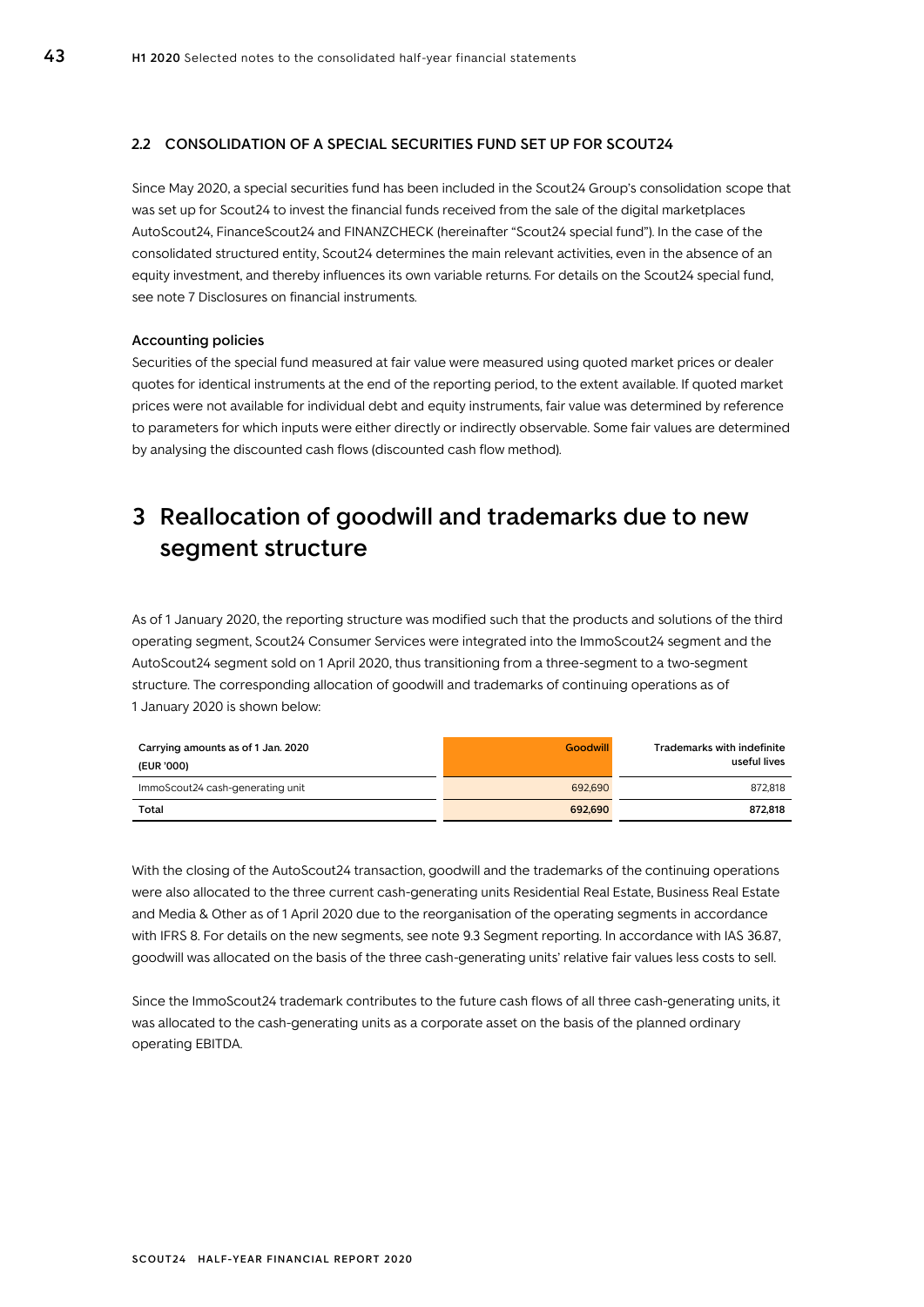| Carrying amounts as of 1 April 2020<br>(EUR '000) | <b>Goodwill</b> | Trademarks with indefinite<br>useful lives |
|---------------------------------------------------|-----------------|--------------------------------------------|
| Residential Real Estate cash-generating unit      | 517,000         | 600.032                                    |
| Business Real Estate cash-generating unit         | 145,053         | 201.425                                    |
| Media & Other cash-generating unit                | 30,637          | 71.361                                     |
| Total                                             | 692.690         | 872.818                                    |

<span id="page-43-0"></span>As the recoverable amounts of the three cash-generating units are significantly higher than their respective carrying amounts, there was no indication of impairment either as of 1 April 2020 or as of 30 June 2020.

# **4 Revenue**

Following the closing of the sales transaction for the shares in AutoScout24, FinanceScout24 and FINANZCHECK on the cut-off date 1 April 2020, the Scout24 Group will focus on rendering services in the real estate sector (for further explanations see note 9.3 Segment reporting). Revenue is generated primarily from placing online listings, generating leads and providing marketing space for business customers (partners) and private customers (consumers).

|                                             | Q2 2020 | Q2 2019 <sup>14</sup> | H <sub>1</sub> 2020 | H <sub>1</sub>                |
|---------------------------------------------|---------|-----------------------|---------------------|-------------------------------|
| (EUR '000)                                  |         | (restated)            |                     | 2019 <sup>14</sup> (restated) |
| Residential Real Estate segment             | 59,860  | 60,832                | 123.242             | 119,998                       |
| of which residential real estate partners   | 41,632  | 40.873                | 84,899              | 80.440                        |
| of which consumers                          | 18.229  | 19.959                | 38,343              | 39,557                        |
| <b>Business Real Estate segment</b>         | 16.630  | 17.214                | 34,547              | 34.061                        |
| Media & Other segment                       | 7.257   | 8,812                 | 15.047              | 17.135                        |
| Total, reportable segments                  | 83.747  | 86,858                | 172.835             | 171.194                       |
| Central group functions/consolidation/other | 127     | 81                    | 150                 | 105                           |
| <b>Total, consolidated</b>                  | 83,874  | 86.939                | 172.985             | 171.299                       |

# <span id="page-43-1"></span>**5 Income taxes**

The applicable nominal tax rate for the Group is 30.54%. The expected effective tax rate as of year-end is 27.93%. Applying the budgeted tax rate, the effective tax rate for the period from 1 January to 30 June 2020 is 26.78%. The difference between the nominal and effective tax rate is mainly due to the fact that deferred tax liabilities on purchase price allocations were reduced due to an adjustment of the trade tax rate. The adjustment of the trade tax rate relates to the sale of the AutoScout24 group. In addition, they were reduced due to utilisation of previously unrecognised unused tax losses of EUR 1,225 thousand.

<sup>&</sup>lt;sup>14</sup> See note 2.1 Discontinued operations.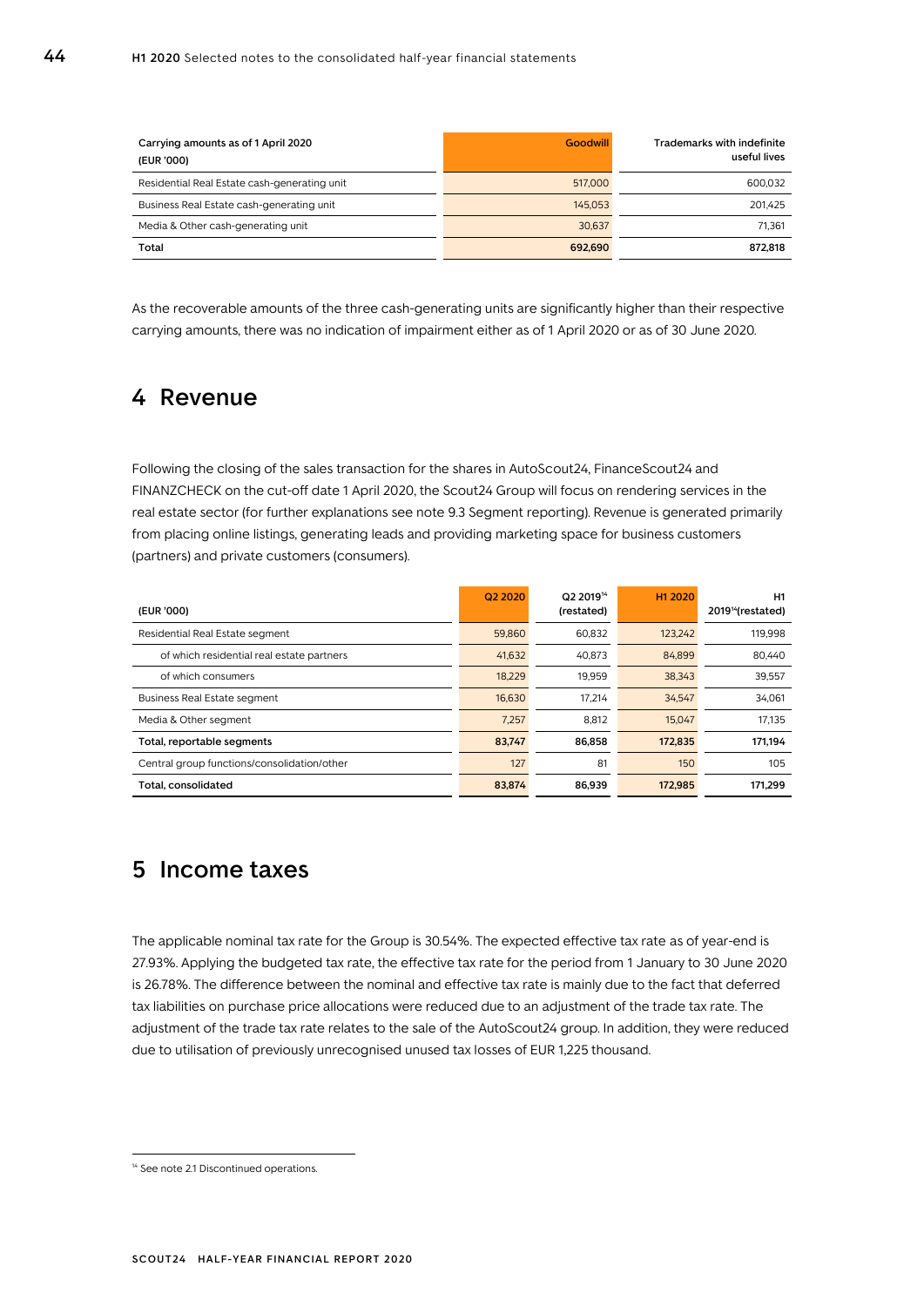The difference between the tax rate of 27.93% expected at the end of the year and the effective tax rate in the first half of 2020 is chiefly due to the adjustment of the trade tax rate. This is a one-off effect and therefore not correlated with earnings before tax.

# <span id="page-44-0"></span>**6 Earnings per share**

The table below shows the calculation of basic and diluted earnings per share attributable to the shareholders of the parent company:

|                                                                |                 | Q2 2020     | Q2 2019     | H1 2020     | H1 2019     |
|----------------------------------------------------------------|-----------------|-------------|-------------|-------------|-------------|
|                                                                |                 |             |             |             |             |
| Earnings attributable to shareholders of the<br>parent company | <b>EUR '000</b> | 2,272,740   | 26.759      | 2,299,494   | 52,081      |
| of which from continuing operations                            |                 | 17,592      | 9.756       | 44.221      | 27,301      |
| of which from discontinued operations                          |                 | 2,255,147   | 17,003      | 2,255,273   | 24,780      |
|                                                                |                 |             |             |             |             |
| Weighted average number of shares for<br>earnings per share    |                 |             |             |             |             |
| Basic                                                          | Number          | 103,620,663 | 107,600,000 | 104,244,555 | 107,600,000 |
| Diluted                                                        | Number          | 103,620,663 | 107,743,723 | 104,269,530 | 107,765,478 |
|                                                                |                 |             |             |             |             |
| Earnings per share                                             |                 |             |             |             |             |
| Basic                                                          | <b>EUR</b>      | 21.93       | 0.25        | 22.06       | 0.48        |
| of which from continuing operations                            |                 | 0.17        | 0.09        | 0.42        | 0.25        |
| of which from discontinued operations                          |                 | 21.76       | 0.16        | 21.63       | 0.23        |
| Diluted                                                        | <b>EUR</b>      | 21.93       | 0.25        | 22.05       | 0.48        |
| of which from continuing operations                            |                 | 0.17        | 0.09        | 0.42        | 0.25        |
| of which from discontinued operations                          |                 | 21.76       | 0.16        | 21.63       | 0.23        |

The average number of shares was determined taking into account the treasury shares acquired in the 2019 and 2020 financial years (see note 8 Equity and note 4.15 Equity in the consolidated financial statements for 2019).

The dilution up to the end of the first quarter of 2020 was solely related to potential shares in connection with share-based payments.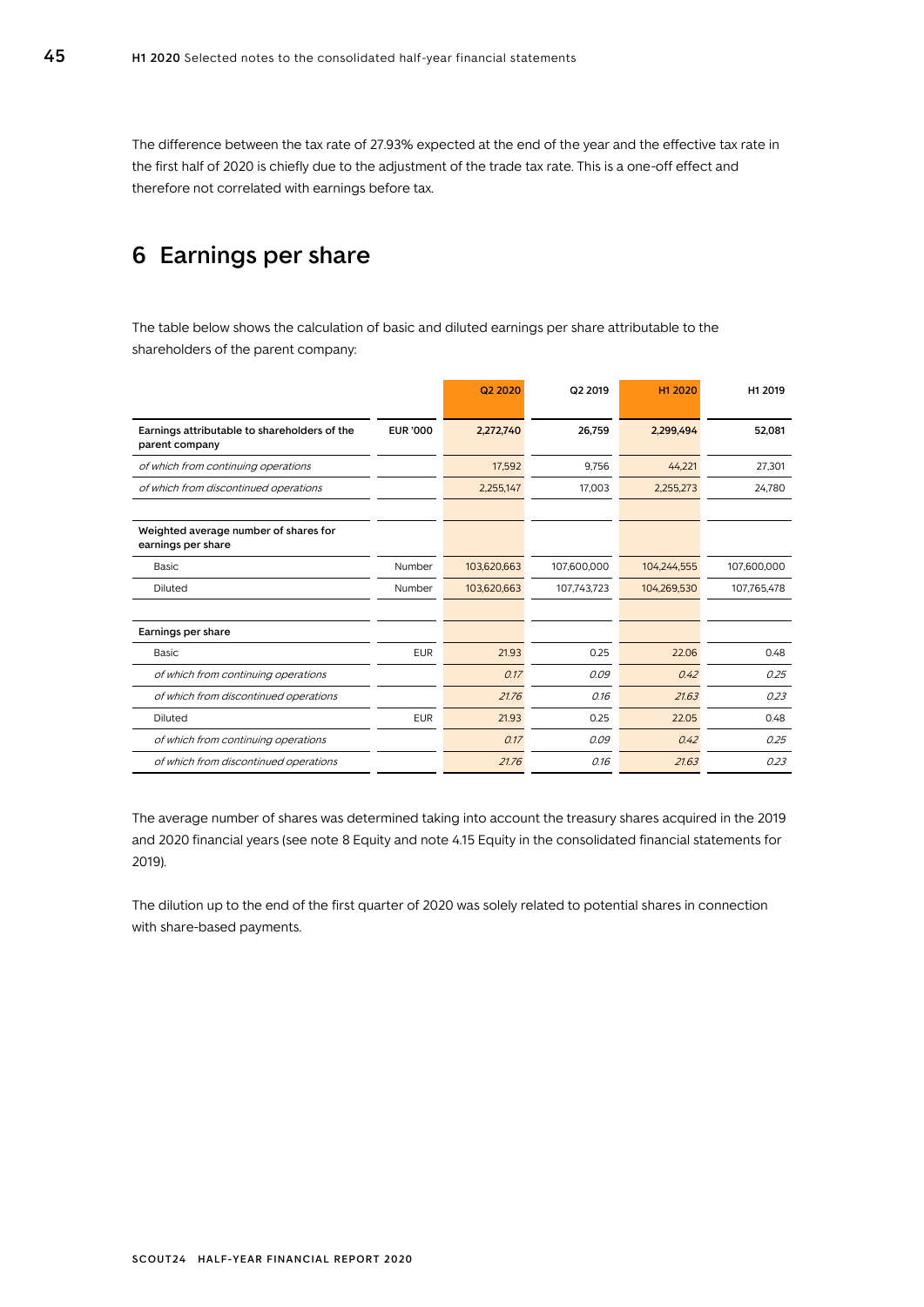# <span id="page-45-0"></span>**7 Disclosures on financial instruments**

### **Carrying amounts and fair values**

The following table presents the reconciliation of the statement of financial position items and the categories pursuant to IFRS 9, analysed by category and with respect to fair value by class. The financial assets and financial liabilities held for sale as of 31 December 2019 were sold in the first half of 2020.

In accordance with IFRS 13, financial assets and liabilities measured at fair value must be allocated to the three levels of the fair value hierarchy. The individual levels of the fair value hierarchy are defined as follows:

- Level 1: Inputs are unadjusted quoted prices in an active market for identical assets or liabilities that the Company can access at the measurement date
- Level 2: Significant inputs other than those included in Level 1 that are observable, either directly or indirectly
- Level 3: Inputs including at least one unobservable significant input

For reclassification between the individual levels of the fair value hierarchy it is assumed that they are performed at the end of the period. In both reporting periods, there were no reclassifications between levels 1 and 2.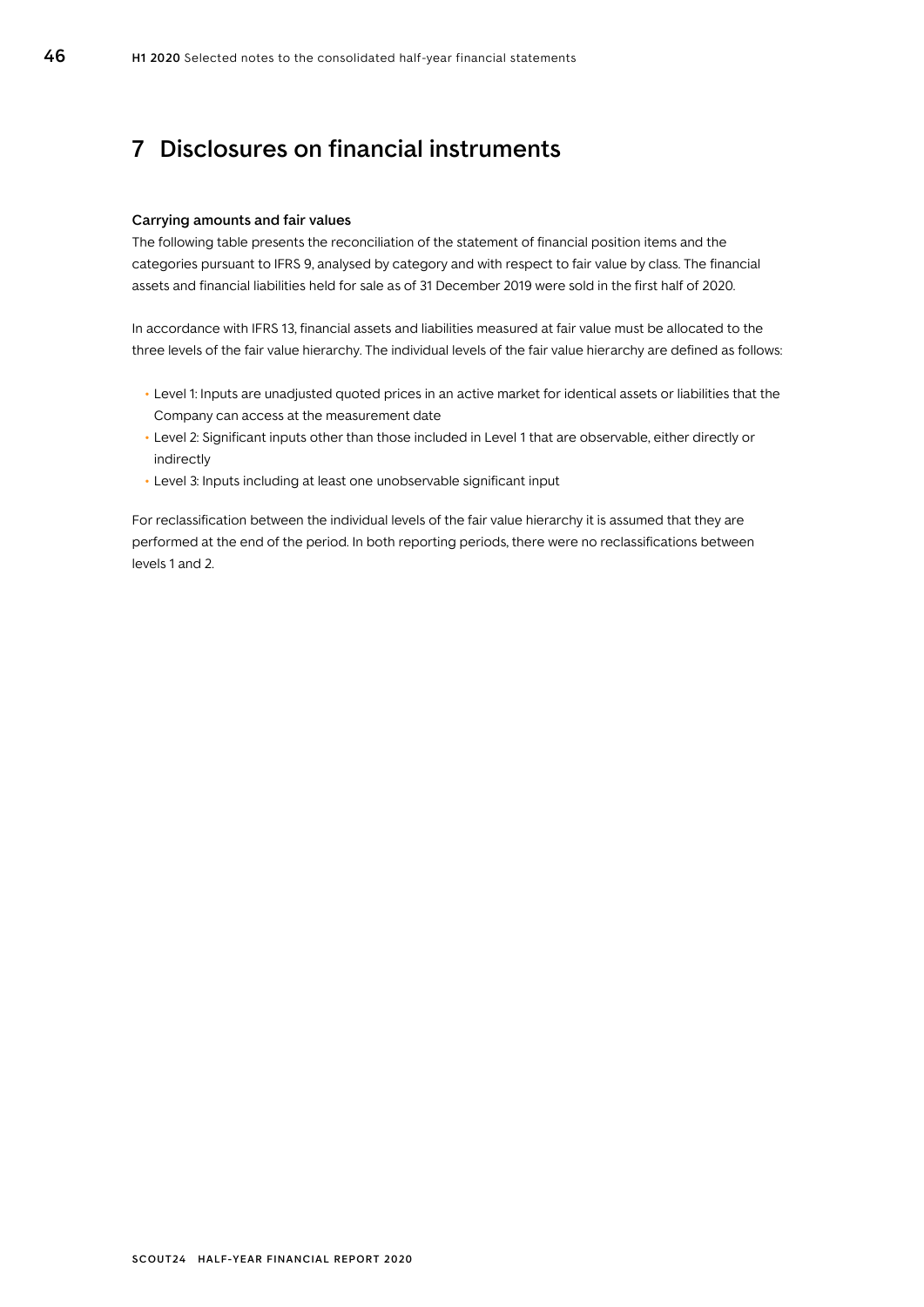# **AMOUNT RECOGNISED IN ACCORDANCE WITH IFRS 9**

| (EUR '000)                                  | <b>Measuremen</b><br>t category<br>under IFRS 9 | Carrying<br>amount<br>as of<br>30 Jun. 2020 | Amortised<br>cost | Fair value<br>through<br>other<br>comprehens<br>ive income | Fair value<br>through<br>profit or loss | <b>Fair value as</b><br>of<br>30 Jun. 2020 | Level of<br>the fair<br>value<br>hierarchy |
|---------------------------------------------|-------------------------------------------------|---------------------------------------------|-------------------|------------------------------------------------------------|-----------------------------------------|--------------------------------------------|--------------------------------------------|
| Assets                                      |                                                 |                                             |                   |                                                            |                                         |                                            |                                            |
| Cash and cash<br>equivalents                | <b>FAAC</b>                                     | 1,384,319                                   | 1,384,319         |                                                            |                                         | n/a                                        |                                            |
| Trade receivables                           | <b>FAAC</b>                                     | 25,830                                      | 25,830            |                                                            |                                         | n/a                                        |                                            |
| Current financial assets                    |                                                 | 684,020                                     | 39,909            | 517,566                                                    | 126,545                                 | n/a                                        |                                            |
| Securities at FVTPL<br>(Level 1)            | <b>FAFVTPL</b>                                  | 125,546                                     |                   |                                                            | 125,546                                 | 125,546                                    | $\mathbf{1}$                               |
| Securities at FVTPL<br>(Level 2)            | <b>FAFVTPL</b>                                  | 999                                         |                   |                                                            | 999                                     | 999                                        | $\overline{2}$                             |
| Securities at FVOCI                         | <b>FAFVOCI</b>                                  | 517,566                                     |                   | 517,566                                                    | $\overline{a}$                          | 517,566                                    | $\overline{2}$                             |
| Receivables from lease<br>agreements        | n/a                                             | 1,317                                       | 1,317             |                                                            |                                         | n/a                                        |                                            |
| Sundry current<br>financial assets          | <b>FAAC</b>                                     | 38,592                                      | 38,592            |                                                            |                                         | 38,592                                     | $\overline{2}$                             |
| Non-current financial<br>assets             |                                                 | 13,048                                      | 13,048            |                                                            |                                         | n/a                                        |                                            |
| Receivables from lease<br>agreements        | n/a                                             | 10,018                                      | 10,018            |                                                            |                                         | n/a                                        |                                            |
| Sundry non-current<br>financial assets      | <b>FAAC</b>                                     | 3,030                                       | 3,030             |                                                            |                                         | 2,998                                      | $\overline{2}$                             |
| <b>Equity and</b><br>liabilities            |                                                 |                                             |                   |                                                            |                                         |                                            |                                            |
| Trade payables                              | <b>FLAC</b>                                     | 13,505                                      | 13.505            |                                                            |                                         | n/a                                        |                                            |
| Current financial<br>liabilities            |                                                 | 15,948                                      | 15,948            |                                                            |                                         | n/a                                        |                                            |
| Lease liabilities                           | n/a                                             | 4,520                                       | 4,520             |                                                            |                                         | n/a                                        |                                            |
| Liabilities from share<br>buyback programme | <b>FLAC</b>                                     | 9,981                                       | 9,981             |                                                            |                                         | 9,981                                      | $\overline{2}$                             |
| Other current financial<br>liabilities      | <b>FLAC</b>                                     | 1,447                                       | 1,447             |                                                            |                                         | n/a                                        |                                            |
| Non-current financial<br>liabilities        |                                                 | 266,157                                     | 265,510           |                                                            | 647                                     | n/a                                        |                                            |
| Derivative financial<br>instruments         | <b>FLFVTPL</b>                                  | 647                                         |                   |                                                            | 647                                     | 647                                        | $\overline{2}$                             |
| Lease liabilities                           | n/a                                             | 15,858                                      | 15,858            |                                                            |                                         | n/a                                        |                                            |
| Other non-current<br>financial liabilities  | <b>FLAC</b>                                     | 249,652                                     | 249,652           |                                                            |                                         | 240,779                                    | $\overline{2}$                             |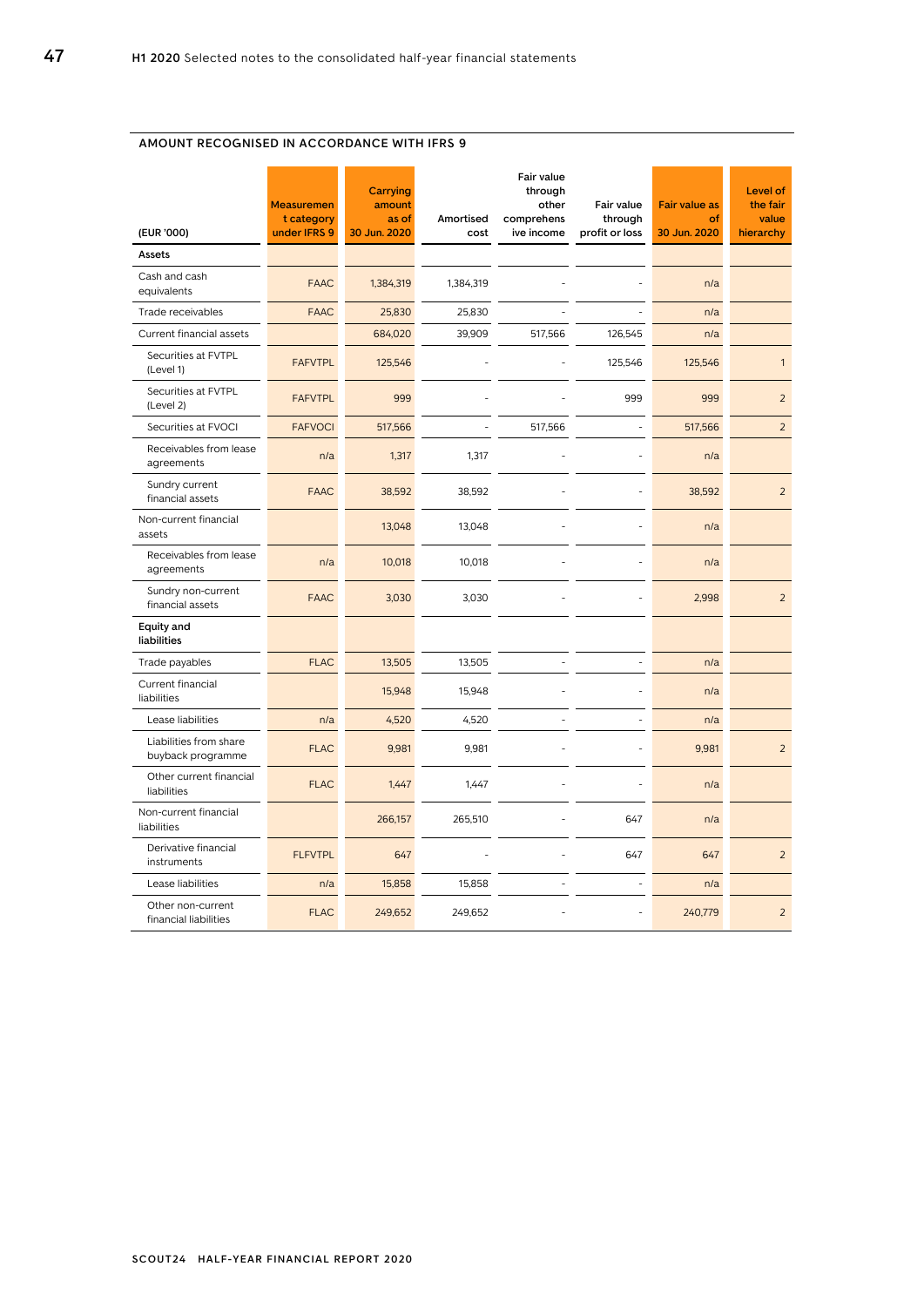| (EUR '000)                                                                    | <b>Measurement category</b><br>under IFRS 9 | <b>Carrying amount</b><br>as of<br>30 Jun. 2020 |
|-------------------------------------------------------------------------------|---------------------------------------------|-------------------------------------------------|
| Of which aggregated by IFRS 9 category                                        |                                             |                                                 |
| Financial assets measured at amortised cost                                   | <b>FAAC</b>                                 | 1.451.772                                       |
| Financial liabilities measured at amortised cost                              | FLAC.                                       | 274,584                                         |
| Financial assets measured at fair value through profit or loss                | <b>FAFVTPL</b>                              | 126.545                                         |
| Financial liabilities measured at fair value through profit or loss           | <b>FLFVTPL</b>                              | 647                                             |
| Financial assets measured at fair value through other comprehensive<br>income | <b>FAFVOCI</b>                              | 517,566                                         |

Cash, trade receivables as well as other current financial assets and liabilities essentially have a short residual term. Therefore, their carrying amounts as of the end of the reporting period approximate their fair value. The carrying amount of current financial liabilities approximates their fair value as of the reporting date.

As of 30 June 2020, the cash and cash equivalents line item includes bank balances and cash on hand as well as cash investments in money market funds amounting to EUR 409,259 thousand. Scout24 AG invests in three money market funds, which serve the short-term investment of cash received from the sale of entities. The cash in the money market funds is chiefly earmarked for the second tranche of the share buyback programme. Due to the short-term nature and liquidity of the investment, the full amount of the investment was reported under cash and cash equivalents.

For the purpose of investing cash received from the sale of entities, Scout24 AG has had an investment fund set up that is largely invested in fixed-yield bonds. The investment fund was set up as a special fund and follows Scout24 AG's investment strategy, objectives and guidelines. As of 30 June 2020, the special fund includes cash amounting to EUR 358,085 thousand that has not yet been invested in securities and is therefore reported under cash and cash equivalents.

The special fund's investments in securities totalling EUR 517,566 thousand are reported under current financial assets and allocated to the measurement category "Financial assets measured at fair value through other comprehensive income" (FAFVOCI). These are non-interest-bearing securities allocated to fair value level 2. In the first half of the year, impairment losses of EUR 213 thousand were recognised through profit or loss on securities in the FAFVOCI category. The special fund also has investments in securities that are designated as "Financial assets measured at fair value through profit or loss" (FAFVTPL) totalling EUR 126,545 thousand. These are non-interest-bearing securities allocated to fair value level 1 and interest-bearing securities allocated to fair value level 2.

In addition, current financial assets as of 30 June 2020 and 31 December 2019 include short-term rent deposits and creditors with debit balances. Current financial assets also include receivables due from AutoScout24 GmbH totalling EUR 38,142 thousand from profit and loss transfer agreements. Due to the short-term maturity of these items, the carrying amount represents an appropriate approximation of their fair value.

Non-current financial assets comprise deferred transaction costs attributable to the revolving credit line. Sundry financial assets include long-term rent deposits of EUR 864 thousand, whose fair values are calculated using a discounted cash flow model based on risk-free market interest rates in the form of German government bonds, and a credit risk premium derived from corporate bonds with a corresponding rating. As all inputs are directly or indirectly observable, the instruments are assigned to level 2.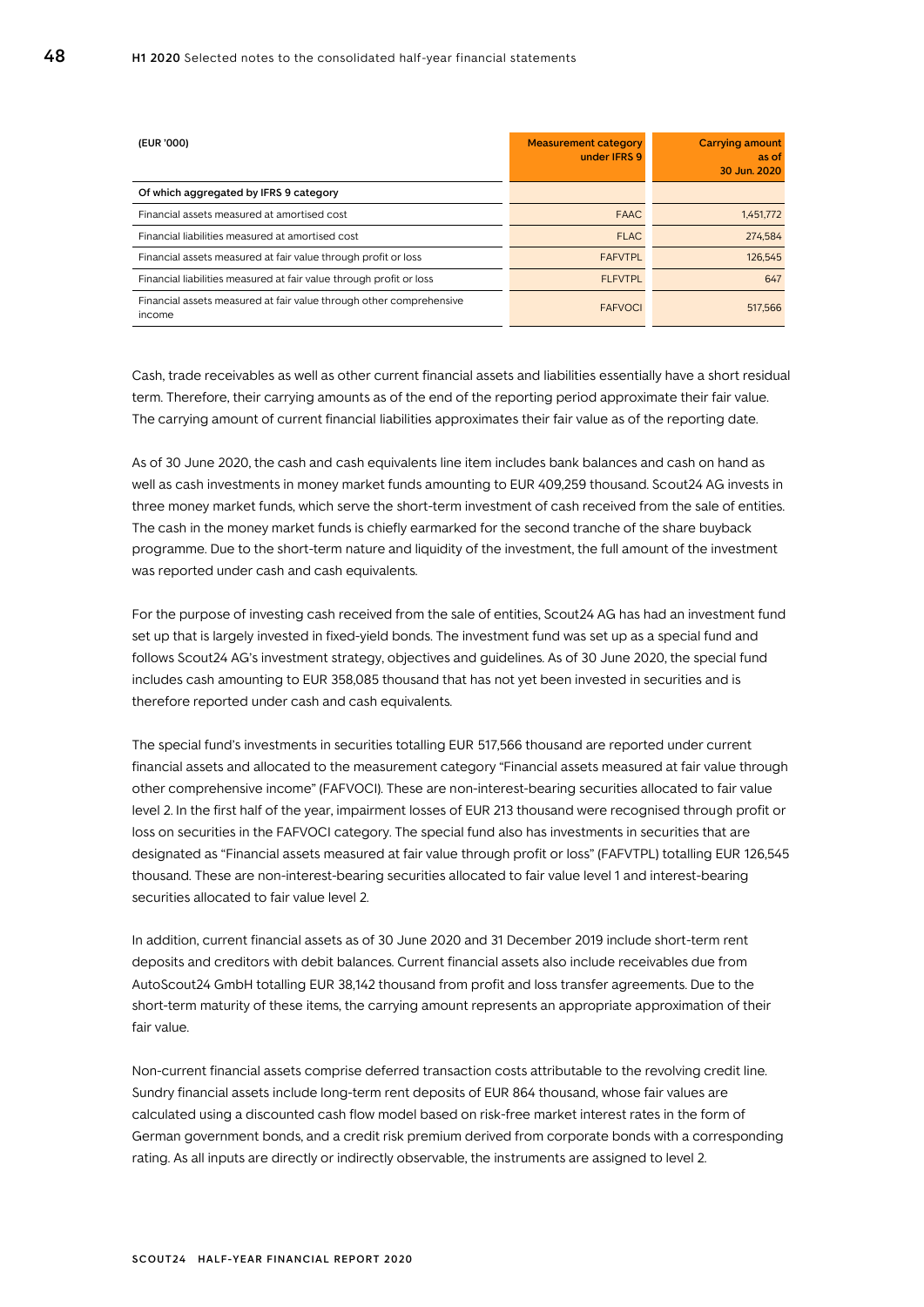Current financial liabilities include an obligation in connection with Scout24 AG's share buyback programme amounting to EUR 9,981 thousand. In March 2020, a second share buyback programme was announced, which will enable Scout24 AG in a first tranche to buy back shares with a value of up to EUR 490,000 thousand by 31 December 2020 at the latest. In the first half of 2020, shares worth EUR 165,069 thousand were repurchased under both programmes. Revolving credit facility I, which was reported under current financial liabilities as of 31 December 2019, was initially increased by EUR 100,000 thousand to EUR 120,000 thousand and subsequently repaid in full on 1 April 2020.

Non-current financial liabilities at amortised cost (FLAC) are measured using the effective interest method. There were no changes in valuation techniques in the reporting period. Non-current financial liabilities mostly consist of the liabilities relating to the loan concluded in December 2016 (term and revolving facilities agreement) and the liabilities for the promissory note loan (Schuldscheindarlehen) issued in March 2018. The liabilities' fair value is calculated using a discounted cash flow model based on a discount rate derived from the risk-free market rate adjusted to reflect an appropriate credit risk premium. Premiums on corporate bonds with the same rating as Scout24 were utilised for the credit risk premium. A repayment of EUR 200,000 thousand was made on Term Loan A in the first half of 2020. As a result, the principal as of 30 June 2020 comes to EUR 100,000 thousand. Furthermore, revolving credit facility II totalling EUR 315,000 thousand was repaid in full in the first half of 2020. The promissory note loans of EUR 45,000 thousand subject to a floating interest rate were likewise repaid in full in the first half of the year. As a result, the promissory note loan had a nominal value of EUR 152,000 thousand as of 30 June 2020.

The table below presents the reconciliation as of 31 December 2019 of the statement of financial position items and the categories pursuant to IFRS 9, analysed by category and with respect to fair value by class.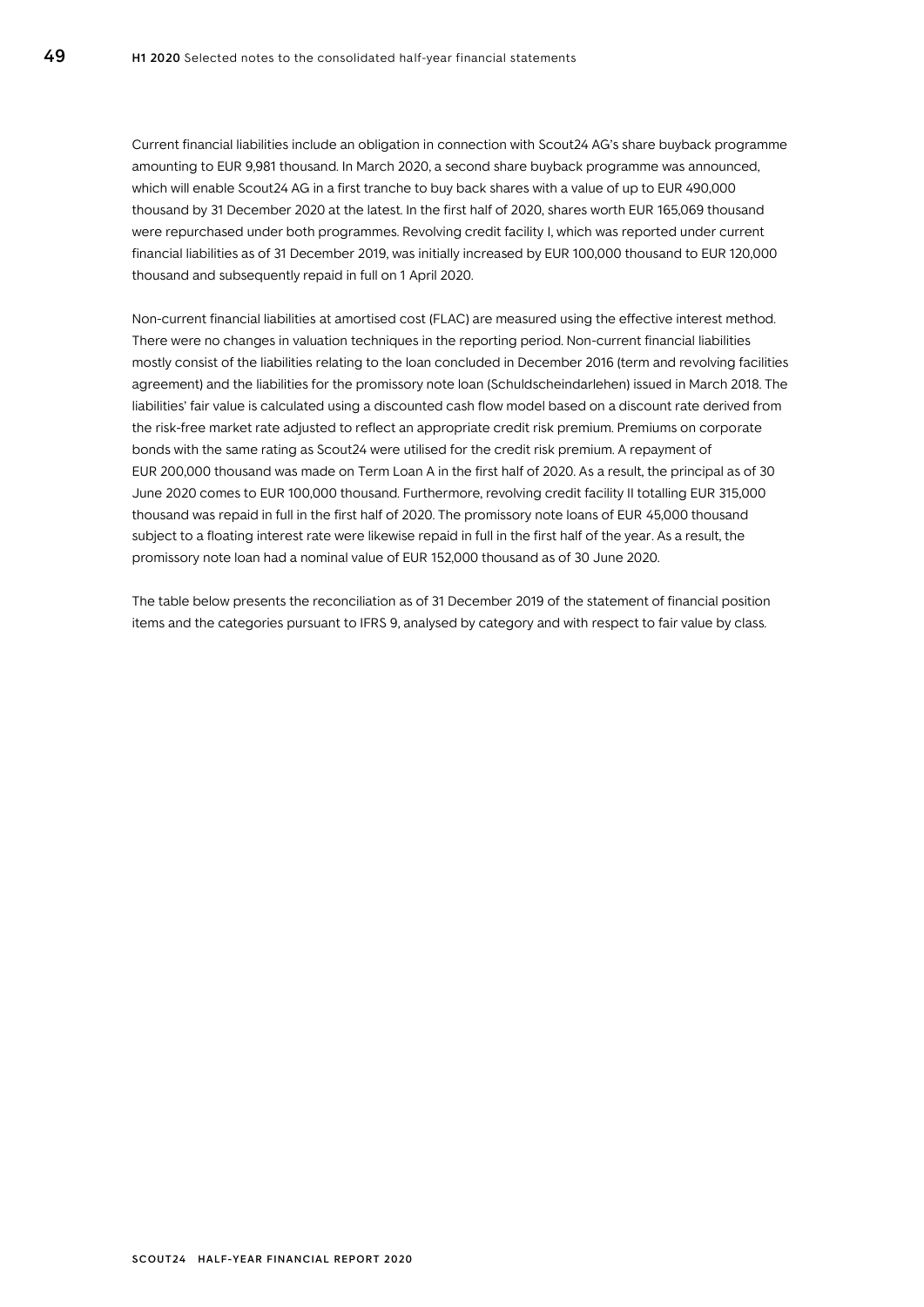# **AMOUNT RECOGNISED IN ACCORDANCE WITH IFRS 9**

|                                                   | <b>Measureme</b><br>nt category | Carrying<br>amount<br>as of | Amortised | Fair value<br>through<br>other<br>comprehensi | Fair value<br>through    | <b>Fair value as</b><br>of | Level of the<br>fair value |
|---------------------------------------------------|---------------------------------|-----------------------------|-----------|-----------------------------------------------|--------------------------|----------------------------|----------------------------|
| (EUR '000)                                        | under IFRS 9                    | 31 Dec. 2019                | cost      | ve income                                     | profit or loss           | 31 Dec. 2019               | hierarchy                  |
| Assets                                            |                                 |                             |           |                                               |                          |                            |                            |
| Cash and cash<br>equivalents                      | <b>FAAC</b>                     | 65,574                      | 65,574    |                                               |                          | n/a                        |                            |
| Trade<br>receivables                              | <b>FAAC</b>                     | 31,241                      | 31,241    |                                               |                          | n/a                        |                            |
| Current financial<br>assets                       | <b>FAAC</b>                     | 1,290                       | 1,290     |                                               |                          | n/a                        |                            |
| Non-current<br>financial assets                   | <b>FAAC</b>                     | 2,525                       | 2,525     |                                               |                          | 2,515                      | $\overline{2}$             |
| <b>Equity and</b><br><b>liabilities</b>           |                                 |                             |           |                                               |                          |                            |                            |
| Trade payables                                    | <b>FLAC</b>                     | 17,905                      | 17,905    |                                               |                          | n/a                        |                            |
| Current financial<br>liabilities                  |                                 | 31,500                      | 31,500    |                                               |                          | n/a                        |                            |
| Lease liabilities                                 | n/a                             | 4,834                       | 4,834     |                                               | $\overline{\phantom{0}}$ | n/a                        |                            |
| Liabilities from<br>share buyback<br>programme    | <b>FLAC</b>                     | 2,327                       | 2,327     |                                               |                          | 2,327                      | $\overline{2}$             |
| Other current<br>financial<br>liabilities         | <b>FLAC</b>                     | 24,339                      | 24,339    |                                               |                          | n/a                        |                            |
| Non-current<br>financial liabilities              |                                 | 823,275                     | 821,181   |                                               | 2,094                    | n/a                        |                            |
| Derivative<br>financial<br>instruments            | <b>FLFVTPL</b>                  | 2,094                       |           |                                               | 2,094                    | 2,094                      | $\overline{2}$             |
| Lease liabilities                                 | n/a                             | 18,075                      | 18,075    |                                               |                          | n/a                        |                            |
| Other non-<br>current<br>financial<br>liabilities | <b>FLAC</b>                     | 803,106                     | 803,106   |                                               |                          | 807,128                    | $\overline{2}$             |

| (EUR '000)                                                          | <b>Measurement category</b><br>under IFRS 9 | <b>Carrying amount</b><br>as of 31 Dec. 2019 |
|---------------------------------------------------------------------|---------------------------------------------|----------------------------------------------|
| Of which aggregated by IFRS 9 category                              |                                             |                                              |
| Financial assets measured at amortised cost                         | <b>FAAC</b>                                 | 100,630                                      |
| Financial liabilities measured at amortised cost                    | <b>FLAC</b>                                 | 847,677                                      |
| Financial liabilities measured at fair value through profit or loss | <b>FLFVTPL</b>                              | 2.094                                        |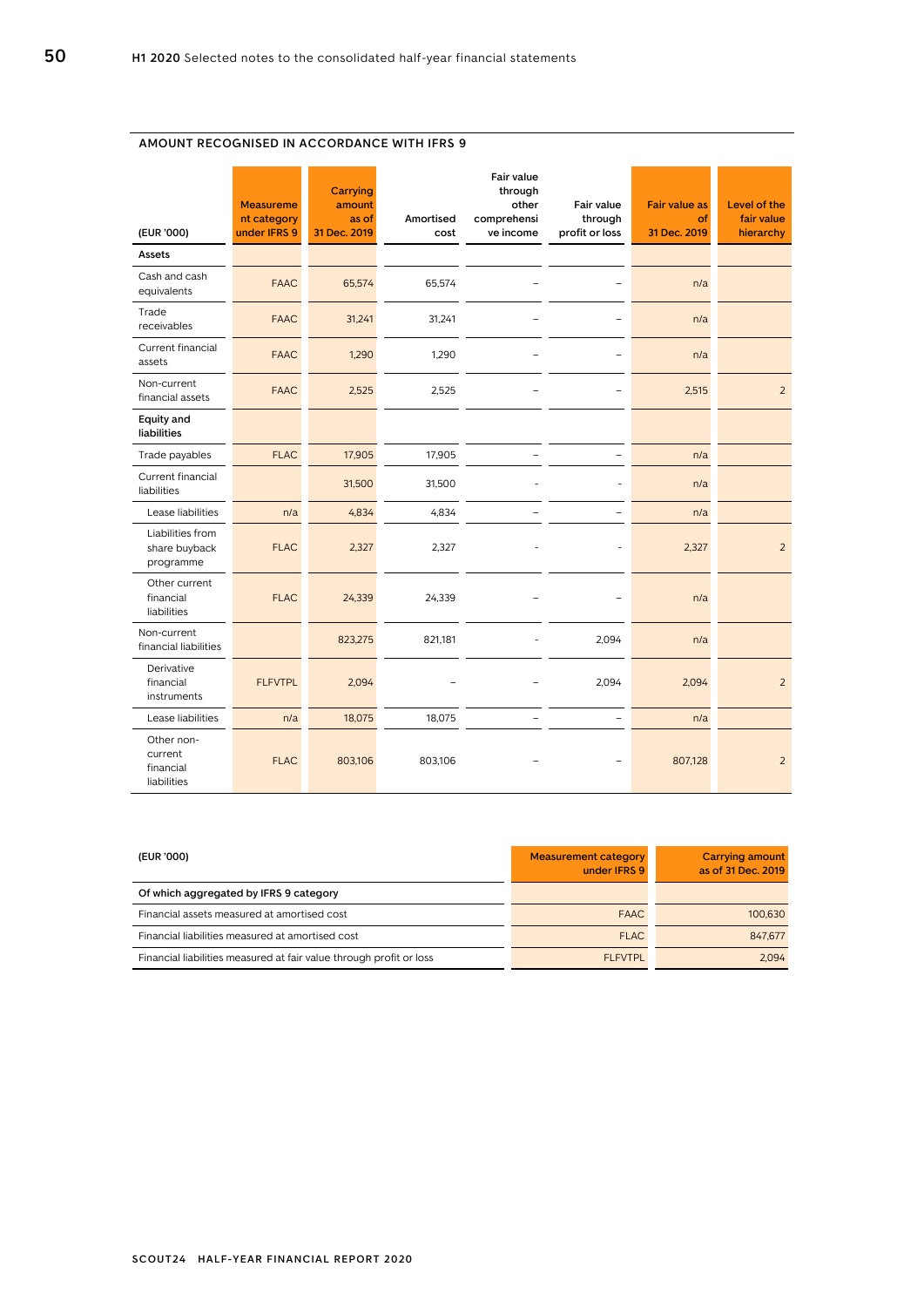# <span id="page-50-0"></span>**8 Equity**

### **Subscribed share capital**

On 18 June 2020, the Annual General Meeting of Scout24 AG authorised the Company's Management Board to reduce the share capital by cancelling shares in a simplified procedure after their purchase by Scout24 AG.

In order to reduce share capital by redeeming, in a simplified procedure, shares to be purchased, it is intended to reduce Scout24 AG's share capital by a total amount of up to EUR 30 million by redemption of fully paid-up shares still to be purchased by way of simplified redemption pursuant to Article 237 (3) No. 2, (4) and (5) of the German Stock Corporation Act (AktG).

The shares to be redeemed will be acquired and redeemed by Scout24 AG in accordance with Article 71 (1) No. 6 AktG within a period to be determined by the Management Board, which begins no earlier than 1 February 2021 and ends no later than the end of 30 June 2021 ("execution period"). The purchased shares will be cancelled immediately.

The purpose of the capital reduction by redemption of shares is to repay part of the share capital to the shareholders following the sale of AutoScout24 GmbH.

Furthermore, the Supervisory Board was authorised to amend Article 4 (1) of the Articles of Association in accordance with the extent to which the capital reduction is implemented.

The corresponding resolution of the Annual General Meeting will become invalid in the event that the purchase of shares to be redeemed and the redemption are not carried out by the end of the execution period on 30 June 2021 at the latest.

A total of 102,579,782 shares are outstanding as of the reporting date (previous year: 105,162,959).

| Shares outstanding          | <b>Number</b> |
|-----------------------------|---------------|
| Balance at 1 Jan. 2019      | 107,600,000   |
| Purchase of treasury shares |               |
| Issue of treasury shares    |               |
| Balance at 30 Jun. 2019     | 107,600,000   |
| Balance at 1 Jan. 2020      | 105,162,959   |
| Purchase of treasury shares | $-2,583,177$  |
| Issue of treasury shares    |               |
| Balance at 30 Jun. 2020     | 102,579,782   |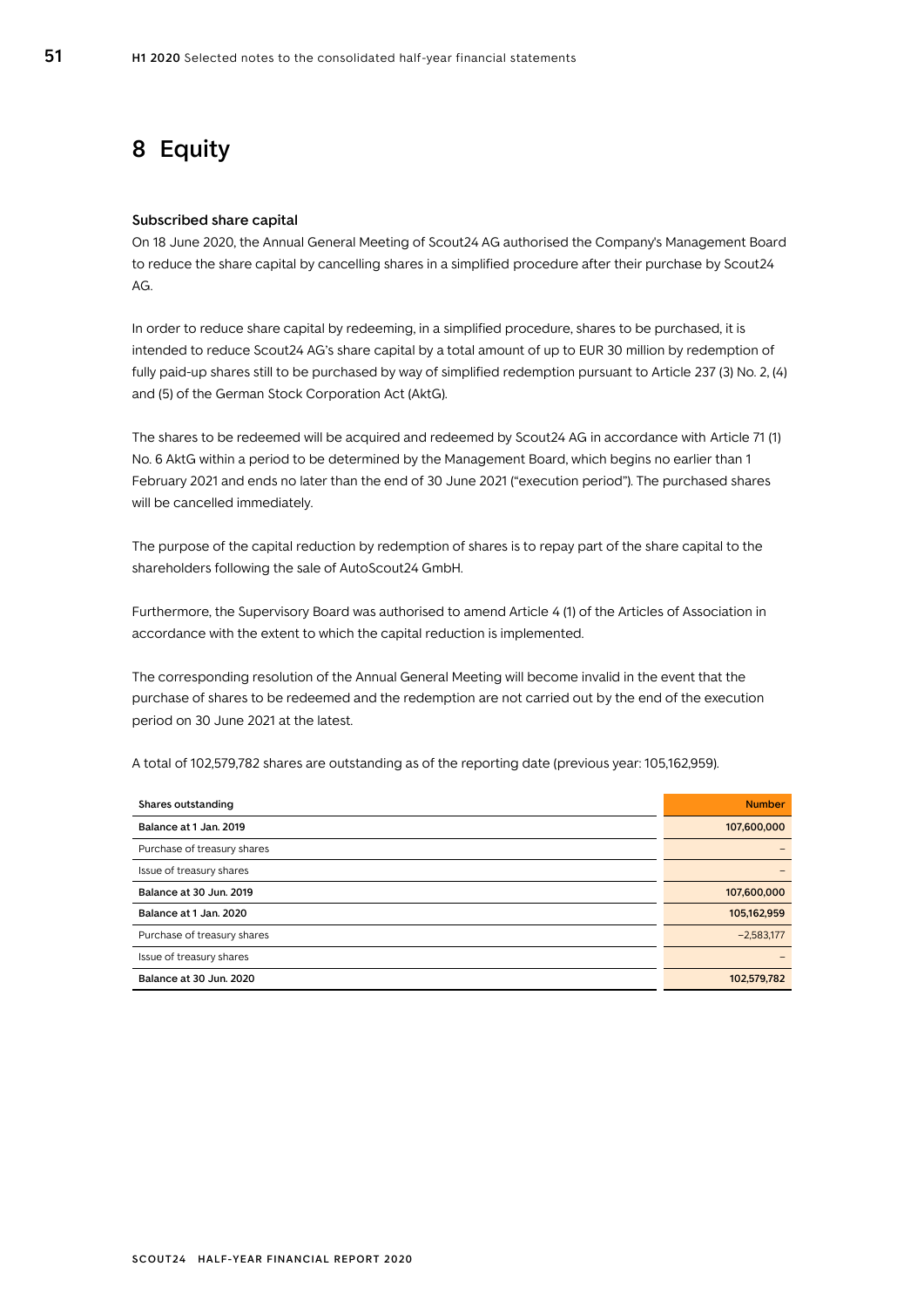# **Authorised capital**

At the Annual General Meeting on 18 June 2020, new authorised capital 2020 was created in return for cash and/or non-cash contributions with the option to exclude subscription rights. This replaces the previous authorised capital 2015 under the Articles of Association, which would have expired on 3 September 2020 and is cancelled upon registration of authorised capital 2020.

For authorised capital 2020, the Management Board was authorised, with the approval of the Supervisory Board, to increase the Company's share capital by up to EUR 32,280 thousand in one or more tranches up to (and including) 17 June 2025 by issuing new registered no-par value shares in return for cash and/or noncash contributions. The shareholders must generally be granted subscription rights.

### **Treasury shares**

The Company's Management Board was authorised by Scout24 AG's Annual General Meeting of 8 June 2017 to purchase treasury shares pursuant to Article 71 (1) No. 8 of the German Stock Corporation Act (AktG); the Management Board is thus authorised to purchase treasury shares for any permissible purpose within the context of statutory restrictions and under certain terms.

Exercising said authorisation, the Management Board of Scout24 AG announced on 25 March 2020 that it would carry out a further share buyback programme of up to EUR 690 million, building on the share buyback transactions carried out up to the end of January 2020 (see note 4.15 Equity in the 2019 annual report). This corresponds to a volume of up to approximately 13,018,867 shares based on the closing price in Xetra trading on the Frankfurt Stock Exchange (as of 3 April 2020: EUR 53,00). The share buyback process started on 6 April 2020. In a first tranche, the Company will repurchase treasury shares with a value of up to EUR 490 million on the stock exchange over the period up to 31 December 2020 at the latest. The remaining volume of up to EUR 200 million is to be bought back in 2021 by the date of the 2021 Annual General Meeting.

The Supervisory Board has approved the share buyback programme. The treasury shares are repurchased for legally permitted purposes.

Together with other shares that the Company has already purchased and still holds, the shares acquired as part of the share buyback programme will at no time account for more than 10% of the share capital.

A total of 2,583,177 shares in the Company were purchased in the course of the share buyback programme in the period from 1 to 31 January and from 6 April up to and including 30 June 2020. The transaction costs incurred amounted to EUR 52 thousand and were deducted from equity.

| <b>Treasury shares</b><br>(EUR '000) | <b>Number</b> | Tranche | Transaction<br>costs <sup>*</sup> | Total   |
|--------------------------------------|---------------|---------|-----------------------------------|---------|
| Balance at 1 Jan. 2020               | 2,437,041     | 129.507 | 64                                | 129.571 |
| Purchase of treasury shares          | 2,583,177     | 165.069 | 52                                | 165.121 |
| Issue of treasury shares             |               | -       | -                                 |         |
| Balance at 30 Jun. 2020              | 5,020,218     | 294,576 | 117                               | 294,692 |

Treasury shares developed as follows:

\* Taking into account the tax effect.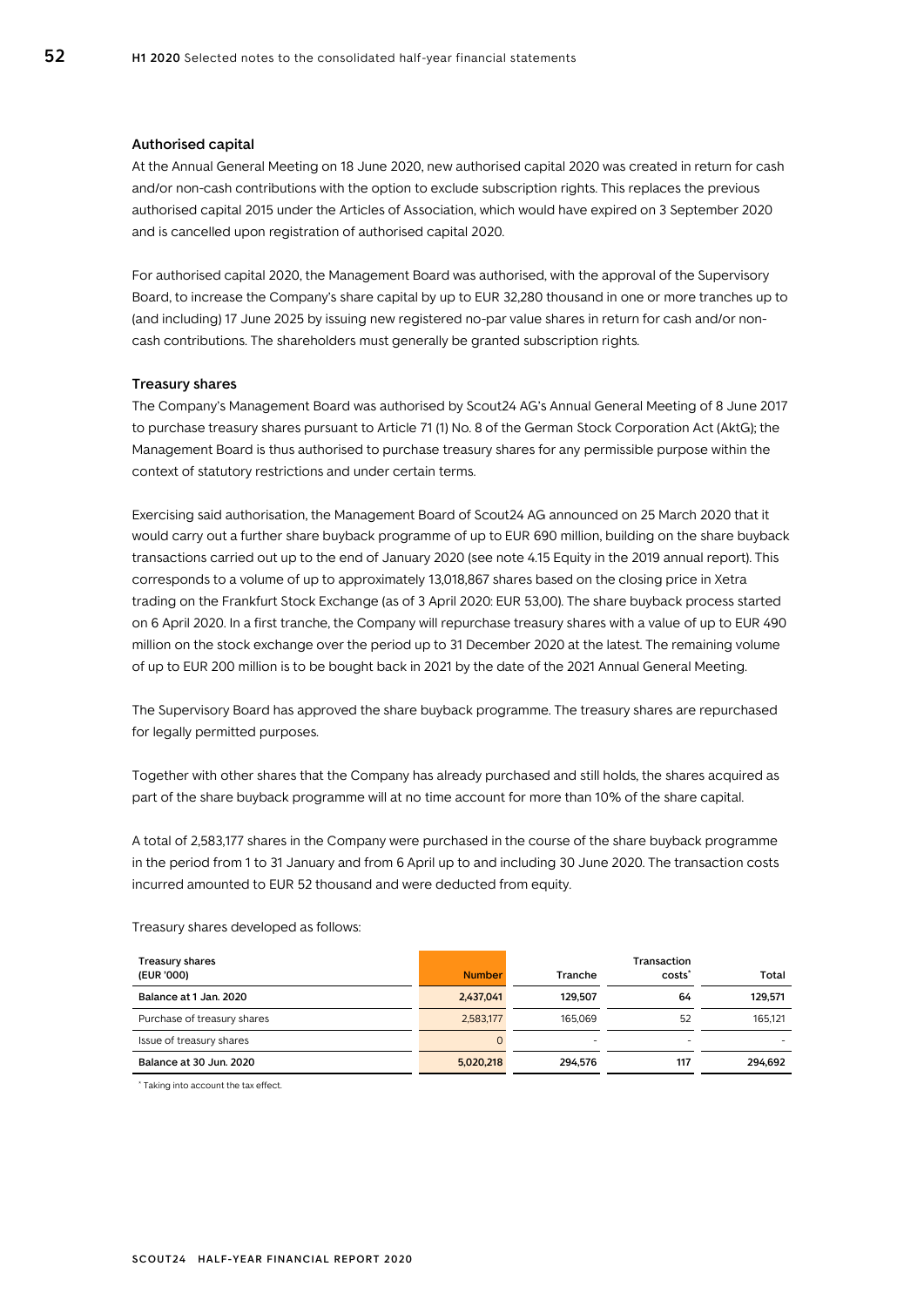The authorisation to purchase treasury shares of 8 June 2017 was renewed by Scout24 AG's Annual General Meeting of 18 June 2020 to the effect that the Company's Management Board was authorised until 17 June 2025 to purchase Scout24 AG treasury shares up to a total of 10% of the share capital at the time of the resolution or – if lower – at the time the authorisation is exercised. Together with other treasury shares held by Scout24 AG or attributable to Scout24 AG in accordance with Article 71a et seq. AktG, the shares acquired under this authorisation may not at any time exceed 10% of share capital.

The authorisation granted by Scout24 AG's Annual General Meeting of 8 June 2017 to purchase treasury shares pursuant to Article 71 (1) No. 8 AktG is revoked and replaced in full when this authorisation takes effect. This will not affect the authorisation by the Annual General Meeting of 8 June 2017 relating to the use of treasury shares of Scout24 AG.

# **Dividends**

Based on a corresponding resolution of the Annual General Meeting of 18 June 2020, in the 2020 financial year the Company paid a dividend of EUR 93,663 thousand (previous year: EUR 68,864 thousand) to its dividend-entitled shareholders, equivalent to EUR 0.91 (previous year: EUR 0.64) per dividend-entitled share (102,926,616 no-par-value shares).

The share capital entitled to dividends and thus the number of no-par-value dividend-entitled shares is based on Scout24 AG'share capital of EUR 107,600,000 divided into 107,600,000 no-par-value shares, less the 4,673,384 no-par-value shares held by the Company that are not entitled to dividends.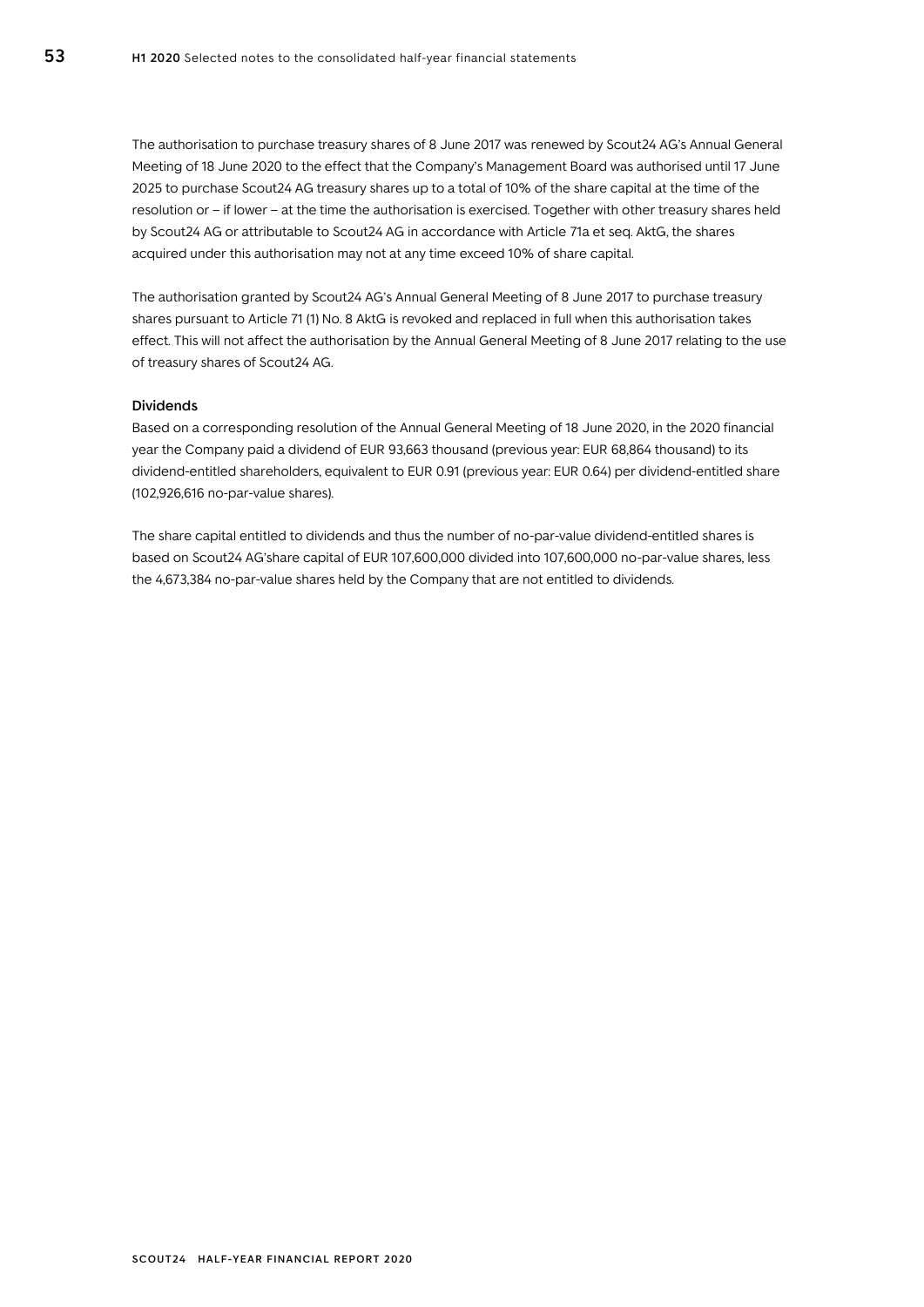# <span id="page-53-0"></span>**9 Other notes**

# **9.1 SHARE-BASED PAYMENTS**

### **2016 and 2017 programmes**

The 2016 and 2017 programmes were fully paid out in the first half of the year.

### **Long-term incentive programme (LTIP) 2018**

The LTIP was modified in the first half of the year due to the sale of AutoScout24, FINANZCHECK and FinanceScout24.

### Modification for AutoScout24 and FINANZCHECK programme participants

For the AutoScout24 and FINANZCHECK programme participants, the retention share units (RSUs) vested by 31 March 2020 (closing date of the AutoScout sale) were paid out under the conditions applicable prior to modification (for the programme's terms and conditions applicable prior to modification, see note 5.3 to the consolidated financial statements for 2019; the share price of EUR 56 as of 31 March 2020 was used for the valuation). Retention share units (RSUs) will not continue to vest after 31 March 2020.

The performance share units (PSUs) vested by 31 March 2020 were also paid out under the conditions applicable prior to modification (for the programme's terms and conditions applicable prior to modification, see note 5.3 to the consolidated financial statements for 2019; the share price as of 31 March 2020 was used for valuation purposes). AutoScout24 and FINANZCHECK participants are entitled to the remaining PSUs if they are still in an employment relationship with these entities on 31 March 2021. A performance factor of 100% and the share price as of the cut-off date of 31 March 2020 are to be applied in the valuation as of 31 March 2021. As of 30 June 2020, the total obligation amounts to EUR 5,972 thousand and is borne by Scout24 AG.

The aforementioned pay-outs for the PSUs and RSUs took place in the second quarter of 2020 and totalled EUR 12,985 thousand.

### Modification for ImmoScout24 and Scout24 AG programme participants

For ImmoScout24 and Scout24 AG participants, the valuation of the shares was split into two periods:

For the period between the start of the programme and 31 March 2020 (pre-closing period), revenue and ordinary operating EBITDA were used as performance factors applicable for said period in the valuation (see note 5.3 to the consolidated financial statements for 2019 for details of the programme's terms and conditions). The amount for the pre-closing period will be paid out at the end of the programme on the basis of the share price prevailing at that time. For the members of the Management Board, this share price is applied, while for participants who are not members of the Management Board, the share price at the end of the programme is applied if higher than the share price on 31 March 2020.

For the period between 1 April 2020 and the end of the programme (post-closing period), the performance factors revenue and ordinary operating EBITDA have been adjusted for growth in continuing operations and, for share price performance, to that of peer group companies in the MDAX.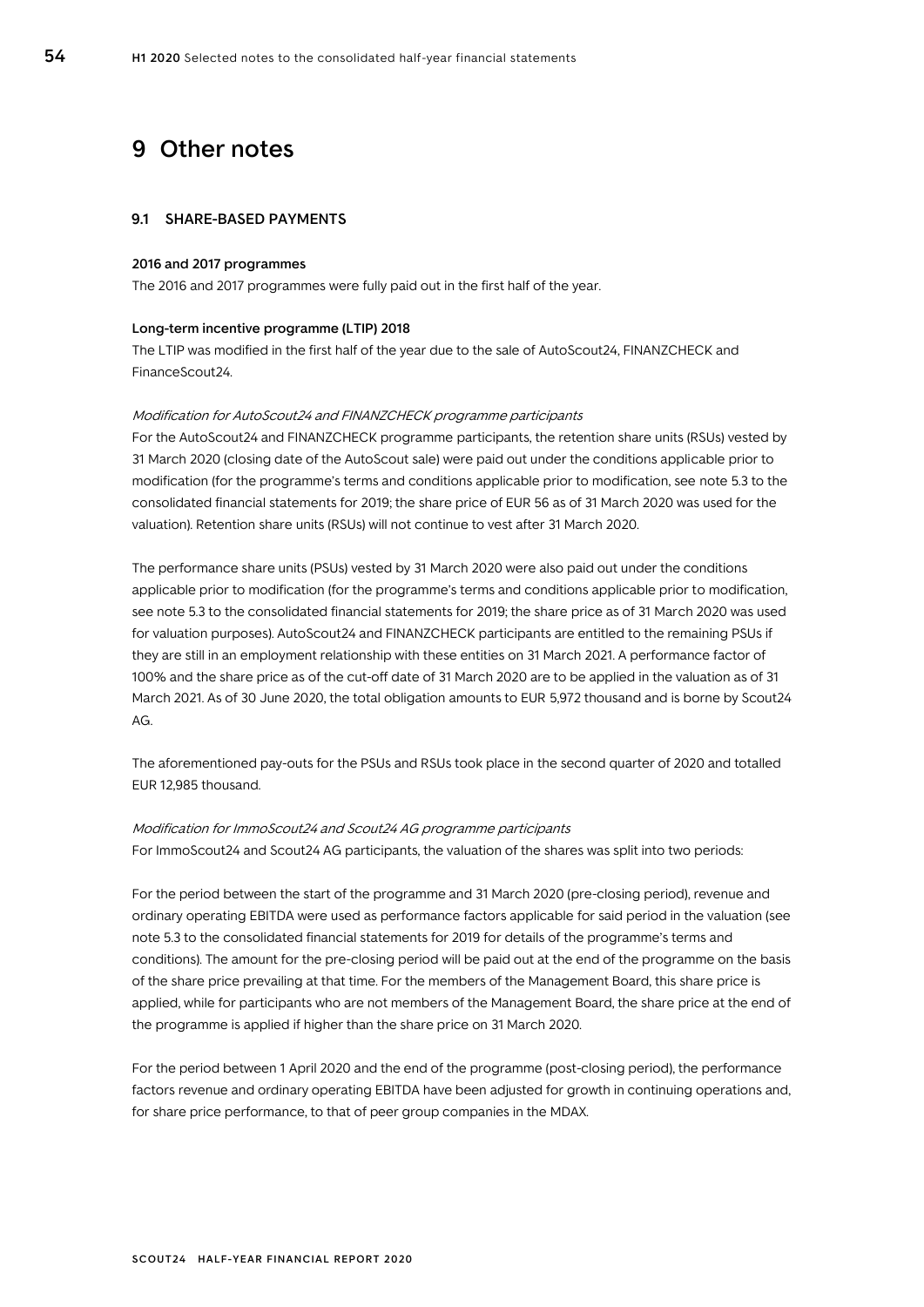The total obligation comes to EUR 33,496 thousand as of 30 June 2020.

The portfolio of shares held under the long-term incentive programme as of 30 June 2020, broken down into the pre-closing and post-closing periods, is as follows:

| (in '000)                           | LTIP |
|-------------------------------------|------|
| Pre-closing period                  | 439  |
| Post-closing period                 | 476  |
| Number of shares as of 30 June 2020 | 914  |

# **9.2 RELATED PARTY DISCLOSURES**

Related parties in the meaning of IAS 24 are deemed to be individuals or entities which Scout24 AG can influence, which can influence Scout24 AG, or which are influenced by any other related party of Scout24 AG.

### **Related parties (entities)**

As of the reporting date and during the past quarters of 2020, no party was able to exert control or significant influence over Scout24 AG.

In the course of its ordinary business activities, the Scout24 Group has relationships with some of its associates and joint ventures. The transactions of continuing operations with associates and joint ventures are disclosed below.

As a result of the discontinuation of the AutoScout24 operating segment, the associate SUMAUTO MOTOR S.L. is included in discontinued operations, and transactions with continuing operations and discontinued operations have been adjusted accordingly. The table below does not include transactions between the operating segments included in discontinued operations and SUMAUTO MOTOR S.L.

| (EUR '000)                              | <b>Total for</b><br>continuing<br>operations | Associate | Joint ventures          | <b>Total for</b><br>discontinued<br>operations | <b>SUMAUTO</b><br><b>MOTOR S.L.</b><br>(associate) |
|-----------------------------------------|----------------------------------------------|-----------|-------------------------|------------------------------------------------|----------------------------------------------------|
|                                         | H1 2020                                      |           |                         | H1 2020                                        |                                                    |
| Services rendered and other<br>income   | 8                                            |           | 8                       |                                                |                                                    |
| Services received and other<br>expenses | $-72$                                        |           | $-72$                   | $-15$                                          | $-15$                                              |
|                                         | 30 Jun. 2020                                 |           |                         | 30 Jun. 2020                                   |                                                    |
| Receivables                             |                                              |           | $\overline{\mathbf{c}}$ |                                                |                                                    |
| Liabilities                             |                                              |           | ٠                       |                                                |                                                    |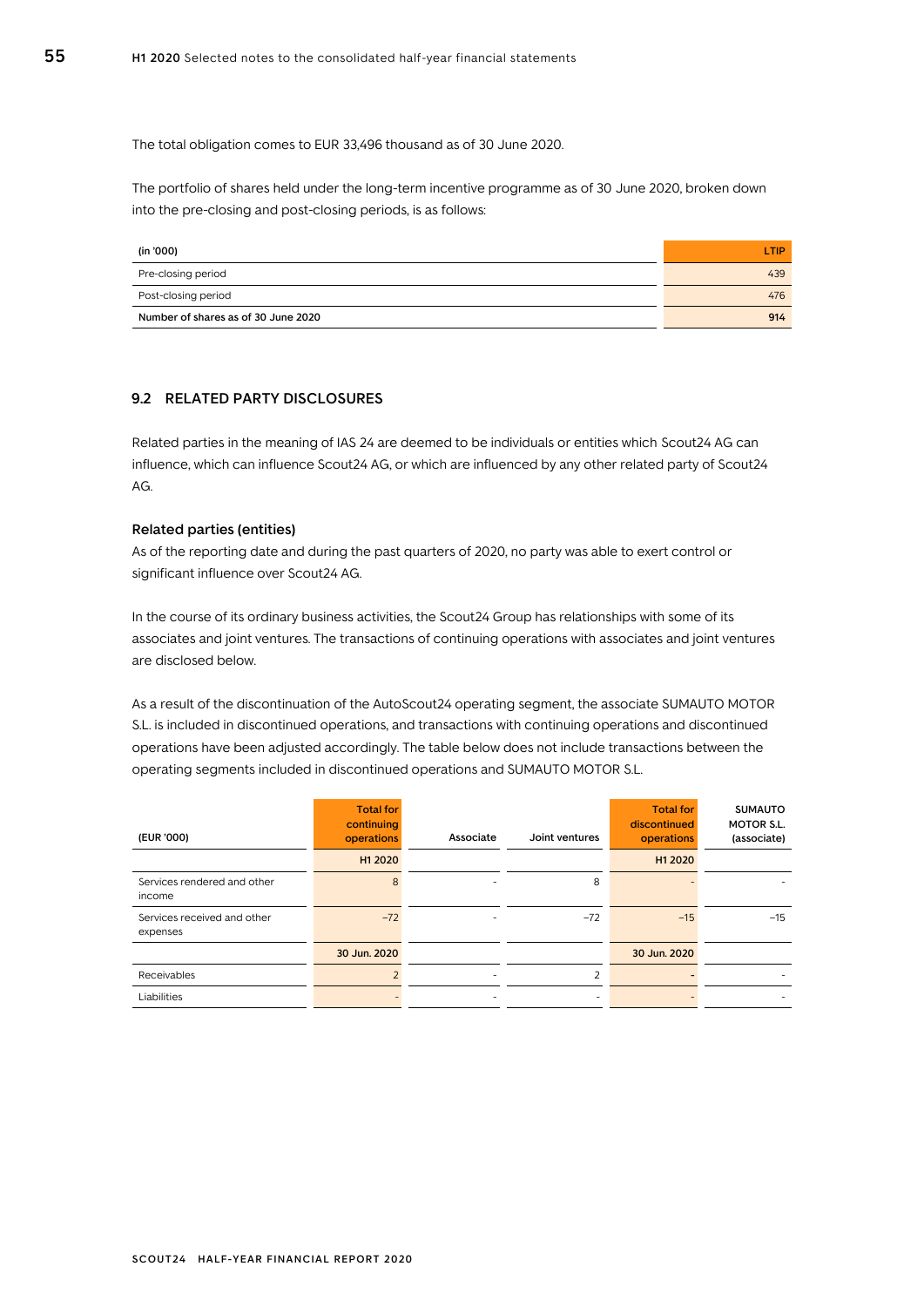The extent of continuing operations' business relationships with related party entities in the 2019 financial year is presented in the table below:

| (EUR '000)                              | <b>Total for</b><br>continuing<br>operations | Associate                | Joint ventures | <b>Total for</b><br>discontinued<br>operations | <b>SUMAUTO</b><br><b>MOTOR S.L.</b><br>(associate) |
|-----------------------------------------|----------------------------------------------|--------------------------|----------------|------------------------------------------------|----------------------------------------------------|
|                                         | H1 2019                                      |                          |                | H1 2019                                        |                                                    |
| Services rendered and other<br>income   | 9                                            | ٠                        | 9              |                                                |                                                    |
| Services received and other<br>expenses | $-97$                                        |                          | $-97$          | $-46$                                          | -46                                                |
|                                         | 31 Dec. 2019                                 |                          |                | 31 Dec. 2019                                   |                                                    |
| Receivables                             |                                              |                          | $\overline{2}$ |                                                |                                                    |
| Liabilities                             |                                              | $\overline{\phantom{a}}$ | -              |                                                | 3                                                  |

# **Related parties (individuals)**

Upon conclusion of the Annual General Meeting on 18 June 2020, the term of office of all members of the Supervisory Board ended. Dr. Hans-Holger Albrecht, Mr. Christoph Brand, Mr. Frank H. Lutz, Mr. Peter Schwarzenbauer and Mr. André Schwämmlein were elected to the Supervisory Board of Scout24 AG for a further term of office of four years. Ms. Ciara Smyth stepped down from the Supervisory Board effective as of the end of the Annual General Meeting 2020. Dr. Elke Frank was elected as new member to the Supervisory Board of Scout24 AG.

As of 30 June 2020, the Supervisory Board comprises the six individuals listed below who hold the following further offices.

| Name<br><b>Function</b>                               | Profession exercised                                        | Member since   | Appointed<br>until                                                                   | Other board positions in 2020<br>(during term of office)                                                               |
|-------------------------------------------------------|-------------------------------------------------------------|----------------|--------------------------------------------------------------------------------------|------------------------------------------------------------------------------------------------------------------------|
| Dr Hans-Holger<br>Albrecht                            | CEO and member of the Board<br>of Directors of Deezer S.A., | 21 June 2018   | AGM 2024                                                                             | · Ice Group ASA, Oslo, Norway<br>(member of the Board of Directors)                                                    |
| Paris, France and London, UK<br>Chair                 |                                                             |                | • VEON Ltd. Hamilton. Bermuda<br>(non-executive member of the Board<br>of Directors) |                                                                                                                        |
| Frank H. Lutz<br>Member of the<br>Supervisory Board   | CEO of CRX Markets AG,<br>Munich, Germany                   | 30 August 2019 | AGM 2024                                                                             | Bilfinger SE, Mannheim, Germany<br>(member of the Supervisory Board)                                                   |
| Christoph Brand<br>Member of the<br>Supervisory Board | CEO of Axpo Holding AG,<br>Baden, Switzerland               | 30 August 2019 | <b>AGM 2024</b>                                                                      | • Centralschweizerische Kraftwerke<br>AG, Lucerne, Switzerland<br>(member of the Board of Directors)                   |
|                                                       |                                                             |                |                                                                                      | gfm Schweizerische Gesellschaft für<br>Marketing, Zurich, Switzerland<br>(member of the Management Board,<br>pro bono) |
| André Schwämmlein                                     | Managing Director of<br>FlixMobility GmbH, Munich,          | 30 August 2019 | AGM 2024                                                                             |                                                                                                                        |
| Member of the<br>Supervisory Board                    | Germany                                                     |                |                                                                                      |                                                                                                                        |
| Peter Schwarzenbauer                                  | Former member of the Board of                               | 8 June 2017    | AGM 2024                                                                             | • UnternehmerTUM GmbH, Munich,                                                                                         |
| Member of the<br>Supervisory Board                    | Management of BMW AG,<br>Munich, Germany                    |                |                                                                                      | Germany (member of the<br>Supervisory Board)                                                                           |
|                                                       |                                                             |                |                                                                                      | · Lunewave, Inc., Tucson (AZ), United<br>States (member of the Advisory<br>Board)                                      |
|                                                       |                                                             |                |                                                                                      | Mobility Impact Partners LLC, New<br>York (NY), United States (member of<br>the Advisory Board)                        |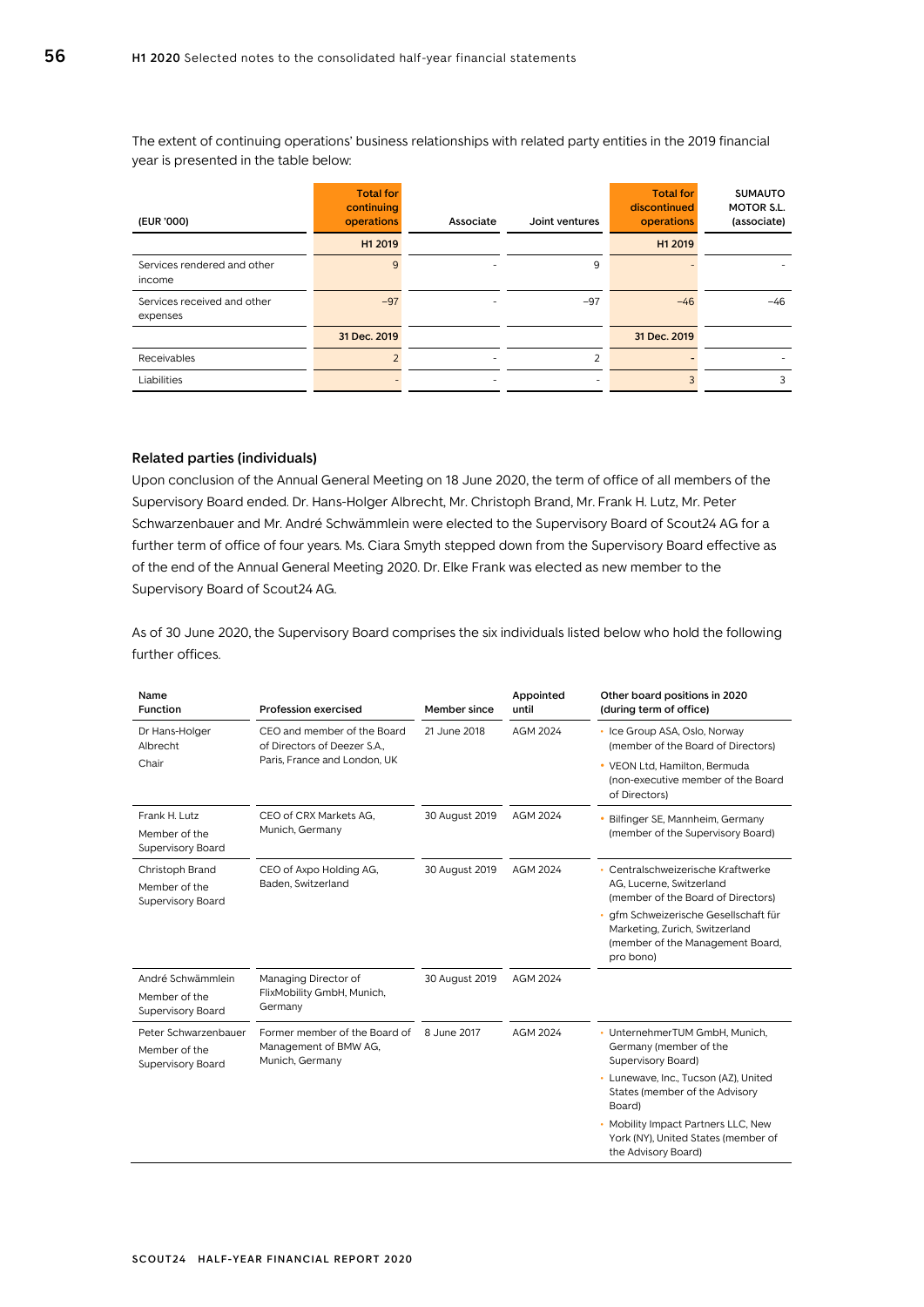| Name<br><b>Function</b>                             | Profession exercised                                                    | Member since | Appointed<br>until | Other board positions in 2020<br>(during term of office)                                                                     |
|-----------------------------------------------------|-------------------------------------------------------------------------|--------------|--------------------|------------------------------------------------------------------------------------------------------------------------------|
| Dr Elke Frank<br>Member of the<br>Supervisory Board | Member of the Management<br>Board of Software AG,<br>Darmstadt, Germany | 18 June 2020 | AGM 2024           | Board of Trustees of the Fraunhofer<br>Institute for Industrial Engineering<br>IAO, Stuttgart, Germany (member,<br>pro bono) |

Agreements have been concluded between Immobilien Scout GmbH, a subsidiary of Scout24 AG, and Homeday GmbH, Berlin, on the placement of real estate listings and the intermediation of customer leads. The wife of a member of Scout24 AG's Management Board is Chief Operating Officer of Homeday GmbH. The agreements have a term of one year from April 2020 and a contract volume of around EUR 1 million in revenue and EUR 100 thousand in costs. The agreements were concluded at arm's length conditions. The member of Scout24 AG's Management Board was not involved in conclusion of the agreement.

### **Directors' dealings**

In accordance with Article 19 (1) of the Market Abuse Regulation (Regulation (EU) No. 596/2014), members of the Management Board and the Supervisory Board as well as certain family members of theirs are required to publish immediately any sale or purchase of Scout24 shares and other related rights if they exceed the threshold of EUR 5,000 within a calendar year.

The table below presents a list of the published transactions in the first half of 2020:

| Notifying party                                          | <b>Notification</b><br>dated | Date of<br>transaction | Nature of<br>transaction                                                                  | Price in EUR<br>(aggregated) | <b>Volume in EUR</b><br>(aggregated) |
|----------------------------------------------------------|------------------------------|------------------------|-------------------------------------------------------------------------------------------|------------------------------|--------------------------------------|
| André Schwämmlein (member of the<br>Supervisory Board)   | 17 Jun. 2020                 | 16 Jun. 2020           | Purchase                                                                                  | 67.50                        | 101.250.00                           |
| Dr. Thomas Schroeter (member of the<br>Management Board) | 20 Jan. 2020                 | 17 Jan. 2020           | Purchase                                                                                  | 61.55                        | 141,565.00                           |
| Dr. Thomas Schroeter (member of the<br>Management Board) | 20 Jan. 2020                 | 17 Jan. 2020           | Sale of virtual<br>shares $-$<br>transaction<br>under<br>employee<br>stock option<br>plan | 59.65                        | 894.750.00                           |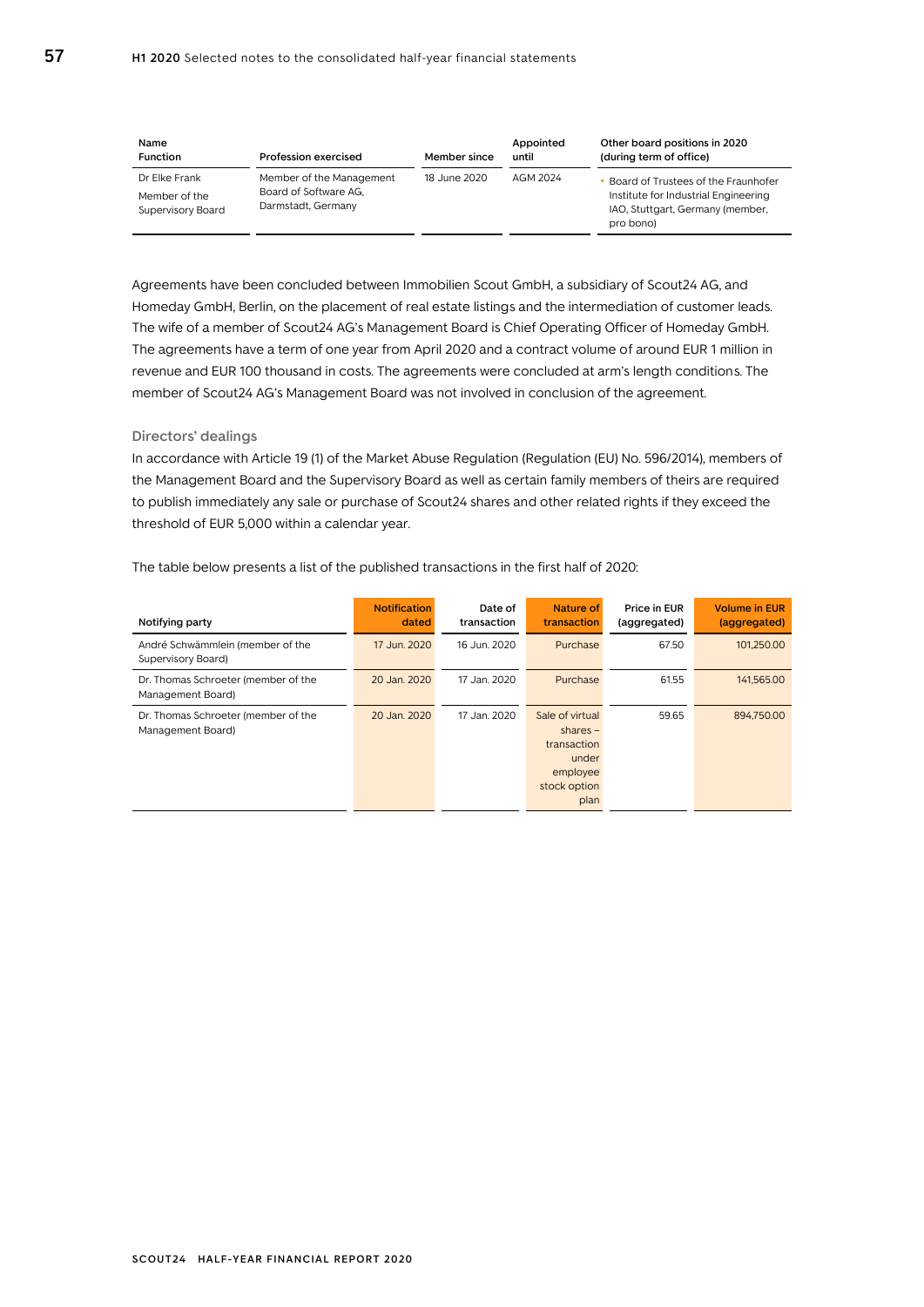# **9.3 SEGMENT REPORTING**

IFRS 8 requires operating segments to be identified on the basis of an entity's internal management and reporting structure. The organisational and reporting structure of the Scout24 Group is based on management by area of business. As the chief operating decision-maker, the Management Board assesses the performance of the various segments and the allocation of resources on the basis of a reporting system that it has established.

In the previous financial year, the Scout24 Group had structured its business operations in three operating segments within the meaning of IFRS 8: ImmoScout24, AutoScout24 and Scout24 Consumer Services. As of 1 January 2020, the reporting structure was modified such that the products and solutions of the third operating segment, Scout24 Consumer Services were integrated into the ImmoScout24 segment and the AutoScout24 segment sold on 1 April 2020, thus transitioning from a three-segment to a two-segment structure.

Since closing of the transaction for the sale of the shares in AutoScout24, FinanceScout24 and FINANZCHECK, the following segment structure applies from 1 April 2020; the previous year's figures and figures for the first quarter of 2020 have been restated accordingly:

### **Residential Real Estate**

- Business with residential real estate partners, i.e. real estate agents primarily offering residential properties for sale or rent, property management and housing companies that regularly enter into new leases, and financial services partners, e.g. savings banks, with estate agent activities
- Business with consumers who directly offer properties for sale or rent and who are looking for or have looked for rental properties (using services such as credit checks and/or premium membership)
- Business with removal companies to whom IS24 sells moving leads as well as with banks, financial consultants, loan brokers, insurance companies and intermediaries to whom IS24 sells financing leads and property-related insurance leads

### **Business Real Estate**

- Business with real estate agents who primarily offer commercial properties for sale or rent
- Business with real estate project developers and new home builders that market new construction projects

### **Media & Other segment**

- Business with advertisers who place advertisements on the IS24 marketplace
- ImmobilienScout24 Austria
- The subsidiary FlowFact (real estate agent CRM software)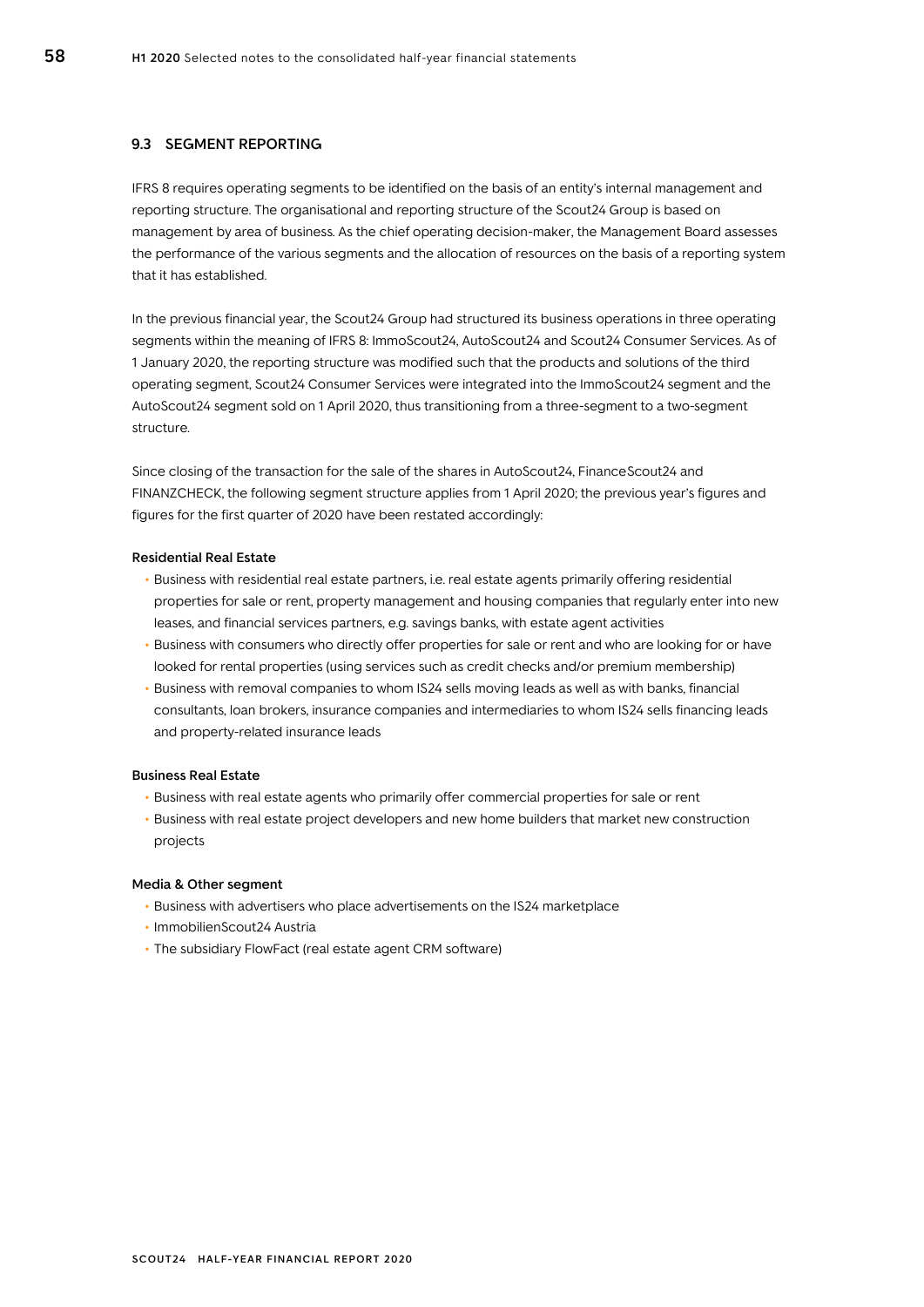The key indicators applied by Scout24 to assess the performance of its segments are as follows:

# **SEGMENT INFORMATION**

| (EUR '000)                                  |         | <b>External revenue</b> | Ordinary operating<br><b>EBITDA</b> |
|---------------------------------------------|---------|-------------------------|-------------------------------------|
|                                             | Q2 2020 | 59,860                  | 38,240                              |
| <b>Residential Real Estate</b>              | Q2 2019 | 60,832                  | 39,522                              |
| <b>Business Real Estate</b>                 | Q2 2020 | 16,630                  | 11,709                              |
|                                             | Q2 2019 | 17,214                  | 12,085                              |
| Media & Other                               | Q2 2020 | 7,257                   | 2,973                               |
|                                             | Q2 2019 | 8,812                   | 3,753                               |
| Total, reportable segments                  | Q2 2020 | 83,747                  | 52,922                              |
|                                             | Q2 2019 | 86,858                  | 55,361                              |
| Central group functions/consolidation/other | Q2 2020 | 127                     | $-2,578$                            |
|                                             | Q2 2019 | 81                      | $-1,706$                            |
| Total, consolidated                         | Q2 2020 | 83,874                  | 50,344                              |
|                                             | Q2 2019 | 86,939                  | 53,655                              |

# **SEGMENT INFORMATION**

| (EUR '000)                                  |         | <b>External revenue</b> | Ordinary operating<br><b>EBITDA</b> |
|---------------------------------------------|---------|-------------------------|-------------------------------------|
| <b>Residential Real Estate</b>              | H1 2020 | 123,242                 | 79,460                              |
|                                             | H1 2019 | 119,998                 | 75,371                              |
| <b>Business Real Estate</b>                 | H1 2020 | 34,547                  | 24,898                              |
|                                             | H1 2019 | 34,061                  | 23,226                              |
| Media & Other                               | H1 2020 | 15,047                  | 6,083                               |
|                                             | H1 2019 | 17,135                  | 6,851                               |
| Total, reportable segments                  | H1 2020 | 172,835                 | 110,441                             |
|                                             | H1 2019 | 171,194                 | 105,447                             |
|                                             | H1 2020 | 150                     | $-4,993$                            |
| Central group functions/consolidation/other | H1 2019 | 105                     | $-3,635$                            |
| Total, consolidated                         | H1 2020 | 172,985                 | 105,448                             |
|                                             | H1 2019 | 171,299                 | 101,812                             |

The "central group functions/consolidation/other" item primarily contains costs incurred in connection with central group functions as well as consolidation and immaterial transactions not allocated to reportable segments.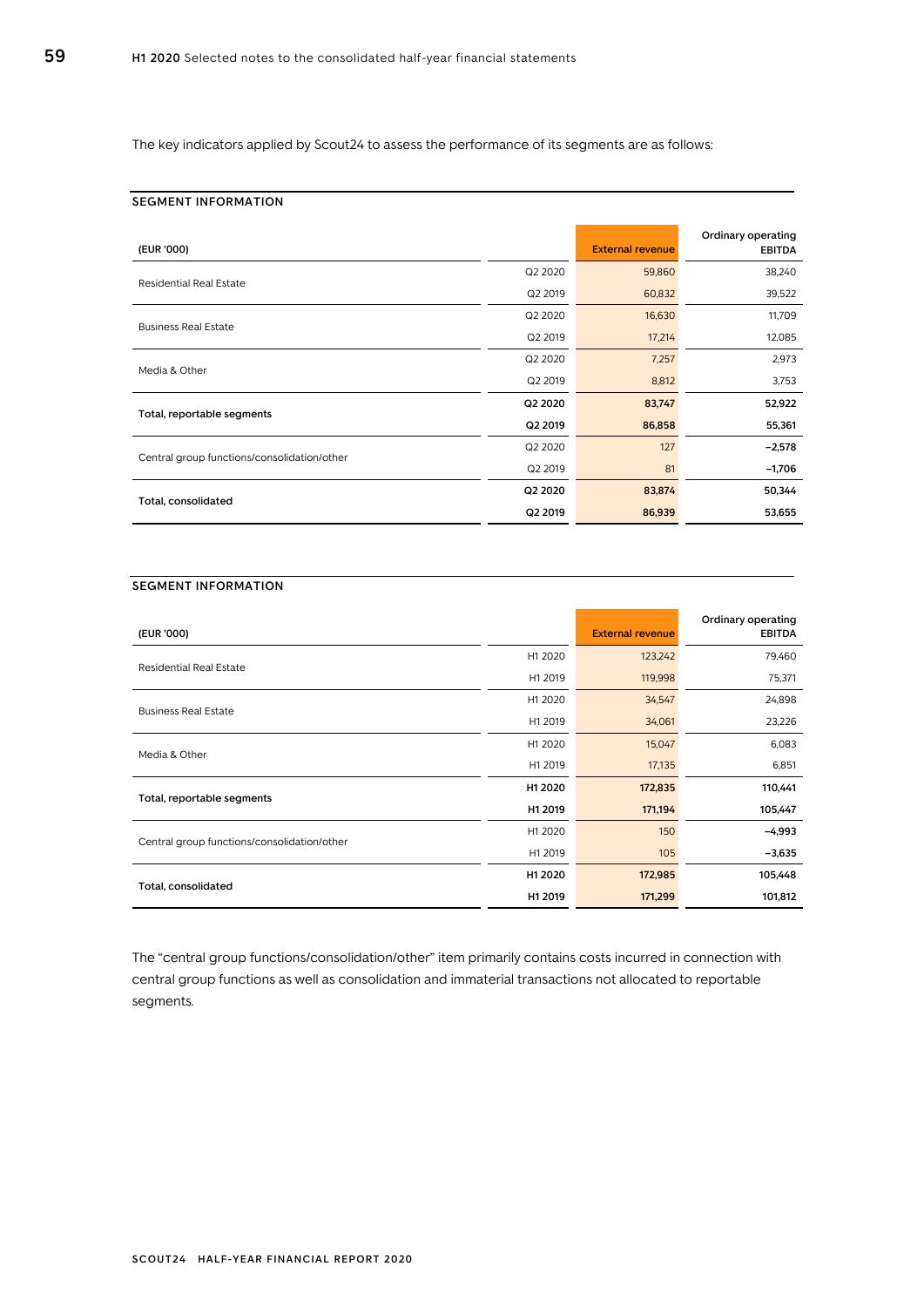The following table shows the reconciliation of the Group's ordinary operating EBITDA and EBITDA to earnings before tax from continuing operations under IFRS:

### **RECONCILIATION OF ORDINARY OPERATING EBITDA**

| (EUR '000)                                                            | Q2 2020   | Q2 2019 <sup>15</sup><br>(restated) | H <sub>1</sub> 2020 | H1<br>2019 <sup>15</sup> (restated) |
|-----------------------------------------------------------------------|-----------|-------------------------------------|---------------------|-------------------------------------|
| <b>Ordinary operating EBITDA</b>                                      | 50,344    | 53,655                              | 105,448             | 101,812                             |
| Non-operating effects                                                 | $-6,535$  | $-18,127$                           | $-9,053$            | $-28,292$                           |
| of which share-based payments                                         | $-4,782$  | $-10.072$                           | $-4,517$            | $-17,800$                           |
| of which M&A transactions                                             | $-129$    | $-5,906$                            | $-663$              | $-7,979$                            |
| of which reorganisation                                               | $-1,598$  | $-2,134$                            | $-3,570$            | $-2,487$                            |
| of which other non-operating effects                                  | $-26$     | $-15$                               | $-302$              | $-25$                               |
| <b>EBITDA</b>                                                         | 43,809    | 35,528                              | 96,395              | 73,520                              |
| Depreciation, amortisation and impairment losses                      | $-12,073$ | $-13,901$                           | $-24,859$           | $-27,489$                           |
| Profit/loss from investments accounted for using the equity<br>method | 48        | $-840$                              | 82                  | $-786$                              |
| Other financial result                                                | $-3,806$  | $-4,867$                            | $-10,256$           | $-9,084$                            |
| Earnings before tax                                                   | 27,978    | 15,921                              | 61,362              | 36,161                              |

# **9.4 EVENTS AFTER THE REPORTING PERIOD**

As of 1 July 2020, the Group acquired 100% of the shares in the entity immoverkauf24 GmbH, with registered office in Hamburg. The entity operates the real estate portal "immoverkauf24" and was allocated to the Residential Real Estate segment. The total purchase price was EUR 26,800 thousand, of which EUR 23,800 thousand was paid in the second quarter of 2020.

<sup>&</sup>lt;sup>15</sup> See note 2.1 Discontinued operations.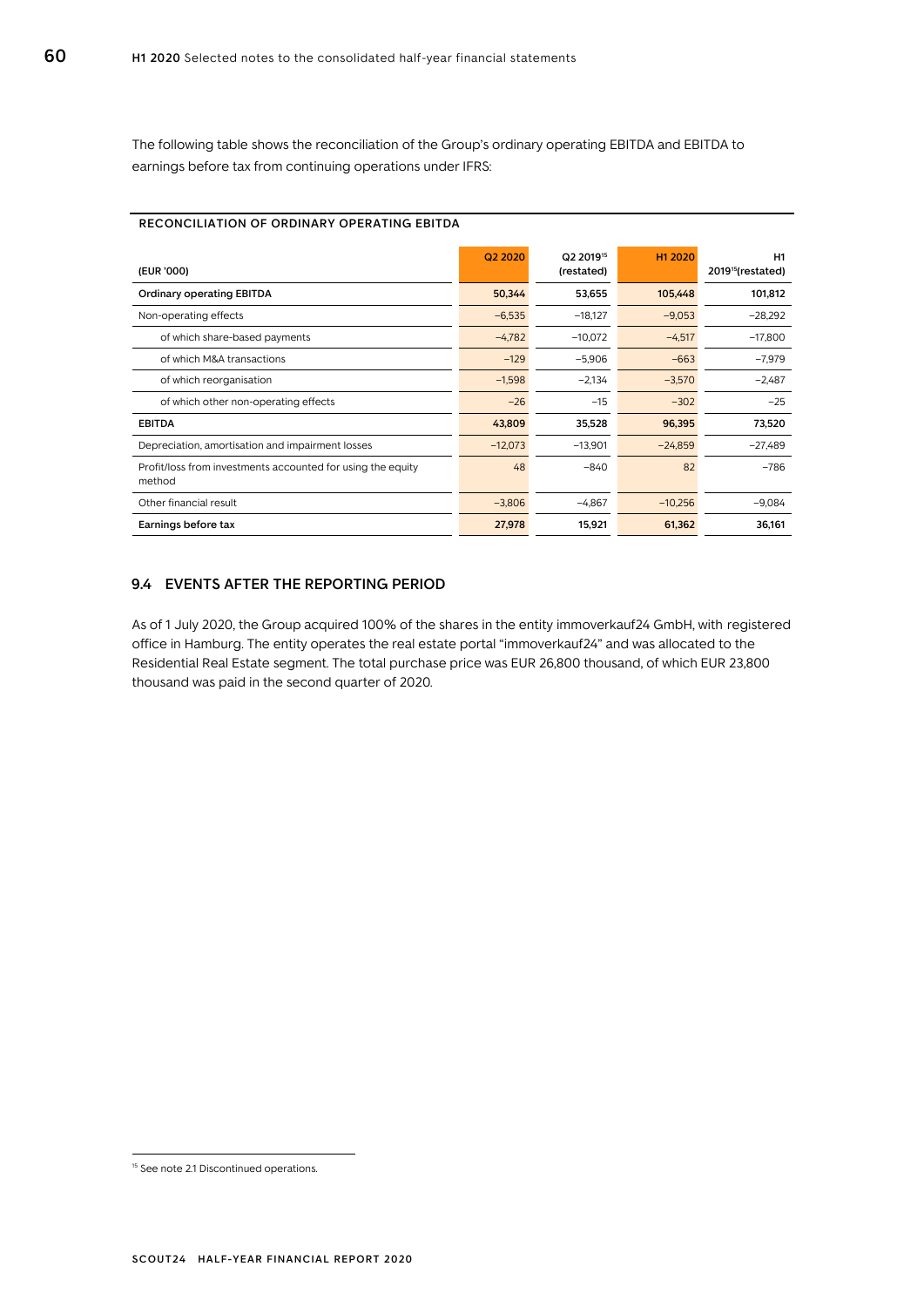# <span id="page-60-0"></span>**Responsibility statement**

To the best of our knowledge, we assure that in accordance with the accounting principles applicable for interim financial reporting the consolidated half-year financial statements give a true and fair view of the Group's net assets, financial position and results of operations and that the interim group management report gives a true and fair view of the Group's business development including the business performance and situation and describes the significant opportunities and risks relating to the Group's expected future development for the rest of the financial year.

Munich, 3 August 2020

Scout24 AG

The Management Board

 $h$ ha  $h$  $\ddot{\phantom{a}}$ 

Dr Thomas Schroeter **Ralf Weitz** 

 $\mathbb{Z}$ 

Tobias Hartmann and Dr Dirk Schmelzer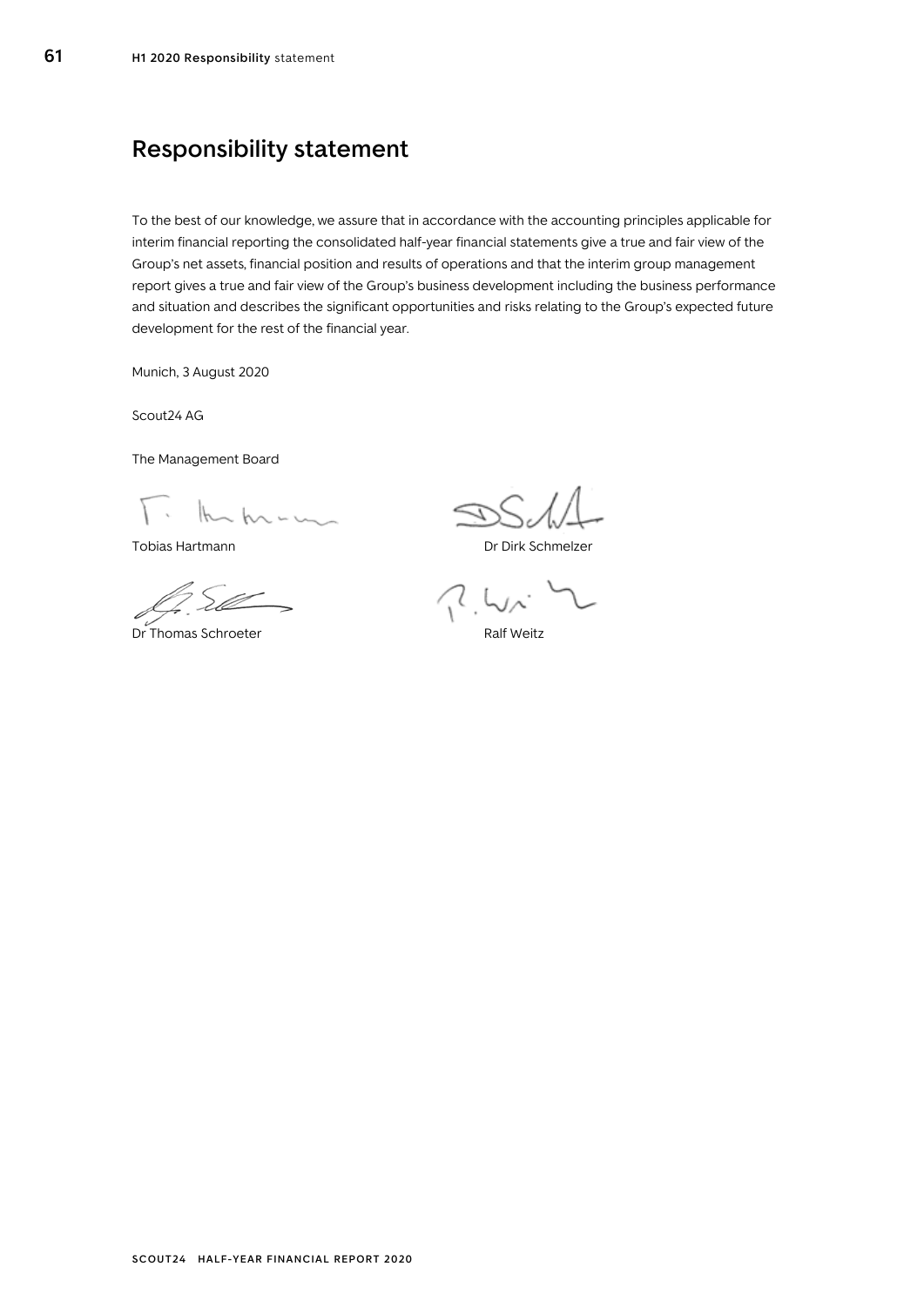[Translation of the German review report; the original German version is authoritative]

# <span id="page-61-0"></span>**Review report**

### To Scout24 AG, Munich,

We have reviewed the interim condensed consolidated financial statements, comprising the consolidated statement of profit or loss, the consolidated statement of comprehensive income, the consolidated statement of financial position, the consolidated statement of changes in equity, the consolidated statement of cash flows and selected notes to the interim consolidated financial statements, together with the interim group management report of Scout24 AG, for the period from 1 January to 30 June 2020, which are part of the half-year financial report in accordance with Article 115 of the German Securities Trading Act (WpHG). The preparation of the interim condensed consolidated financial statements in accordance with International Accounting Standard IAS 34 "Interim Financial Reporting" as adopted by the EU and of the interim group management report in accordance with the requirements of the WpHG applicable to interim group management reports is the responsibility of the Company's management. Our responsibility is to issue a report on the interim condensed consolidated financial statements and on the interim group management report based on our review.

We conducted our review of the interim condensed consolidated financial statements and the interim group management report in accordance with German generally accepted standards for the review of financial statements promulgated by the Institut der Wirtschaftsprüfer [Institute of Public Auditors in Germany] (IDW). Those standards require that we plan and perform the review to obtain a certain level of assurance in our critical appraisal to preclude that the interim condensed consolidated financial statements have not been prepared, in all material respects, in accordance with IAS 34 "Interim Financial Reporting" as adopted by the EU and that the interim group management report has not been prepared, in all material respects, in accordance with the applicable provisions of the WpHG. A review is limited primarily to making inquiries of company personnel and applying analytical procedures and thus does not provide the assurance obtainable from an audit of financial statements. In accordance with our engagement, we have not performed an audit and, accordingly, we do not express an audit opinion.

Based on our review, nothing has come to our attention that causes us to believe that the interim condensed consolidated financial statements have not been prepared, in all material respects, in accordance with IAS 34 "Interim Financial Reporting" as adopted by the EU or that the interim group management report has not been prepared, in all material respects, in accordance with the provisions of the WpHG applicable to interim group management reports.

Munich, 4 August 2020

KPMG AG

Wirtschaftsprüfungsgesellschaft

signed by Schmidt signed by Thummert

Wirtschaftsprüfer Wirtschaftsprüferin

[German Public Auditor] [German Public Auditor]